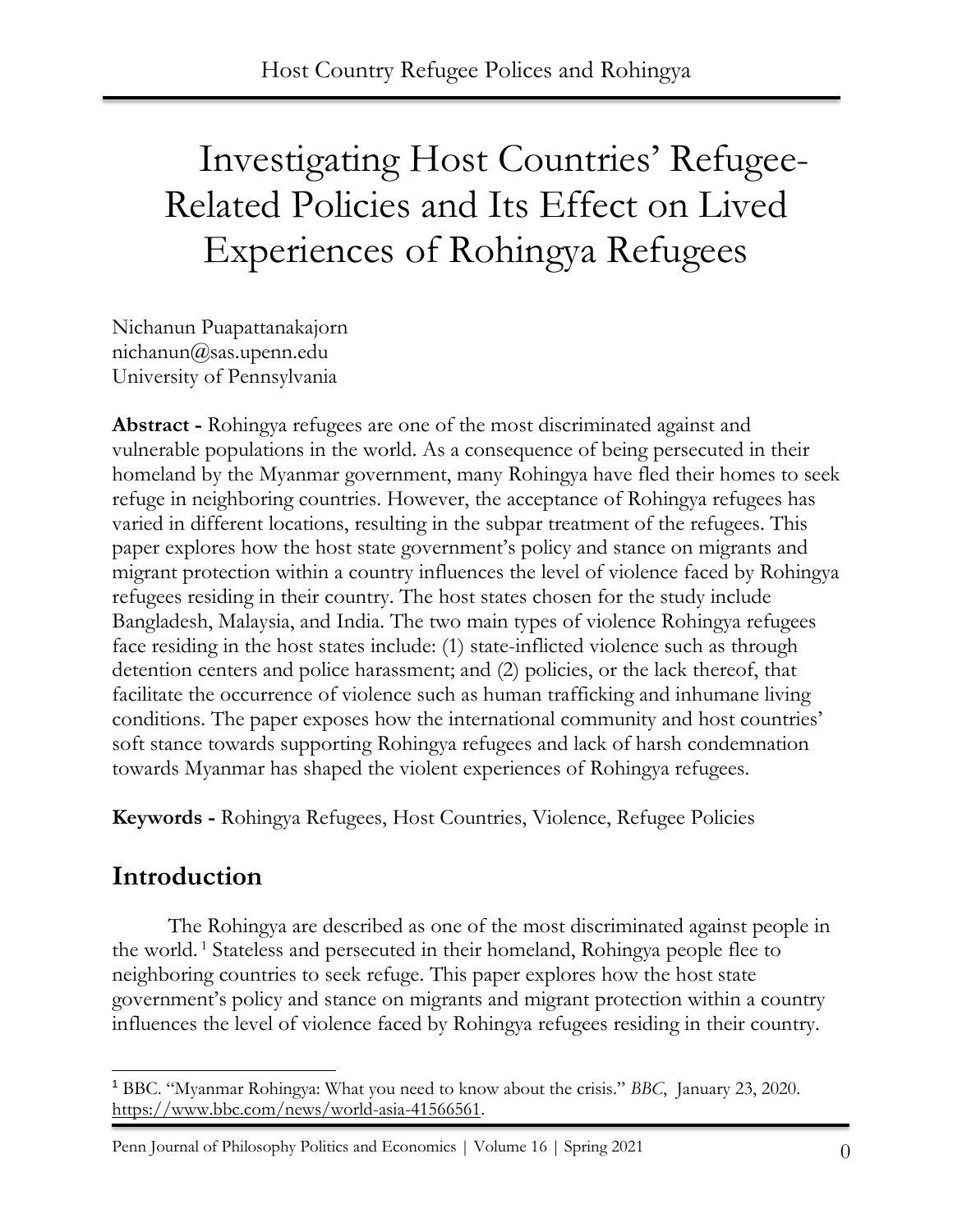The literature describes two main types of violence, which include: (1) state-inflicted violence such as through detention centers and police harassment; and (2) policies or the lack thereof of policies that facilitate the occurrence of violence such as human trafficking and inhumane living conditions.

# **Methodology**

#### Definitions and Focus

For the purpose of this paper, I will only be discussing the violence faced by Rohingya refugees already residing in the country.

This area of study of literature interacts in important ways with two other major issues pertaining to the Rohingya refugee experience: maritime movements and/or refugees in transit, and local-refugee violence. These two critical elements will provide more context to define the lived experiences of refugees, but are beyond the scope discussed in the paper. In this literature review, I will examine the role of national policy on Rohingya refugees' experience.

#### Approach

In this literature review, I have used a combination of research from scholarly sources, international and domestic non-governmental organization (NGO) reports and local news reports. Due to the ongoing nature of the crisis and the difficulty for researchers to get access to refugees, I have used non-scholarly sources to supplement the understanding of refugees' lived experiences. Additionally, the scholarly literature investigating how host countries' policies have affected Rohingya refugees have been quite scattered. Because of this, I have pulled information from various academic fields, ranging from psychology (studies on PTSD, emotional distress) to law (analysis of refugee conventions, legal cases) for different types of evidence.

### **History and Context**

The Rohingya are a Muslim ethnic minority group that have historically lived in the land that is now the Rakhine State in Myanmar. As of 2017, the Rohingya make up roughly  $2\%$  of the country's population.<sup>2</sup>

<sup>2</sup> Phillips, Nicole and [Sonam Sheth](https://www.businessinsider.com/author/sonam-sheth). "The Most Persecuted Minority in the World': Here's What You Need to Know about the Rohingya Crisis." *Business Insider*, September 20, 2017. [https://www.businessinsider.com/rohingya-crisis-conflict-explained-myanmar-what-you-need-to](https://www.businessinsider.com/rohingya-crisis-conflict-explained-myanmar-what-you-need-to-know-20)[know-20](https://www.businessinsider.com/rohingya-crisis-conflict-explained-myanmar-what-you-need-to-know-20)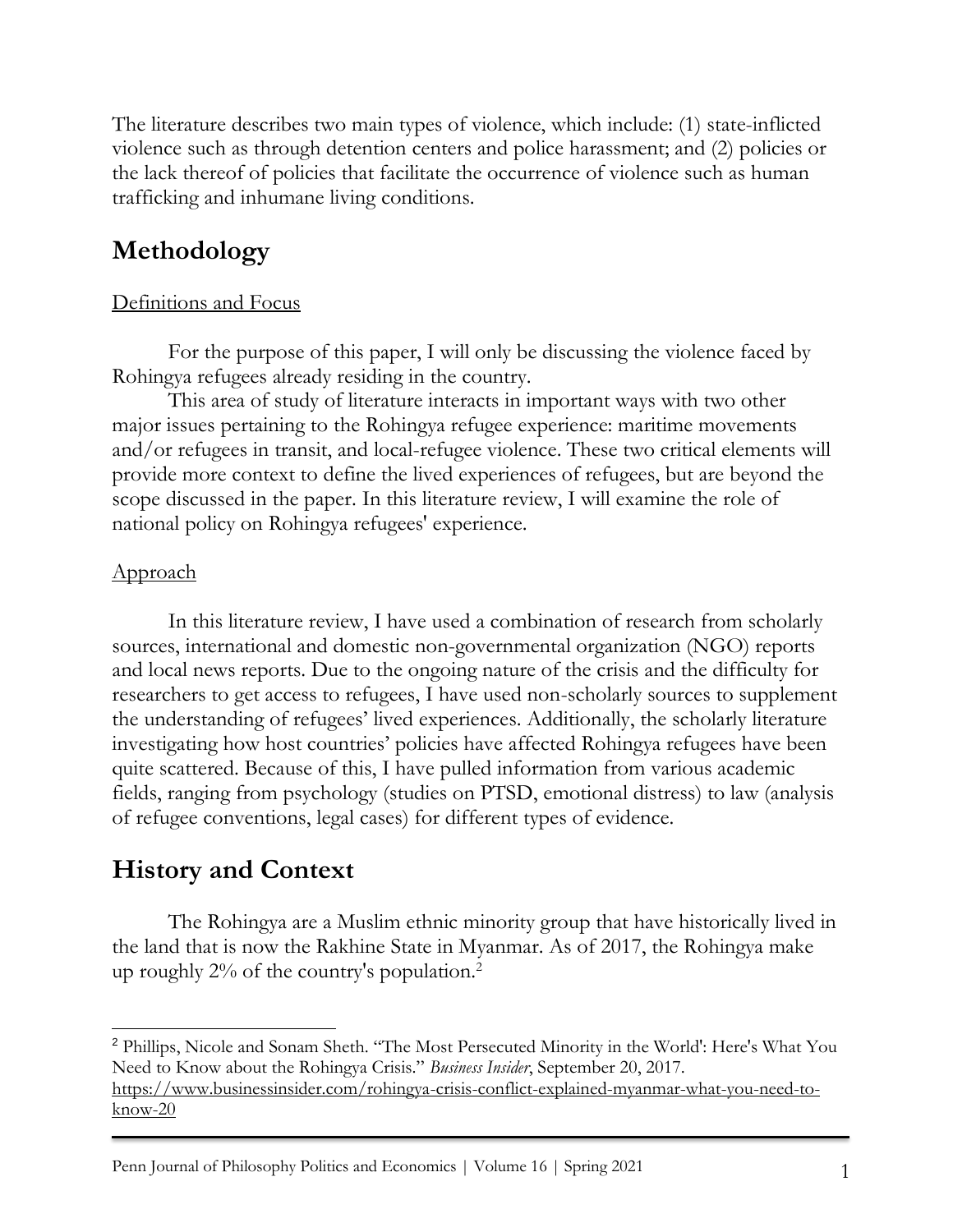Throughout history, Muslim and Buddhist communities have coexisted in the Rakhine State, which was known as the Arakan state. However, within the last two centuries, the Arakan state was occupied by the Burmese in 1784 and then by the British from 1824 to 1948.<sup>3</sup> During World War II, the Japanese invaded Britishcontrolled Burma, with the Arakan State becoming the site of where conflict occurred. The invasion triggered and deepened tensions between the Buddhist and Muslim Arakans, with the Buddhist siding with the Japanese and Muslim siding with the British. The violent conflict resulted in mass death and displacement of Rohingya Muslims.<sup>4</sup> These occupations planted the seed that grew into gradual marginalization and persecution of the Arakan Muslim community.

When Burma became independent in 1948, the Parliament passed a Union Citizenship Act, which would guarantee that the Rohingya population would be able to participate in politics and be considered citizens. However, after the Burmese military coup in 1962, this agreement was disregarded when military dictator General Ne Win would establish a one-party rule and take a hard-line stance against the Rohingya.<sup>5</sup> In 1974, the Parliament would pass the Emergency Immigration Act, resulted in the confiscation of Rohingyas' national registration cards.<sup>6</sup> In 1978, the military government launched Operation King Dragon, where the military was deployed to register and verify the status of citizens and people they viewed as "foreigners".<sup>7</sup> The Rohingya community were violently attacked during this operation, as soldiers assaulted and destroyed Rohingya's property.<sup>8</sup> This resulted in the first wave of Rohingya refugees fleeing into Bangladesh.

In 1982, the Parliament passed the Burma Citizenship Act of 1982, which did not include the Rohingya in one of its official national races of Burma, disqualifying

<sup>7</sup> Akbar, Ahmed. "The Rohingya: Myanmar's outcasts." *Al Jazeera*, January 30, 2012.

<sup>3</sup> United States Holocaust Memorial Museum. "Burma's Path To Genocide." *United States Holocaust Memorial Museum.* [https://exhibitions.ushmm.org/burmas-path-to-genocide/chapter-2/driving-out](https://exhibitions.ushmm.org/burmas-path-to-genocide/chapter-2/driving-out-foreigners)[foreigners;](https://exhibitions.ushmm.org/burmas-path-to-genocide/chapter-2/driving-out-foreigners) Sarmin, Arifa. "Ongoing Persecution of the Rohingya: A History of Periodic Ethnic Cleansings and Genocides." *Intellectual Discourse* 28, no. 2 (2020): 679.

[https://journals.iium.edu.my/intdiscourse/index.php/id/article/download/1665/947;](https://journals.iium.edu.my/intdiscourse/index.php/id/article/download/1665/947) Ahmed, Kaamil. "Malaysia cites Covid-19 for rounding up hundreds of migrants." *The Guardian*, May 2, 2020. [https://www.theguardian.com/global-development/2020/may/02/malaysia-cites-covid-19-for](https://www.theguardian.com/global-development/2020/may/02/malaysia-cites-covid-19-for-rounding-up-hundreds-of-migrants)[rounding-up-hundreds-of-migrants](https://www.theguardian.com/global-development/2020/may/02/malaysia-cites-covid-19-for-rounding-up-hundreds-of-migrants)

<sup>4</sup> Sarmin, Arifa. "Ongoing Persecution of the Rohingya: A History of Periodic Ethnic Cleansings and Genocides." (2020), 680.

<sup>5</sup> Ibid.

<sup>6</sup> United States Holocaust Memorial Museum. "Burma's Path To Genocide."

[https://www.aljazeera.com/opinions/2012/1/30/the-rohingya-myanmars-outcasts;](https://www.aljazeera.com/opinions/2012/1/30/the-rohingya-myanmars-outcasts) Sarmin, Arifa. "Ongoing Persecution of the Rohingya: A History of Periodic Ethnic Cleansings and Genocides."

<sup>(2020), 680.</sup>

<sup>8</sup> United States Holocaust Memorial Museum. "Burma's Path To Genocide."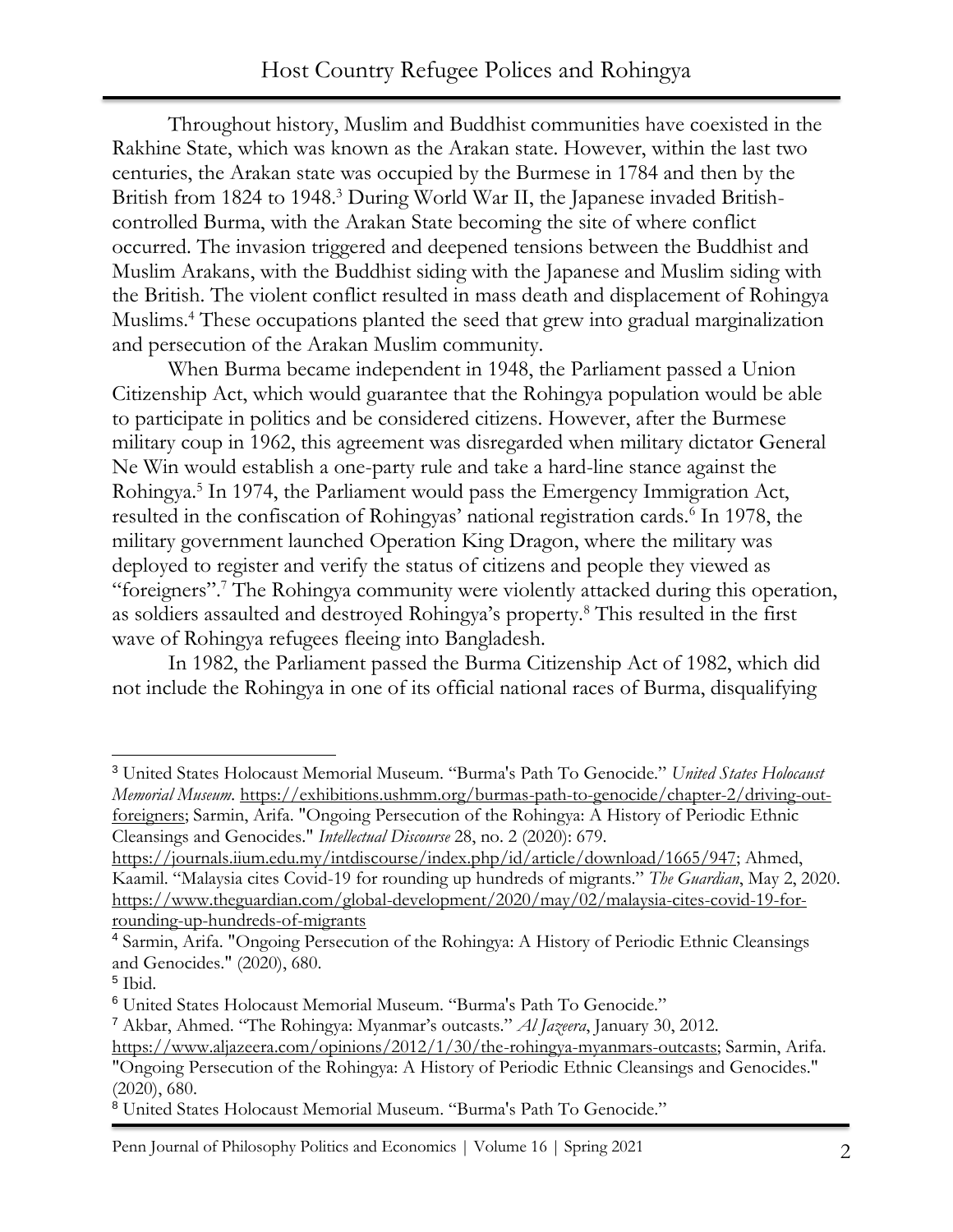Rohingya from citizenship.<sup>9</sup> From then on, the Rohingya population would be considered resident foreigners and were not welcomed in their own homeland. In the next few decades, the Myanmar government would continue to enact policies and launch operations against Rohingya communities and deny them citizenship. In 1991, the military launched the "Clean and Beautiful Nation" operation, where soldiers executed and assaulted the Rohingya population, resulting in internal displacement and Rohingya refugees fleeing out of the country again.<sup>10</sup> Operation "Clean and Beautiful Nation" resulted in approximately 300,000 Rohingya crossing over to Bangladesh.<sup>11</sup> From 2011 to 2017, similar occurrences of violence intermittently took place in the forms of killing, arson, rape, torture and mass property.<sup>12</sup>

In 2017, a small group of Rohingya men that called themselves the Arakan Rohingya Salvation Army attacked and killed several Myanmar police officers. In response to the attack, the Myanmar military launched an operation against the Rohingya community again, displacing around 100,000 Rohingya people.<sup>13</sup> According to Human Rights Watch, the Myanmar military committed arson attacks against 62 Rohingya villages, with the damage being 948 buildings destroyed and more than 9,000 Rohingya estimated to be killed.<sup>14</sup>

Since 2017, the international community has recognized the violence against the Rohingya and condemned the actions taken by the Myanmar government against the Rohingya population. The United Nations Human Rights Council concludes that the events in Rakhine state is genocide and crimes against humanity in its fact-finding

<sup>9</sup> Burmese Rohingya Organisation UK. "Myanmar's 1982 Citizenship Law and Rohingya." December, 2014. [https://burmacampaign.org.uk/media/Myanmar%E2%80%99s-1982-Citizenship-](https://burmacampaign.org.uk/media/Myanmar%E2%80%99s-1982-Citizenship-Law-and-Rohingya.pdf)[Law-and-Rohingya.pdf.](https://burmacampaign.org.uk/media/Myanmar%E2%80%99s-1982-Citizenship-Law-and-Rohingya.pdf)

<sup>10</sup> Akbar, Ahmed. "The Rohingya: Myanmar's outcasts." *Al Jazeera*, January 30, 2012; Sarmin, Arifa. "Ongoing Persecution of the Rohingya: A History of Periodic Ethnic Cleansings and Genocides." (2020), 681.

<sup>11</sup> Sarmin, Arifa. "Ongoing Persecution of the Rohingya: A History of Periodic Ethnic Cleansings and Genocides." (2020), 681.

<sup>12</sup> Habib, Md Reza. "The "stateless" Rohingya in Bangladesh: Crisis Management and Policy Responses." *Asian Politics & Policy*, 13 (4) (2021): 581-582. [https://doi-](https://doi-org.proxy.library.upenn.edu/10.1111/aspp.12611)

[org.proxy.library.upenn.edu/10.1111/aspp.12611;](https://doi-org.proxy.library.upenn.edu/10.1111/aspp.12611) Sarmin, Arifa. "Ongoing Persecution of the Rohingya: A History of Periodic Ethnic Cleansings and Genocides." (2020), 681.

<sup>13</sup> Habib, Md Reza. "The "stateless" Rohingya in Bangladesh: Crisis Management and Policy Responses." (2021), 584; Sarmin, Arifa. "Ongoing Persecution of the Rohingya: A History of Periodic Ethnic Cleansings and Genocides." (2020), 689.

<sup>14</sup> Human Rights Watch. "Burma Military Touches Homes Near Border." *Human Rights Watch*, September 15, 2017. [https://www.hrw.org/news/2017/09/15/burma-military-torches-homes-near](https://www.hrw.org/news/2017/09/15/burma-military-torches-homes-near-border)[border](https://www.hrw.org/news/2017/09/15/burma-military-torches-homes-near-border)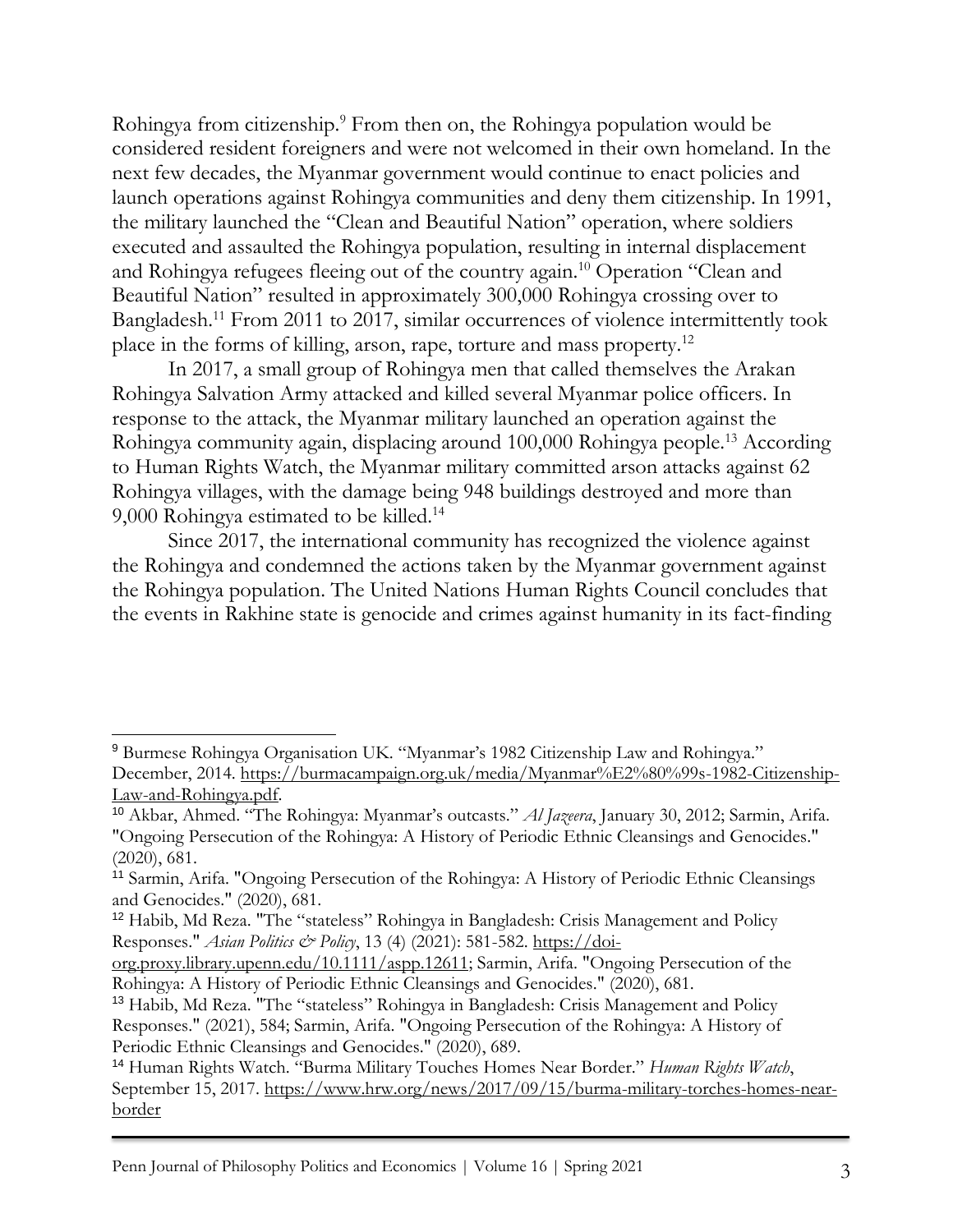mission.<sup>15</sup> Gambia brought the case to the International Court of Justice on the grounds that Myanmar violated its obligations under the Genocide Convention.<sup>16</sup>

However, international condemnation has resulted in little progress in the fight for the rights of Rohingya refugees to be repatriated and protected as citizens of Myanmar. The question of whether the Rohingya have a valid political identity in Myanmar has deep seated history of interethnic conflict and is not easily resolvable in the near future.

### **Where have Rohingya refugees gone?**

The Rohingya ethnic group has had a long history of fleeing the Rakhine State (formerly Arakan State) to nearby countries. As of 2021, the UNHCR reports that there are 980,000 refugees and asylum seekers in neighboring countries.<sup>17</sup> Based on information from the UNHCR Fact Finding Mission of 2019, approximately 600,000 Rohingya remain in the Rakhine State.<sup>18</sup> At the end of 2020, approximately 370,000 Rohingya were considered internally displaced, with an additional 189,000 being newly displaced since February 2021.<sup>19</sup>

In 2016 and 2017, more than 700,000 Rohingya fled to Bangladesh, joining approximately 200,000 Rohingya who had fled Myanmar in previous years. This totals the number of Rohingya refugees residing in Bangladesh over 900,000 living in camps

[Myanmar/20190916/A\\_HRC\\_42\\_CRP.5.pdf.](https://www.ohchr.org/Documents/HRBodies/HRCouncil/FFM-Myanmar/20190916/A_HRC_42_CRP.5.pdf)

<sup>17</sup> Human Rights Watch. "India: Halt All Forced Returns to Myanmar." *Human Rights Watch*, March

10, 2021.<https://www.hrw.org/news/2021/03/10/india-halt-all-forced-returns-myanmar> <sup>18</sup> Human Rights Council. "Detailed Findings of the Independent International Fact-Finding

Mission on Myanmar." (2019), 6.

<sup>19</sup> Human Rights Watch. "India: Halt All Forced Returns to Myanmar." (2021).

Penn Journal of Philosophy Politics and Economics | Volume 16 | Spring 2021 4

<sup>15</sup> Human Rights Council. "Detailed Findings of the Independent International Fact-Finding Mission on Myanmar." *United Nations Human Rights Office of the High Commissioner*: 75. September 16, 2019. [https://www.ohchr.org/Documents/HRBodies/HRCouncil/FFM-](https://www.ohchr.org/Documents/HRBodies/HRCouncil/FFM-Myanmar/20190916/A_HRC_42_CRP.5.pdf)

<sup>16</sup> Becker, Michael A. "The Plight of the Rohingya: Genocide Allegations and Provisional Measures in The Gambia v Myanmar at the International Court of Justice." *Melbourne Journal of International Law* 21 (2020), no. 2. [http://dx.doi.org/10.2139/ssrn.3688935](https://dx.doi.org/10.2139/ssrn.3688935); Human Rights Council. "Detailed Findings of the Independent International Fact-Finding Mission on Myanmar." (2019), 75.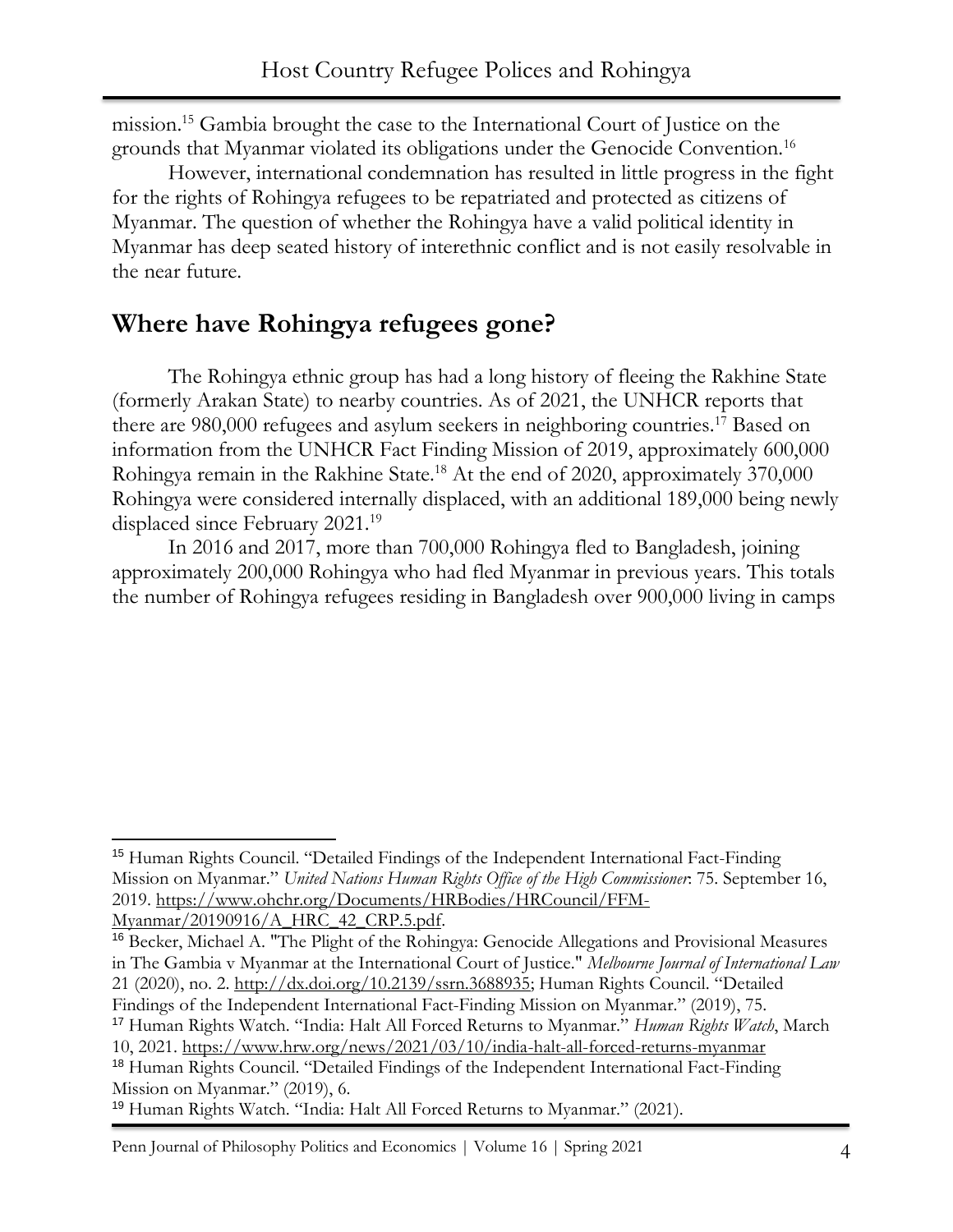in Cox's Bazar district of Bangladesh.<sup>20</sup> Other sources report up to 1.2 million Rohingya refugees being hosted in.<sup>21</sup>

Rohingya refugees have also gone to other neighboring countries in South and Southeast Asia, settling in countries such as Malaysia, India, Thailand, Indonesia, Pakistan, Australia and New.<sup>22</sup>

### **Case Studies**

In the next section, I will be covering the literature on Rohingya refugees residing in Bangladesh, Malaysia and India.

## **Bangladesh**

Since the first modern wave of Rohingya displacement in 1978, most Rohingya refugees have fled to Bangladesh due to its geographical proximity to the Rakhine State region and ease of crossing the border.<sup>23</sup> Therefore, the literature in Bangladesh is most comprehensive compared to other countries. In this section, I will first explain Bangladesh's stance and overarching policy approach on Rohingya refugees, followed by showing how Bangladesh's legal and policy stance trickled down into practice which resulted in violence against Rohingya refugees.

[https://www.humanitarianresponse.info/sites/www.humanitarianresponse.info/files/documents/fi](https://www.humanitarianresponse.info/sites/www.humanitarianresponse.info/files/documents/files/180225_weeklyiscg_sitrep_final_2.pdf) [les/180225\\_weeklyiscg\\_sitrep\\_final\\_2.pdf](https://www.humanitarianresponse.info/sites/www.humanitarianresponse.info/files/documents/files/180225_weeklyiscg_sitrep_final_2.pdf); ISCG. "Humanitarian Response Plan [September 2017 - February 2018] Final Report." *Inter Sector Coordination Group Bangladesh:* 6. May 1, 2018. [https://www.humanitarianresponse.info/sites/www.humanitarianresponse.info/files/documents/fi](https://www.humanitarianresponse.info/sites/www.humanitarianresponse.info/files/documents/files/bangladesh_-_humanitarian_response_plan_-_final_report_may_2018.pdf) les/bangladesh - humanitarian response plan - final report may 2018.pdf.

<sup>21</sup> Yasmin, Lailufar, and Sayeda Akther. "The Locals and the Rohingyas: Trapped with an Uncertain Future." *Asian Journal of Comparative Politics* 5 (2020), no. 2: 108.

[https://doi.org/10.1177/2057891119865021;](https://doi.org/10.1177/2057891119865021) Roy Chowdhury, Arnab. "International-domestic linkages in a developing-country context: the case of the Rohingyas in Bangladesh." *Policy Studies* 40 (2019), no. 3-4: 308. [https://doi.org/10.1080/01442872.2018.1557623.](https://doi.org/10.1080/01442872.2018.1557623)

<sup>22</sup> Sarmin, Arifa. "Ongoing Persecution of the Rohingya: A History of Periodic Ethnic Cleansings and Genocides." (2020), 692.

<sup>23</sup> Roy Chowdhury, Arnab. "International-domestic linkages in a developing-country context: the case of the Rohingyas in Bangladesh." (2019), 305; Papasilekas, Ioannis, Maria Fatas Ortego, and Kate Hughes. "Rohingya Repatriation Survey." *XChange Foundation:* 4. March, 2019. <http://xchange.org/wp-content/uploads/Repatriation-Survey-04.pdf>

<sup>&</sup>lt;sup>20</sup> Inter Sector Coordination Group (ISCG). "Situation Report: Rohingya Refugee Crisis. Cox's Bazar" ISCG: 2. February 25, 2018.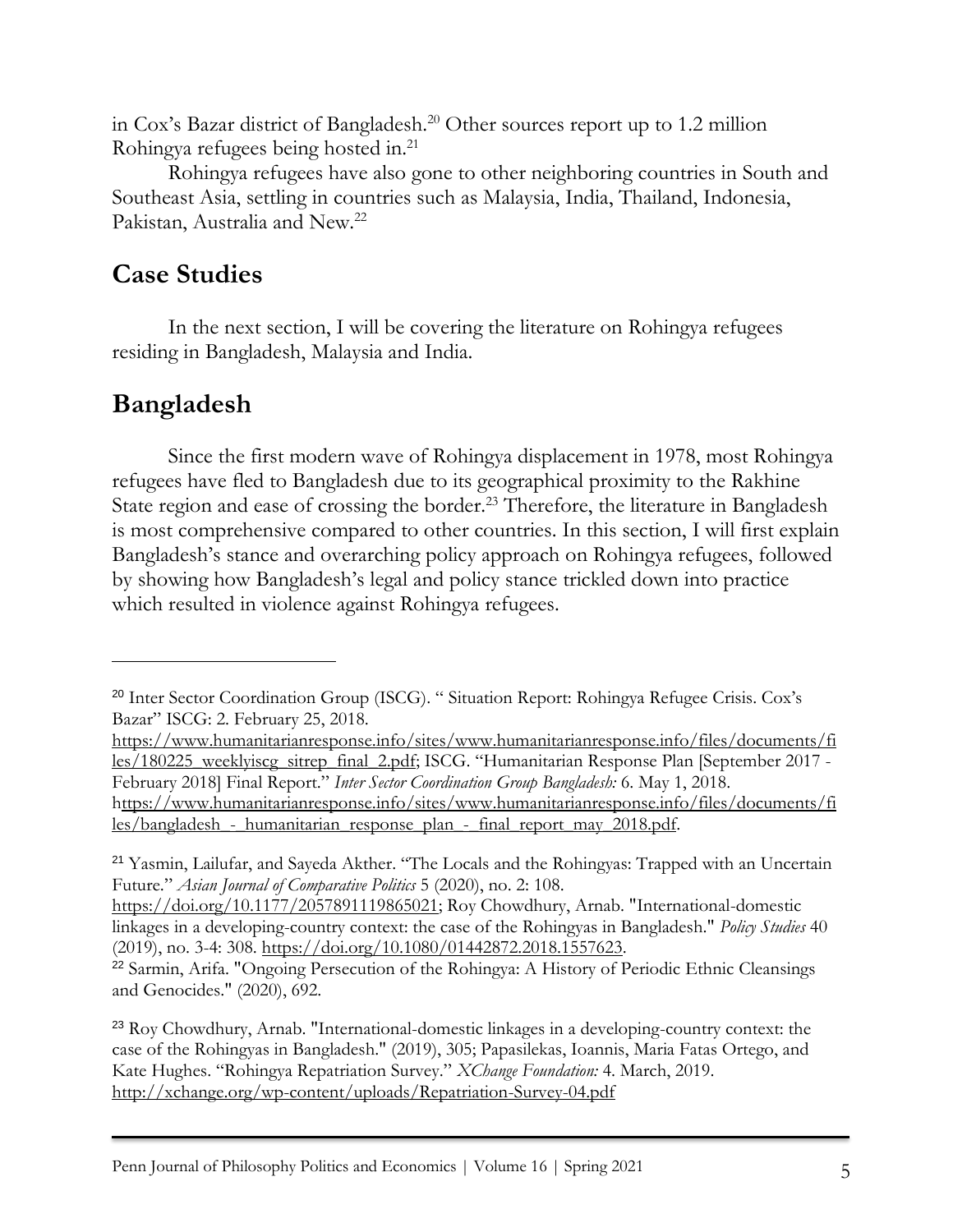#### Bangladesh's Policy Approach and Stance on Rohingya Refugees

The stance and policy that the Government of Bangladesh (GOB) has taken to receive the Rohingya population has been mixed. While the GOB allows for Rohingya to seek refuge in their country, they have never recognized them as refugees and actively promotes repatriation regardless of if it is safe for Rohingya to return to their homeland. The reason for the GOB's mixed reception of Rohingya refugees is rooted in its own history. Bangladesh empathizes with Rohingya refugees, as they shared a similar history of violent conflict, with many of its people seeking refuge in India in their War of Independence in 1971.<sup>24</sup> However, Bangladesh is a country affected by poverty and lack of basic services.<sup>25</sup> The burden of hosting a massive influx of refugees is detrimental to its development, economy, and social order.<sup>26</sup> Bangladesh also lacks the policy capacity to manage a large influx of refugees. $27$ 

The literature cites a couple of policies to highlight this mixed attitude.

First, most of the literature highlights that Bangladesh is not a signatory to the 1951 Refugee Convention and any of its related protocols.<sup>28</sup> The GOB also does not have a law differentiating between asylum seekers and refugees. This is an important distinction as asylum seekers are defined as individuals that seek international protection but their claim has not been decided, while refugees are given full legal

<https://doi.org/10.3390/ijerph14080942>

<sup>&</sup>lt;sup>24</sup> Yasmin, Lailufar, and Sayeda Akther. "The Locals and the Rohingyas: Trapped with an Uncertain Future." (2020), 104.

<sup>&</sup>lt;sup>25</sup> Roy Chowdhury, Arnab. "International-domestic linkages in a developing-country context: the case of the Rohingyas in Bangladesh." (2019), 307.

<sup>&</sup>lt;sup>26</sup> Yasmin, Lailufar, and Sayeda Akther. "The Locals and the Rohingyas: Trapped with an Uncertain Future." (2020), 106; Milton, Abul H., Mijanur Rahman, Sumaira Hussain, Charulata Jindal, Sushmita Choudhury, Shahnaz Akter, Shahana Ferdousi, Tafzila A. Mouly, John Hall, and Jimmy T. Efird. "Trapped in Statelessness: Rohingya Refugees in Bangladesh." *International Journal of Environmental Research and Public Health* 14 (2017), no. 8: 942.

<sup>27</sup> Milton, Abul H., Mijanur Rahman, Sumaira Hussain, Charulata Jindal, Sushmita Choudhury, Shahnaz Akter, Shahana Ferdousi, Tafzila A. Mouly, John Hall, and Jimmy T. Efird. "Trapped in Statelessness: Rohingya Refugees in Bangladesh." (2017), 942.

<sup>&</sup>lt;sup>28</sup> Human Rights Watch. "Bangladesh Is Not My Country: The Plight of Rohingya Refugees from Myanmar." *Human Rights Watch:* 41, August, 2018.

[https://reliefweb.int/sites/reliefweb.int/files/resources/bangladesh0818\\_web2.pdf;](https://reliefweb.int/sites/reliefweb.int/files/resources/bangladesh0818_web2.pdf) Mallick, Abdullah Hossain. "Rohingya Refugee Repatriation from Bangladesh: A Far Cry from Reality." *Journal of Asian Security and International Affairs* 7 (2020) (2): 206. [https://doi-](https://doi-org.proxy.library.upenn.edu/10.1177%2F2347797020938983)

[org.proxy.library.upenn.edu/10.1177%2F2347797020938983](https://doi-org.proxy.library.upenn.edu/10.1177%2F2347797020938983); Habib, Md Reza. "The "stateless" Rohingya in Bangladesh: Crisis Management and Policy Responses." (2021), 584; Roy Chowdhury, Arnab. "International-domestic linkages in a developing-country context: the case of the Rohingyas in Bangladesh." (2019), 305.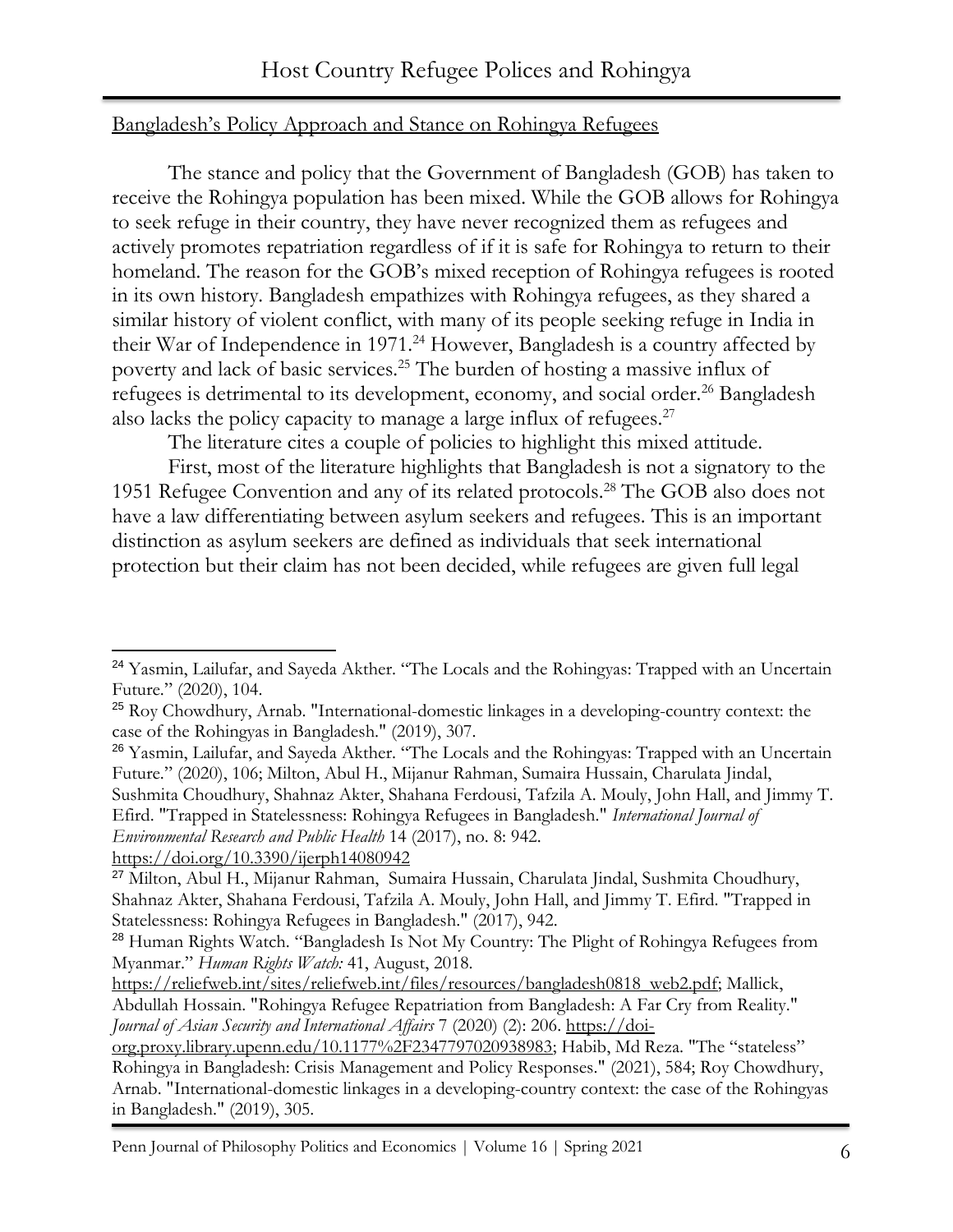status and protection similar to citizens within Bangladesh.<sup>29</sup> Because of the GOB's refusal to register more than 200,000 refugees that have lived in Cox's Bazar prior to the 2016 wave, Rohingya refugees in the region lived without rights to a "secondary education, livelihoods, marriage, and freedom of movement."<sup>30</sup> The UNHCR estimates that they were only able to access 10 percent of the Rohingya refugees in Bangladesh who were housed in the official camps, as they were barred from aiding unregistered refugees who were treated as illegal immigrants.<sup>31</sup> The lack of refugee status also exposed Rohingya to being treated as illegal entrants, subjecting them to risk of detention and deportation.<sup>32</sup>

Second, Bangladesh's humanitarian response towards the Rohingya has always operated with the assumption of repatriation in the near future.<sup>33</sup> Therefore, the GOB favored planning for temporary humanitarian assistance, refusing to acknowledge that this is a long-term issue.<sup>34</sup> As a consequence of this frame of mind, they fail to consider a sustainable integration plan for the Rohingya and the effects hosting refugees in the long term may have on local communities.<sup>35</sup>

Scholars and human rights organizations agree that forced and premature repatriation of Rohingya refugees subjects Rohingya to unnecessary violence. The 1951 refugee convention states that "no contracting states shall expel or return a refugee in any manner whatsoever to the frontiers of territories where his life or freedom would be threatened on account of his race, religion, nationality, membership of a particular social group or political opinion."<sup>36</sup> Historically, the

<sup>&</sup>lt;sup>29</sup> Mallick, Abdullah Hossain. "Rohingya Refugee Repatriation from Bangladesh: A Far Cry from Reality." (2020), 206.

<sup>&</sup>lt;sup>30</sup> Human Rights Watch. "Bangladesh Is Not My Country: The Plight of Rohingya Refugees from Myanmar." (2018), 13-14.

<sup>31</sup> Kiragu, Esther, Angela Li Rosi, and Tim Morris. "States of denial. A review of UNHCR's response to the protracted situation of stateless Rohingya refugees in Bangladesh." *UNHCR's Policy Development and Evaluation Service*: 2. December, 2011.

[https://www.unhcr.org/4ee754c19.pdf%20\(accessed%20June%205,%202018\)](https://www.unhcr.org/4ee754c19.pdf%20(accessed%20June%205,%202018))

<sup>&</sup>lt;sup>32</sup> Roy Chowdhury, Arnab. "International-domestic linkages in a developing-country context: the case of the Rohingyas in Bangladesh." (2019), 308.

<sup>33</sup> Guhathakurta, Meghna. "Understanding Violence, Strategising Protection: Perspectives from Rohingya Refugees in Bangladesh." *Asian Journal of Social Science* 45 (2017) (6): 639-665. <https://www.jstor.org/stable/10.2307/26567209>

<sup>&</sup>lt;sup>34</sup> Yasmin, Lailufar, and Sayeda Akther. "The Locals and the Rohingyas: Trapped with an Uncertain Future." (2020), 112-113; Roy Chowdhury, Arnab. "International-domestic linkages in a developingcountry context: the case of the Rohingyas in Bangladesh." (2019), 313; Human Rights Watch. "Bangladesh Is Not My Country: The Plight of Rohingya Refugees from Myanmar." (2018), 59.

<sup>&</sup>lt;sup>35</sup> International Crisis Group. "A Sustainable Policy for Rohingya Refugees in Bangladesh." *International Crisis Group,* December 27, 2019, 10-11. [https://d2071andvip0wj.cloudfront.net/303-a](https://d2071andvip0wj.cloudfront.net/303-a-sustainable-policy-for-rohingya.pdf)[sustainable-policy-for-rohingya.pdf](https://d2071andvip0wj.cloudfront.net/303-a-sustainable-policy-for-rohingya.pdf)

<sup>36</sup> UNHCR. "Convention and Protocol Relating to the Status of Refugees." *UNHCR Communications and Public Information Service* (2010)*:* 30. [https://www.unhcr.org/en-us/3b66c2aa10.](https://www.unhcr.org/en-us/3b66c2aa10)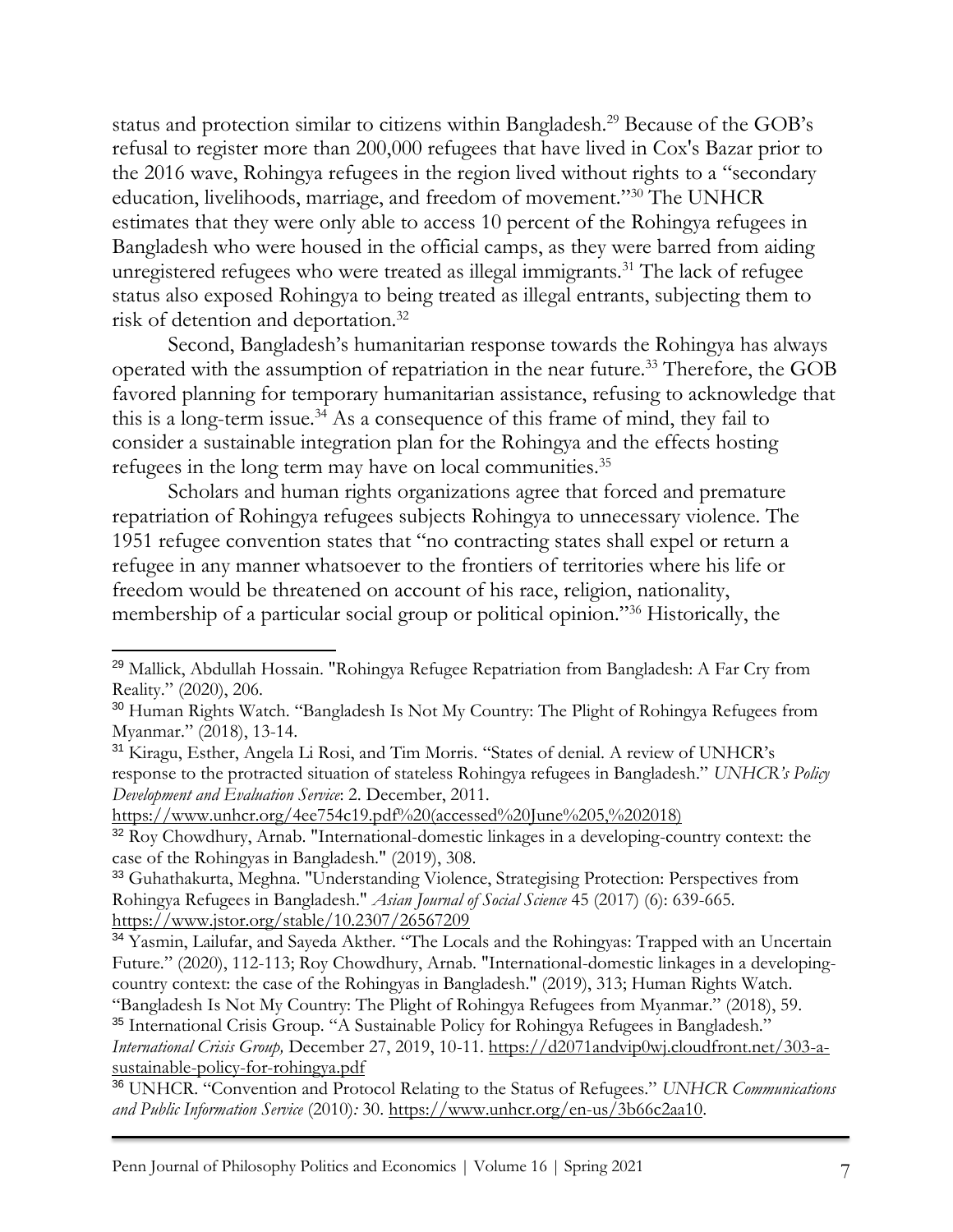repatriation from Bangladesh to Myanmar is involuntary and resulted in Rohingya fleeing and death.<sup>37</sup> In 1978, the GOB reached a repatriation agreement with Myanmar, sending most of the Rohingya refugees back to Myanmar without guarantee of their citizenship status or protection.<sup>38</sup> Reports claimed that about 180,000 Rohingya were forcibly repatriated to Myanmar by the end of 1979 and 10,000 people died in the camps.<sup>39</sup> In 1992 and 1994, Human Rights Watch reported that the GOB used force, withheld rations, imprisoned and beat refugees into agreeing to return.<sup>40</sup>

Some scholars argue that the solution of repatriation overlooks the history of Rohingya as persecuted people in Myanmar. Bangladesh frames Rohingya as "Forcibly Displaced Myanmar Nationals," forgetting the fact that they are not granted the right to citizenship in Myanmar.<sup>41</sup> To send them back without ensuring Myanmar grants them full protection means they are sending refugees back to be subjected to stateinflicted violence. However, some scholars also acknowledge that the prolonged hosting of Rohingya refugees have also resulted in the burdening of the host community.<sup>42</sup>

Regardless of if repatriation is the right course of action for the Rohingya, the GOB's eagerness to repatriate also had negative implications for the humanitarian assistance available for refugees. In 2017, a repatriation agreement was reached on the  $23<sup>rd</sup>$  of November, but currently on hold.<sup>43</sup> Even though the process is on hold, the GOB increased pressure to withhold and reduce the amount of aid given to refugees

<sup>37</sup> Leider, Jacques. "Rohingya: The history of a Muslim identity in Myanmar." In *Oxford research encyclopedia of Asian history* (2018): 14.<https://doi.org/10.1093/acrefore/9780190277727.013.115>

<sup>38</sup> Roy Chowdhury, Arnab. "International-domestic linkages in a developing-country context: the case of the Rohingyas in Bangladesh." (2019), 306; Leider, Jacques. "Rohingya: The history of a Muslim identity in Myanmar." (2018), 13.

<sup>39</sup> Habib, Md Reza. "The "stateless" Rohingya in Bangladesh: Crisis Management and Policy Responses." (2021), 582.

<sup>40</sup> Human Rights Watch. "Burma: The Rohingya Muslims: Ending a Cycle of Exodus?" *Human Rights Watch*, September 1, 1996.<https://www.refworld.org/docid/3ae6a84a2.html>

<sup>&</sup>lt;sup>41</sup> Human Rights Watch. "Bangladesh Is Not My Country: The Plight of Rohingya Refugees from Myanmar." (2018), 42.

<sup>42</sup> International Crisis Group. "A Sustainable Policy for Rohingya Refugees in Bangladesh." (2019), 10-11; Mallick, Abdullah Hossain. "Rohingya Refugee Repatriation from Bangladesh: A Far Cry from Reality." (2020), 212.

<sup>43</sup> Khan, Aaquib. "In Cox's Bazar, A Rising Bangladeshi Resentment Against Rohingyas, As The Refugees Live In Fear of Forced Repatriation." *Caravan Magazine*, April 10, 2018. [https://caravanmagazine.in/vantage/coxs-bazar-rising-resentment-rohingyas-fear-forced](https://caravanmagazine.in/vantage/coxs-bazar-rising-resentment-rohingyas-fear-forced-repatriation)[repatriation](https://caravanmagazine.in/vantage/coxs-bazar-rising-resentment-rohingyas-fear-forced-repatriation)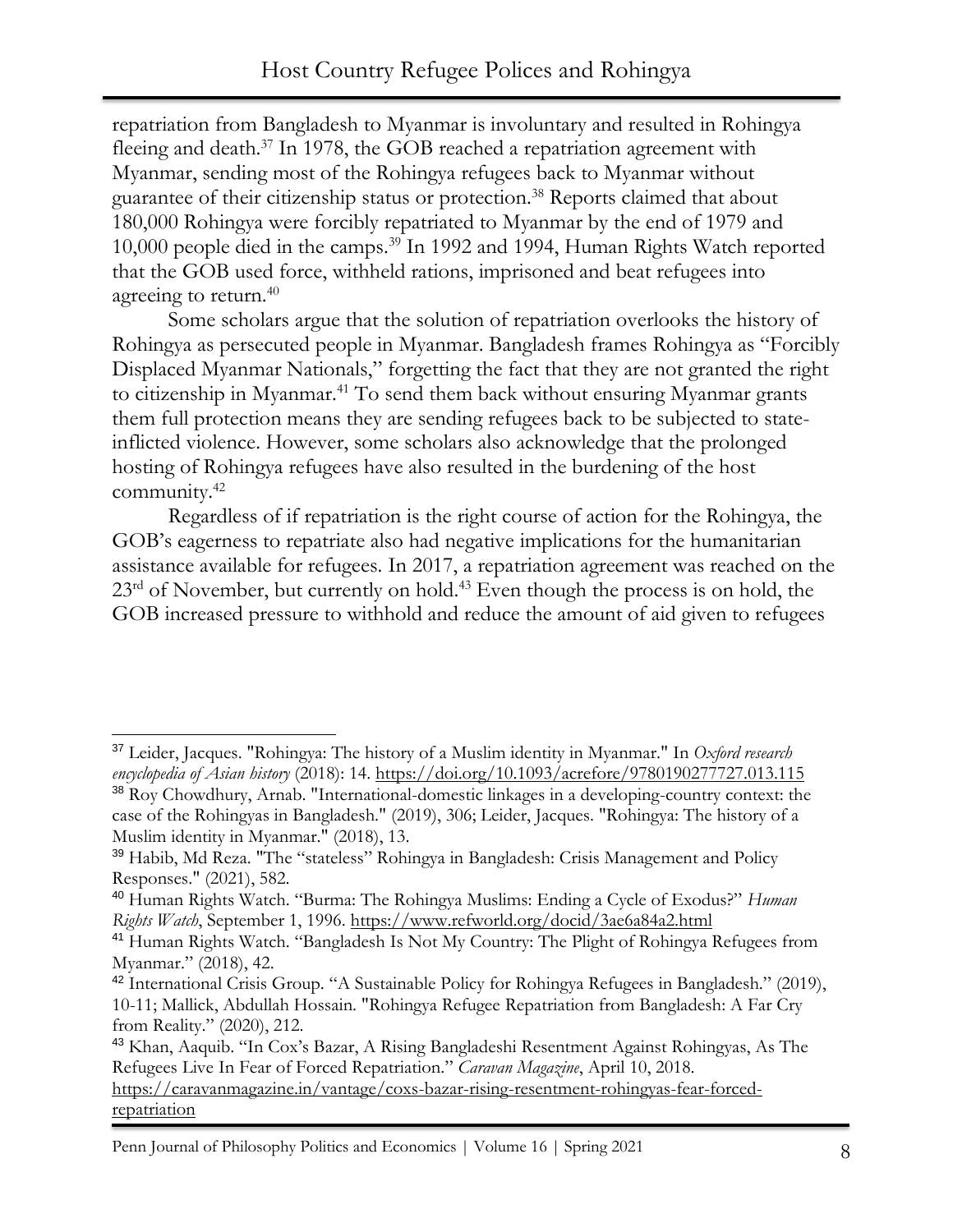with the excuse that they are about to be repatriated soon, therefore there is no point increasing resources and efforts into improving the refugee's quality of life.<sup>44</sup>

Third, the lack of long-term policies for accommodating refugees created conditions that adversely affected its local community, who have in turn pressured the government to stop supporting Rohingya refugees.<sup>45</sup> Initially, locals empathized with refugees due to Bangladesh's recent history of being refugees themselves. Locals were amongst the first frontline responders, providing food and basic items.<sup>46</sup> However, tensions rose as the situation continued. Locals express that job loss, wage depression, rising prices and competition over essential commodities, and facing increased police security measures in their own neighborhood are reasons for the increasing impatience with Rohingya refugees.<sup>47</sup> Furthermore, the perception that international NGOs are only serving the Rohingyas and ignoring the poverty-stricken Bangladeshi populace is also resulting in increasing feelings of apathy.<sup>48</sup> Some researchers also cite the increasing security concerns regarding drug and human trafficking and border insecurity as a result of Myanmar targeting Bangladeshi borders as other concerns that increased hostility towards refugees.<sup>49</sup>

#### Bangladesh's Rohingya Refugee Policy in Practice

The GOB's policy stance on Rohingya have created conditions where Rohingya refugees are exposed to inhumane and violent conditions. The three categories of violence discussed in the literature are: inhumane living conditions, environment of

<sup>47</sup> Ansar, Anas, and Abu Faisal Md. Khaled. "From Solidarity to Resistance: Host Communities' Evolving Response to the Rohingya Refugees in Bangladesh." *Journal of International Humanitarian Action* 6 (2021) (1): 1-14. [https://doi-org.proxy.library.upenn.edu/10.1080/01436597.2019.1652897;](https://doi-org.proxy.library.upenn.edu/10.1080/01436597.2019.1652897) Yasmin, Lailufar, and Sayeda Akther. "The Locals and the Rohingyas: Trapped with an Uncertain Future." (2020), 104–120; Milton, Abul H., Mijanur Rahman, Sumaira Hussain, Charulata Jindal, Sushmita Choudhury, Shahnaz Akter, Shahana Ferdousi, Tafzila A. Mouly, John Hall, and Jimmy T. Efird. "Trapped in Statelessness: Rohingya Refugees in Bangladesh." (2017), 942.

<sup>44</sup> McConnachie, Kirsten. "Refugee Policy as Border Governance: Refugee Return, Peacebuilding, and Myanmar's Politics of Transition." *Modern Asian Studies* (2021): 19. DOI: 10.1017/S0026749X20000189

<sup>45</sup> Yasmin, Lailufar, and Sayeda Akther. "The Locals and the Rohingyas: Trapped with an Uncertain Future." (2020), 112-114.

<sup>46</sup> Roy Chowdhury, Arnab. "International-domestic linkages in a developing-country context: the case of the Rohingyas in Bangladesh." (2019), 307; Lewis, David. "Humanitarianism, Civil Society and the Rohingya Refugee Crisis in Bangladesh." *Third World Quarterly* 40 (2019) (10): 1885, 1888. <https://doi-org.proxy.library.upenn.edu/10.1080/01436597.2019.1652897>

<sup>48</sup> Ansar, Anas, and Abu Faisal Md. Khaled. "From Solidarity to Resistance: Host Communities' Evolving Response to the Rohingya Refugees in Bangladesh." (2021), 3.

<sup>49</sup> Mallick, Abdullah Hossain. "Rohingya Refugee Repatriation from Bangladesh: A Far Cry from Reality." (2020), 206-210.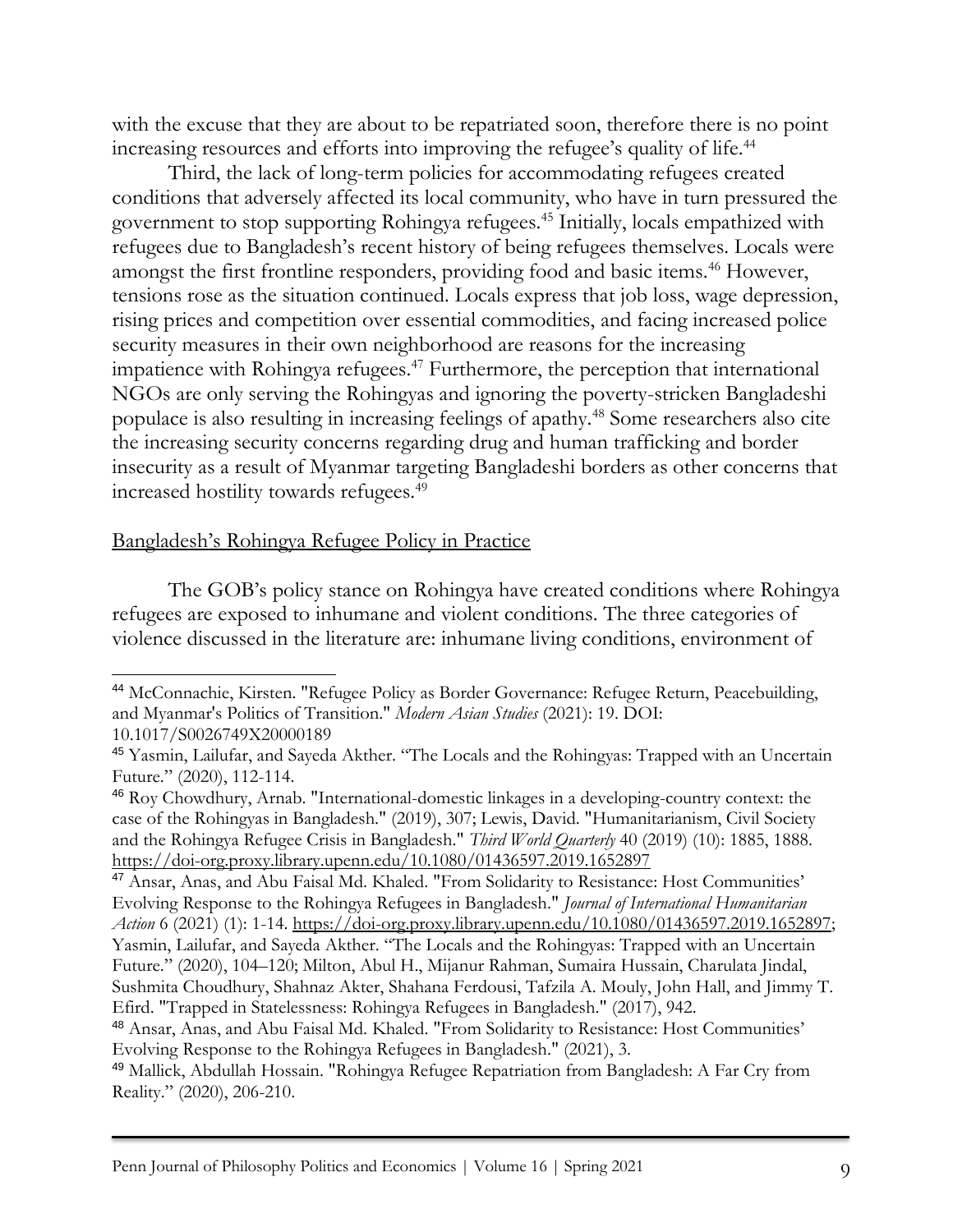conflict and crimes, and state policies resulting in police and security officials committing violence.

The most commented-on form of violence in the literature is the inhumane living conditions that Rohingya refugees face. The factors that contribute towards inhumane living conditions are the limited funding and access to basic needs including food, water and sanitation facilities, insecurity in their shelter due to climate and overcrowding, a limited freedom of movement, and a lack of wage-earning opportunities. 50

The most common living-condition problems the refugees report are lack of safe drinking water, food and firewood.<sup>51</sup> With regards to water, refugees complain that there is not enough water, that people get sick after drinking water, and people have to walk long distances and stand in long queues to get water due to the shortage.<sup>52</sup> The Refugee influx Emergency Vulnerability Assessment (REVA) found that 88% are vulnerable to food security.<sup>53</sup> The scarcity of basic resources are exacerbated by locals breaking into the camp to steal relief goods provided by international agencies.<sup>54</sup> This is a clear symptom of the GOB's lack of long term planning, leading to increasing issues between locals and refugees as locals feel refugees are their competition for food and resources.<sup>55</sup> The insufficiency of supply

<sup>50</sup> Riley, Andrew, Andrea Varner, Peter Ventevogel, M. M. Taimur Hasan, and Courtney Welton-Mitchell. "Daily Stressors, Trauma Exposure, and Mental Health among Stateless Rohingya Refugees in Bangladesh." *Transcultural Psychiatry* 54 (2017) (3): 320. DOI: 10.1177/1363461517705571

<sup>51</sup> Human Rights Watch. "Bangladesh Is Not My Country: The Plight of Rohingya Refugees from Myanmar." (2018), 31-34; Papasilekas, Ioannis, Maria Fatas Ortego, and Kate Hughes. "Rohingya Repatriation Survey." (2019), 24; ISCG. "2020 Joint Response Plan. Rohingya Humanitarian Crisis. January - December 2020." *Inter Sector Coordination Group Bangladesh* (2020): 5-6.

[https://www.humanitarianresponse.info/sites/www.humanitarianresponse.info/files/documents/fi](https://www.humanitarianresponse.info/sites/www.humanitarianresponse.info/files/documents/files/jrp_2020_final_in-design_200422_12.2mb.pdf) [les/jrp\\_2020\\_final\\_in-design\\_200422\\_12.2mb.pdf](https://www.humanitarianresponse.info/sites/www.humanitarianresponse.info/files/documents/files/jrp_2020_final_in-design_200422_12.2mb.pdf)

<sup>52</sup> Human Rights Watch. "Bangladesh Is Not My Country: The Plight of Rohingya Refugees from Myanmar." (2018), 32; ISCG. "2020 Joint Response Plan. Rohingya Humanitarian Crisis. January - December 2020." (2020), 7.

<sup>53</sup> Khan, Afsana Iffat, Mahathir Sarker, Geophrey Sikeiand, and Susana Moreno. "Refugee influx Emergency Vulnerability Assessment (REVA-4) Summary Report April 2021." *World Food Programme:* 10, April 4, 2021. [https://www.wfp.org/publications/bangladesh-rohingya-emergency](https://www.wfp.org/publications/bangladesh-rohingya-emergency-vulnerability-assessment-reva-4-april-2021)[vulnerability-assessment-reva-4-april-2021](https://www.wfp.org/publications/bangladesh-rohingya-emergency-vulnerability-assessment-reva-4-april-2021)

<sup>54</sup> Chowdhury, Suban Kumar, Anne Keary, Andrea Reupert, and Eisuke Saito."Multi-Vocal Voices of Refugees: A Case Study of Rohingya Refugees in Bangladesh." *International Sociology* 36 (2021) (6): 876.<https://doi.org/10.1177/0268580921993328>

<sup>55</sup> Chowdhury, Suban Kumar, Anne Keary, Andrea Reupert, and Eisuke Saito."Multi-Vocal Voices of Refugees: A Case Study of Rohingya Refugees in Bangladesh." (2021), 880; Yasmin, Lailufar, and Sayeda Akther. "The Locals and the Rohingyas: Trapped with an Uncertain Future." (2020), 109; Ansar, Anas, and Abu Faisal Md. Khaled. "From Solidarity to Resistance: Host Communities' Evolving Response to the Rohingya Refugees in Bangladesh." (2021), 6.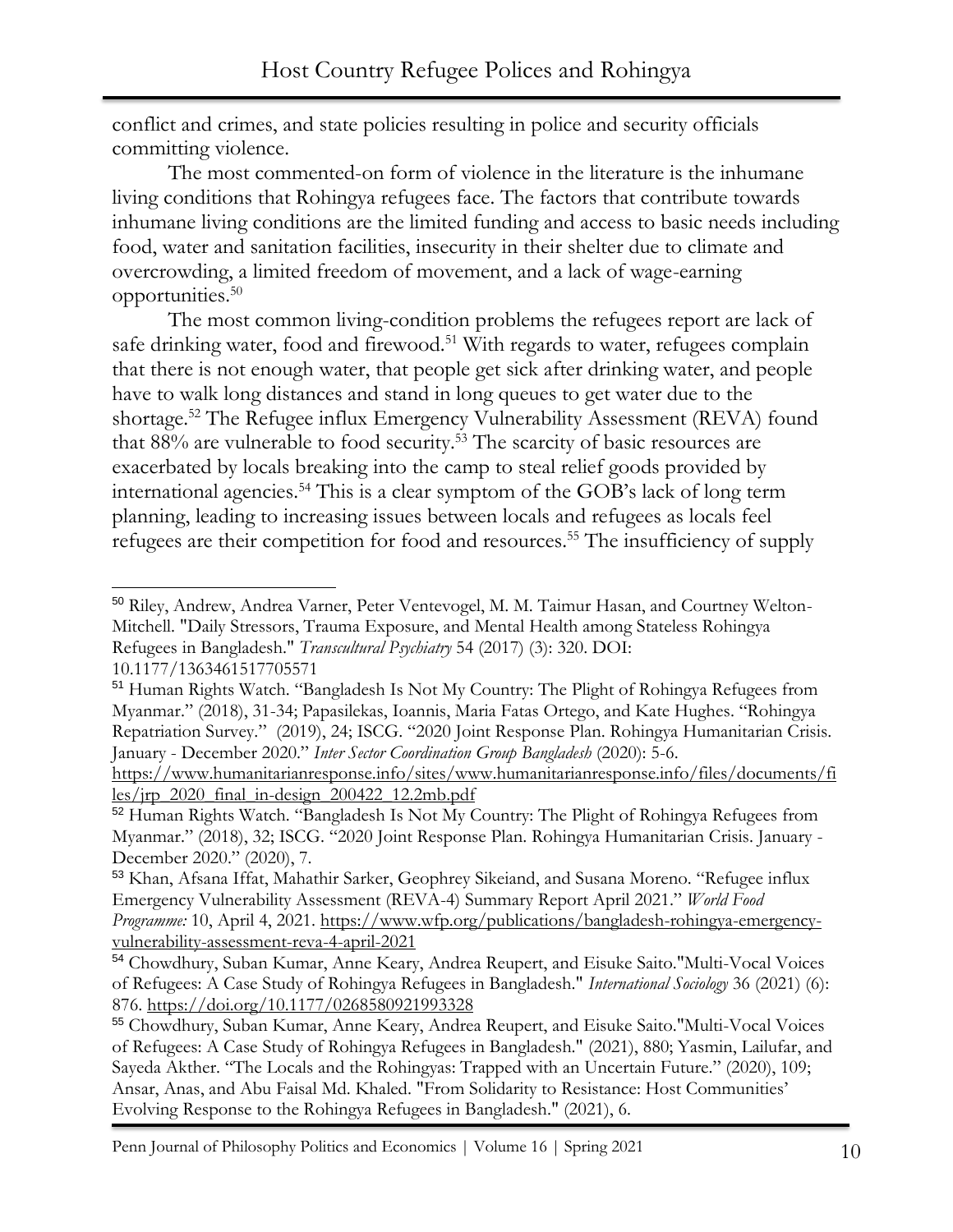rations from camp officials is critical, as it is the only way for most refugees to legally and safely access basic needs. This is because the GOB does not allow refugees to work outside the camp to earn money and limits the refugees' movement to campgrounds only.<sup>56</sup> The only official avenue to earn cash is through the 'cash for work' program runned by UN agencies and NGOs, which multiple reports show have only reached at maximum a third of the camp refugees.<sup>57</sup> Majority of the refugee population are therefore unemployed, and completely dependent on rations provided by camp authorities and NGOs or turn to illegal work and stealing.<sup>58</sup> Turning to illegal work exposes refugees to more exploitation, such as not being paid for contract work.<sup>59</sup>

Scholars and NGOs also express concern over refugees living in overcrowded camps and being exposed to harsh climates.<sup>60</sup> The GOB has been trying to resolve overcrowding that has occurred due to the mass influx of refugees since 2017. In 2018, the GOB expanded the land available for refugee camps to over 6,000 acres in the Ukhiya and Teknaf Upazilas, of which 35% is estimated to be suitable living conditions and has relocated approximately 43,000 people into newly developed sites.<sup>61</sup> However, this is still not enough land to meet basic internationally recognized humanitarian standards, and the area is not safe from extreme weather.<sup>62</sup> Cox's Bazar

<sup>56</sup> Zaman, Shamrita, Peter Sammonds, Bayes Ahmed, and Taifur Rahman. "Disaster Risk Reduction in Conflict Contexts: Lessons Learned from the Lived Experiences of Rohingya Refugees in Cox's Bazar, Bangladesh." *International Journal of Disaster Risk Reduction* 50 (2020).

[https://doi.org/10.1016/j.ijdrr.2020.101694](https://doi-org.proxy.library.upenn.edu/10.1016/j.ijdrr.2020.101694); Khan, Aaquib. "In Cox's Bazar, A Rising Bangladeshi Resentment Against Rohingyas, As The Refugees Live In Fear of Forced Repatriation." (2018). <sup>57</sup> Human Rights Watch. "Bangladesh Is Not My Country: The Plight of Rohingya Refugees from Myanmar." (2018), 63; Zaman, Shamrita, Peter Sammonds, Bayes Ahmed, and Taifur Rahman. "Disaster Risk Reduction in Conflict Contexts: Lessons Learned from the Lived Experiences of Rohingya Refugees in Cox's Bazar, Bangladesh." (2020), 6.

<sup>58</sup> Zaman, Shamrita, Peter Sammonds, Bayes Ahmed, and Taifur Rahman. "Disaster Risk Reduction in Conflict Contexts: Lessons Learned from the Lived Experiences of Rohingya Refugees in Cox's Bazar, Bangladesh." (2020), 6.

<sup>59</sup> Human Rights Watch. "Bangladesh Is Not My Country: The Plight of Rohingya Refugees from Myanmar." (2018), 64; Chowdhury, Suban Kumar, Anne Keary, Andrea Reupert, and Eisuke Saito."Multi-Vocal Voices of Refugees: A Case Study of Rohingya Refugees in Bangladesh." (2021), 879.

<sup>60</sup> Barua, Amit and Rutu Hitesh Karia. "Challenges Faced by Rohingya Refugees in the Covid-19 Pandemic." *Annals of Global Health* 86 (2020) (1): 1. DOI:<https://doi.org/10.5334/aogh.3052> <sup>61</sup> ISCG. "Joint Response Plan for Rohingya Humanitarian Crisis - Mid Term Review - March to December 2018." *Inter Sector Coordination Group Bangladesh*: 11. October 7, 2018.

[https://www.humanitarianresponse.info/en/operations/bangladesh/document/mid-term-review](https://www.humanitarianresponse.info/en/operations/bangladesh/document/mid-term-review-joint-response-plan-rohingya-humanitarian-crisis-2018)[joint-response-plan-rohingya-humanitarian-crisis-2018;](https://www.humanitarianresponse.info/en/operations/bangladesh/document/mid-term-review-joint-response-plan-rohingya-humanitarian-crisis-2018) Zaman, Shamrita, Peter Sammonds, Bayes Ahmed, and Taifur Rahman. "Disaster Risk Reduction in Conflict Contexts: Lessons Learned from

the Lived Experiences of Rohingya Refugees in Cox's Bazar, Bangladesh." (2020), 8.

<sup>62</sup> ISCG. "Joint Response Plan for Rohingya Humanitarian Crisis - Mid Term Review - March to December 2018." (2018), 11.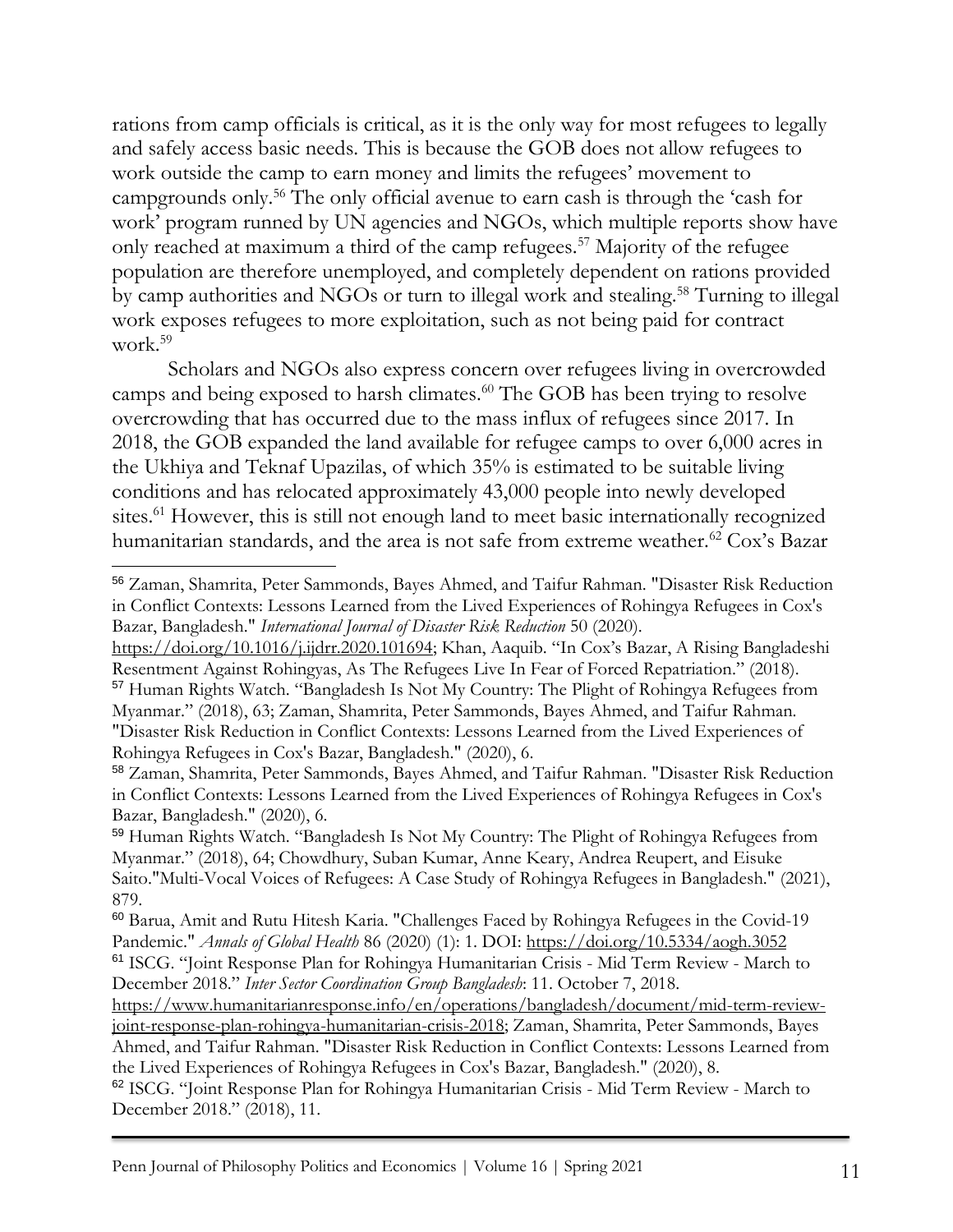is vulnerable to climate disasters such as landslides, floods, and cyclones.<sup>63</sup> In 2019 alone, 915 incidents of natural disaster were logged, including 38 fires, 37 floods, 338 landslides, 2 lightning strikes and 500 windstorm issues that affected 89,483 individuals in total.<sup>64</sup> Most refugees live in temporary shelters built from untreated bamboo and tarpaulin, making them more vulnerable to rain and extreme weather conditions.<sup>65</sup> Congested settlements, scarcity of open spaces, poor access to roads, and restriction of movement further increase disaster vulnerability.<sup>66</sup>

In 2019, the GOB proposed to move about 100,000 refugees to Bhasan Char island, however, this was heavily contested by international NGOs and the refugees themselves as Bhasan Char is even more vulnerable to harsh climate conditions, and it is cut off from the rest of Bangladesh which would restrict the amount of aid and mobility refugees have even further.<sup>67</sup> Refugees who have already moved to Bhasan Char report higher feelings of vulnerability, lacking access to food, water, education, work and living in fear of the instability of the island due to the climate conditions.<sup>68</sup>

In the wake of the COVID-19 pandemic, concerns of living conditions have become more pressing. The lack of space, freedom of movement and adequate healthcare has made refugees in camps more vulnerable to contracting COVID.<sup>69</sup> Refugees also lack the education on COVID prevention and access to sanitation goods like face masks, soap and gloves.<sup>70</sup> Additionally, government imposed COVID

<sup>63</sup> ISCG. "Joint Response Plan for Rohingya Humanitarian Crisis - Mid Term Review - March to December 2018." (2018), 53; ISCG. "2020 Joint Response Plan. Rohingya Humanitarian Crisis. January - December 2020." (2020), 54.

<sup>64</sup> ISCG. "2020 Joint Response Plan. Rohingya Humanitarian Crisis. January - December 2020." (2020), 54.

<sup>65</sup> Ibid., 49.

<sup>66</sup> Zaman, Shamrita, Peter Sammonds, Bayes Ahmed, and Taifur Rahman. "Disaster Risk Reduction in Conflict Contexts: Lessons Learned from the Lived Experiences of Rohingya Refugees in Cox's Bazar, Bangladesh." (2020), 8.

<sup>67</sup> Human Rights Watch. "Malaysia: Stop Treating Rohingya Refugees as Criminals." *Human Rights Watch*, July 22, 2020. [https://www.hrw.org/news/2020/07/22/malaysia-stop-treating-rohingya](https://www.hrw.org/news/2020/07/22/malaysia-stop-treating-rohingya-refugees-criminals)[refugees-criminals;](https://www.hrw.org/news/2020/07/22/malaysia-stop-treating-rohingya-refugees-criminals) Zaman, Shamrita, Peter Sammonds, Bayes Ahmed, and Taifur Rahman.

<sup>&</sup>quot;Disaster Risk Reduction in Conflict Contexts: Lessons Learned from the Lived Experiences of Rohingya Refugees in Cox's Bazar, Bangladesh." (2020), 8-10.

<sup>68</sup> Hasnat, Saif and Sameer Yasir. "They Were Promised a New Home. Then They Tried to Escape It." *New York Times,* October 10, 2021.

<https://www.nytimes.com/2021/10/10/world/asia/bangladesh-rohingya-bhashan-char.html>

<sup>69</sup> Zaman, Shamrita, Peter Sammonds, Bayes Ahmed, and Taifur Rahman. "Disaster Risk Reduction in Conflict Contexts: Lessons Learned from the Lived Experiences of Rohingya Refugees in Cox's Bazar, Bangladesh." (2020), 11; Barua, Amit and Rutu Hitesh Karia. "Challenges Faced by Rohingya Refugees in the Covid-19 Pandemic." (2020), 3.

<sup>70</sup> Barua, Amit and Rutu Hitesh Karia. "Challenges Faced by Rohingya Refugees in the Covid-19 Pandemic." (2020), 2.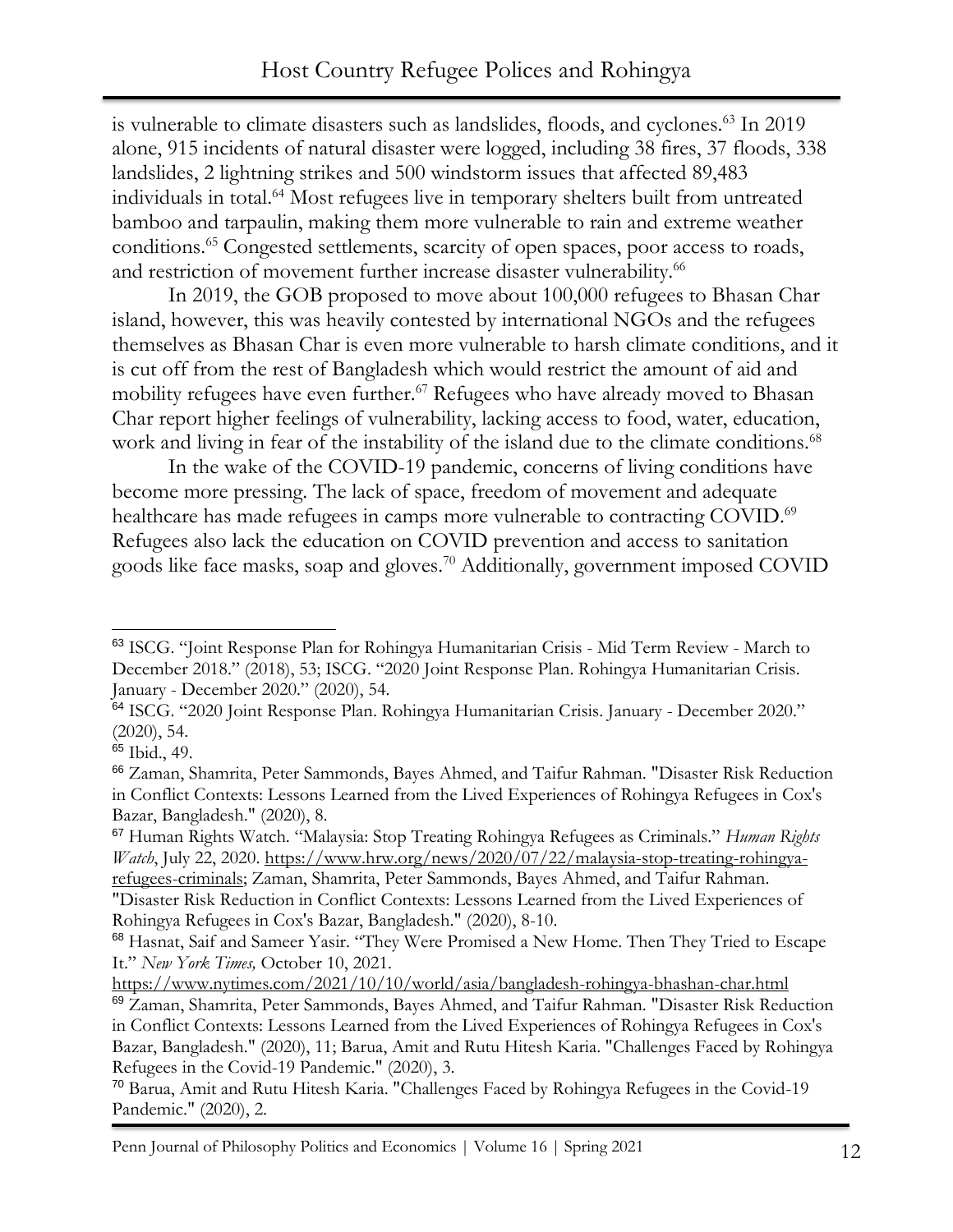restrictions have resulted in the scaling down of humanitarian services, which was already insufficient prior to the pandemic.<sup>71</sup>

The lack of resources and increasing sense of desperation had resulted in an increase in intra group violence, inter group violence, gender-based violence and crime rates.

From December 2017 to June 2018, 19 Rohingya refugees were reportedly murdered in the camps.<sup>72</sup> In June 2018, a community leader was reportedly stabbed by a group of men in the middle of camp.<sup>73</sup> Intragroup violence is speculated to be triggered by the increased presence of Arakan Rohingya Salvation Army in the camps.<sup>74</sup> Furthermore, as Rohingya refugees become more frustrated by the lack of hope and are plagued by desperation, camps are reporting an increase in conflict due to increasingly tense environments.<sup>75</sup>

Intergroup violence most often occurs when refugees go out of the camp to find informal work, where refugees report being verbally and physically harassed.<sup>76</sup> According to Riley et al.,72% of Rohingya refugees report being stressed about harassment by locals.<sup>77</sup> Intergroup violence has increased as a result of the increasing tension between locals and refugees caused by the GOB's lack of long-term planning, as discussed above in this section.

Both intra and intergroup gender-based violence remains a significant issue in camps. According to UNFPA, over 10,000 incidents of GBV were reported from August 2017 to August 2018.<sup>78</sup> Riley et al. interviewed 148 adult men and women, finding that 12.8% reported being exposed to sexual abuse, humiliation, and exploitation, and 8.1% being exposed to rape, and 6.1% having witnessed physical or

<sup>71</sup> Khan, Afsana Iffat, Mahathir Sarker, Geophrey Sikeiand, and Susana Moreno. "Refugee influx Emergency Vulnerability Assessment (REVA-4) Summary Report April 2021." (2021), 3.

<sup>72</sup> Human Rights Watch. "Bangladesh Is Not My Country: The Plight of Rohingya Refugees from Myanmar." (2018), 30.

<sup>73</sup> Ibid.

<sup>74</sup> Ibid.

<sup>75</sup> Bari, Shamsul. "The Rohingya Refugee Crisis: A Time Bomb Waiting to Explode." *Social Change* (New Delhi) 50 (2020) (2): 286. [https://doi-](https://doi-org.proxy.library.upenn.edu/10.1177%2F0049085719901038)

[org.proxy.library.upenn.edu/10.1177/0049085719901038](https://doi-org.proxy.library.upenn.edu/10.1177%2F0049085719901038)

<sup>76</sup> Chowdhury, Suban Kumar, Anne Keary, Andrea Reupert, and Eisuke Saito."Multi-Vocal Voices of Refugees: A Case Study of Rohingya Refugees in Bangladesh." (2021), 876.

<sup>77</sup> Riley, Andrew, Andrea Varner, Peter Ventevogel, M. M. Taimur Hasan, and Courtney Welton-Mitchell. "Daily Stressors, Trauma Exposure, and Mental Health among Stateless Rohingya Refugees in Bangladesh." *Transcultural Psychiatry* 54 (2017) (3): 309. DOI:

<sup>10.1177/1363461517705571</sup>

<sup>78</sup> Learson, Carly. "One year on, Rohingya women and girls seek safety – and a chance to heal." *UNFPA*, August 24, 2018. [https://www.unfpa.org/news/one-year-rohingya-women-and-girls-seek](https://www.unfpa.org/news/one-year-rohingya-women-and-girls-seek-safety-%E2%80%93-and-chance-heal)[safety-%E2%80%93-and-chance-heal](https://www.unfpa.org/news/one-year-rohingya-women-and-girls-seek-safety-%E2%80%93-and-chance-heal)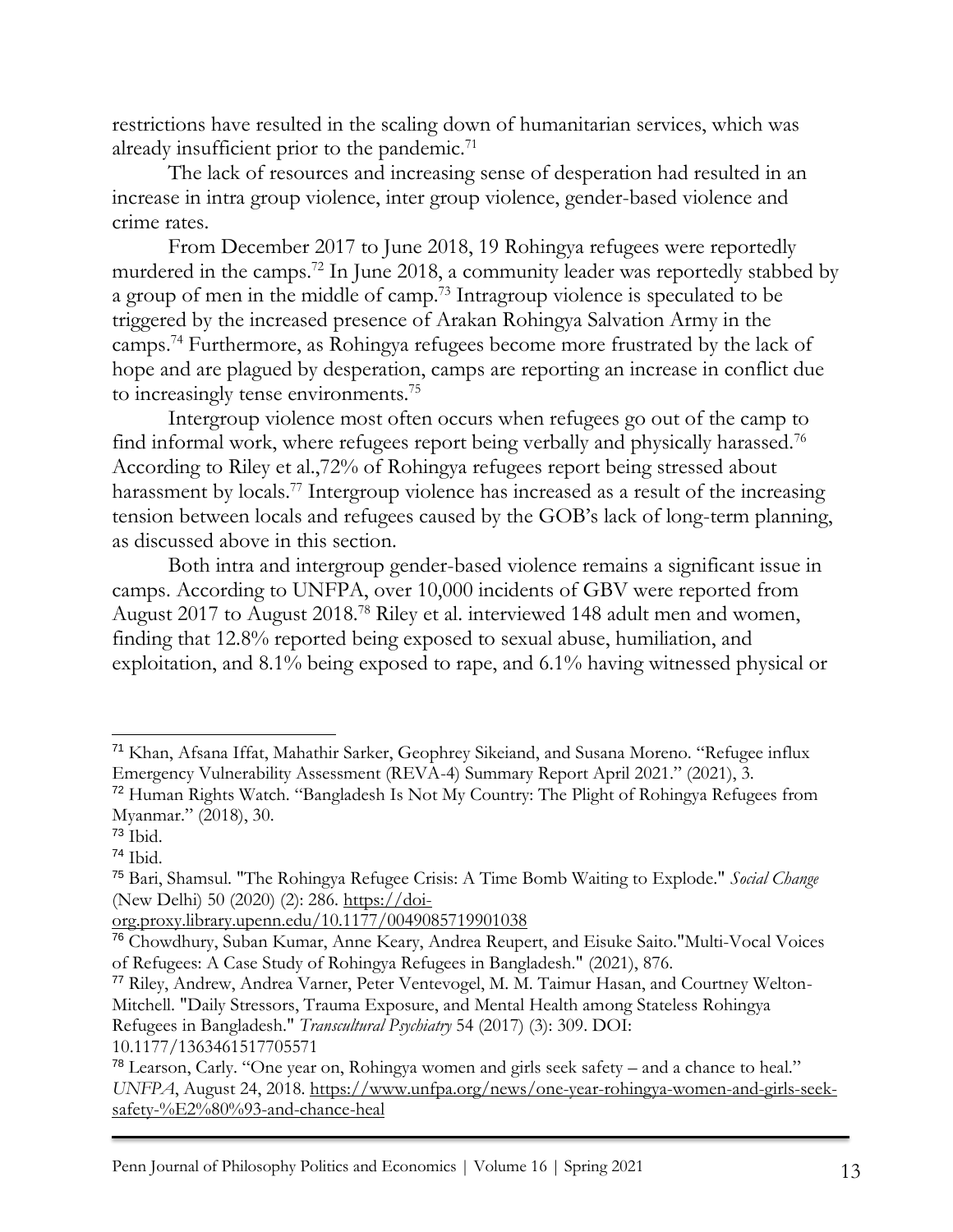sexual violence.<sup>79</sup> Yousuf, Akter, Salam and Salam found that perpetrators of sexual assalt and harassment are from their own community, the host community and camp security personnels.<sup>80</sup>

The main systematic crimes found in refugee camps are drug cartels and human and sex trafficking.

In May 2019, almost 33 million yaba tablets (yaba is the drug most commonly traded in Southeast Asia) were confiscated by the police in Bangladesh, with an estimated 10 times more yaba tablets believed to have been smuggled in from Myanmar to Bangladesh that month.<sup>81</sup> Due to the limitation in employment opportunities, many Rohingya refugees turn to drug trade to earn cash.<sup>82</sup> Involvement in drug trafficking puts refugees at a higher risk for exploitation by ringleaders and extrajudicial killing by the police.<sup>83</sup>

Forced early marriages, sex trafficking and prostitution are significant systematic issues among refugees. The industry is both runned by local Bangladeshi and Rohingya refugees that were settled in Bangladeshi before the most recent wave in 2016.<sup>84</sup> Pittaway reports that girls as young as nine years old are being abducted by local villagers and forced into marriages, being returned to the camps if they get pregnant.<sup>85</sup> Additionally, girls are also trafficked into the sex industry nearby Cox's Bazar and Chittagong.<sup>86</sup> The practices are perpetuated as Rohingya girls are

<sup>79</sup> Riley, Andrew, Andrea Varner, Peter Ventevogel, M. M. Taimur Hasan, and Courtney Welton-Mitchell. "Daily Stressors, Trauma Exposure, and Mental Health among Stateless Rohingya Refugees in Bangladesh." (2017), 310.

<sup>80</sup> Yousuf, Rabeya, Md Mushtahid Salam, Shaima Akter, and Abdus Salam. "Safety and Security of Sexual-Reproductive Health and Gender-Based Violence among Rohingya Refugee Women in Bangladesh." *International Journal of Human and Health Sciences* 5 (2020) (2): 166. <http://dx.doi.org/10.31344/ijhhs.v5i2.254>

<sup>81</sup> Mallick, Abdullah Hossain. "Rohingya Refugee Repatriation from Bangladesh: A Far Cry from Reality." (2020), 207.

<sup>&</sup>lt;sup>82</sup> Mallick, Abdullah Hossain. "Rohingya Refugee Repatriation from Bangladesh: A Far Cry from Reality." (2020), 207; Chowdhury, Suban Kumar, Anne Keary, Andrea Reupert, and Eisuke Saito."Multi-Vocal Voices of Refugees: A Case Study of Rohingya Refugees in Bangladesh." (2021), 878; International Crisis Group. "A Sustainable Policy for Rohingya Refugees in Bangladesh." (2019), 10.

<sup>83</sup> Chowdhury, Suban Kumar, Anne Keary, Andrea Reupert, and Eisuke Saito."Multi-Vocal Voices of Refugees: A Case Study of Rohingya Refugees in Bangladesh." (2021), 879; International Crisis Group. "A Sustainable Policy for Rohingya Refugees in Bangladesh." (2019), 6.

<sup>&</sup>lt;sup>84</sup> Yasmin, Lailufar, and Sayeda Akther. "The Locals and the Rohingyas: Trapped with an Uncertain Future." (2020), 110.

<sup>85</sup> Pittaway, Eileen. "The Rohingya refugees in Bangladesh: A failure of the international protection regime." *Protracted displacement in Asia: No place to call home* (2008): 95.

<sup>86</sup> Pittaway, Eileen. "The Rohingya refugees in Bangladesh: A failure of the international protection regime." (2008), 91; Mallick, Abdullah Hossain. "Rohingya Refugee Repatriation from Bangladesh: A Far Cry from Reality." (2020), 207.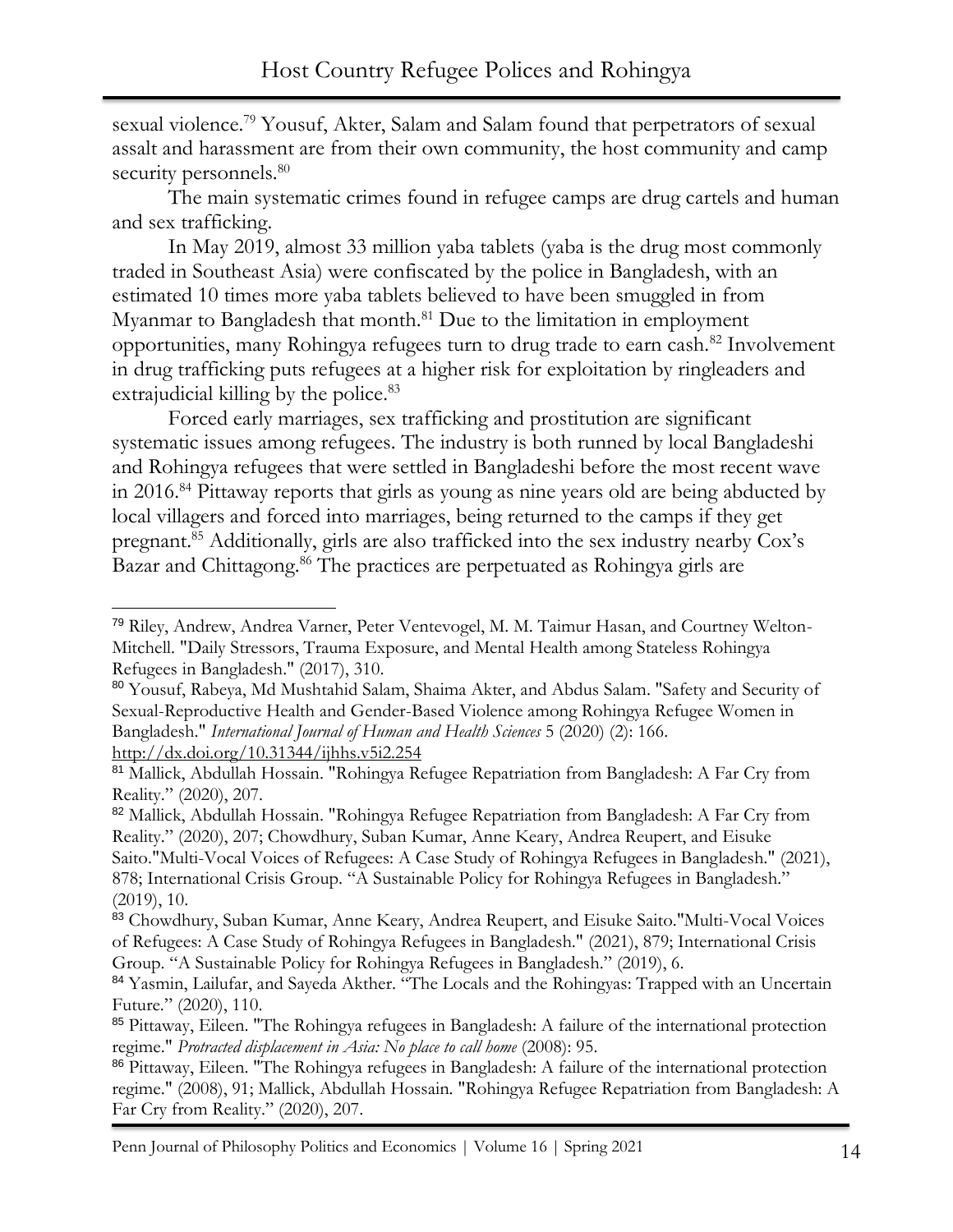considered "good business" in local sex industries. Young Rohingya girls have also been married off by their own families to reduce the number of people families have to feed. Additionally, local communities explain that girls are coerced into prostitution because NGOs give essentials but not cash to families.<sup>87</sup>

As a result of increased tensions and problems in refugee camps and within the local community, the GOB responded by increasing police presence and strictness, restricting the little freedom that Rohingya refugees already have.<sup>88</sup> Research has shown mixed responses from Rohingya refugees regarding their experience with police and security personnel. On one hand, the literature finds that Rohingya refugees face police violence and harassment in camps.<sup>89</sup> The stricter police surveillance has made refugees feel more vulnerable,<sup>90</sup> and has led to more altercations with police such as threatening to arrest any refugee found with a phone or hitting refugees for trying to escape the camp.<sup>91</sup> According to Riley et al., 51% of Rohingya refugees report that police harassment contributes to their daily stress.<sup>92</sup> According to the International Crisis Group, the authorities' "heavy-handed response" has resulted in increasing resentment from refugees along with additional security challenges.<sup>93</sup> On the other hand, other Rohingya refugees may be safer if increased police presence is in their camps to protect them from kidnapping and inter- and intragroup conflict.<sup>94</sup> According to the Human Rights Watch report in 2018, some refugees trust the army to help them guard against kidnapping, robberies and wild animals.<sup>95</sup>

<sup>&</sup>lt;sup>87</sup> Yasmin, Lailufar, and Sayeda Akther. "The Locals and the Rohingyas: Trapped with an Uncertain Future." (2020), 110.

<sup>88</sup> International Crisis Group. "A Sustainable Policy for Rohingya Refugees in Bangladesh." (2019), 8.

<sup>89</sup> Bari, Shamsul. "The Rohingya Refugee Crisis: A Time Bomb Waiting to Explode." (2020), 295; Chowdhury, Suban Kumar, Anne Keary, Andrea Reupert, and Eisuke Saito."Multi-Vocal Voices of Refugees: A Case Study of Rohingya Refugees in Bangladesh." (2021), 876.

<sup>90</sup> Guhathakurta, Meghna. "Understanding Violence, Strategising Protection: Perspectives from Rohingya Refugees in Bangladesh." (2017), 659.

<sup>&</sup>lt;sup>91</sup> Human Rights Watch. "Bangladesh Is Not My Country: The Plight of Rohingya Refugees from Myanmar." (2018), 34, 43; International Crisis Group. "A Sustainable Policy for Rohingya Refugees in Bangladesh." (2019), 8.

<sup>92</sup> Riley, Andrew, Andrea Varner, Peter Ventevogel, M. M. Taimur Hasan, and Courtney Welton-Mitchell. "Daily Stressors, Trauma Exposure, and Mental Health among Stateless Rohingya Refugees in Bangladesh." (2017), 309.

<sup>93</sup> International Crisis Group. "A Sustainable Policy for Rohingya Refugees in Bangladesh." (2019), 7.

<sup>94</sup> Mallick, Abdullah Hossain. "Rohingya Refugee Repatriation from Bangladesh: A Far Cry from Reality." (2020), 207; Islam, Arafatul. "Bangladesh: Gang violence in Rohingya refugee camps prompts fear." *Deutsche Welle.* October 26, 2021. [https://www.dw.com/en/bangladesh-gang](https://www.dw.com/en/bangladesh-gang-violence-in-rohingya-refugee-camps-prompts-fear/a-59631798)[violence-in-rohingya-refugee-camps-prompts-fear/a-59631798](https://www.dw.com/en/bangladesh-gang-violence-in-rohingya-refugee-camps-prompts-fear/a-59631798)

<sup>95</sup> Human Rights Watch. "Bangladesh Is Not My Country: The Plight of Rohingya Refugees from Myanmar." (2018), 30.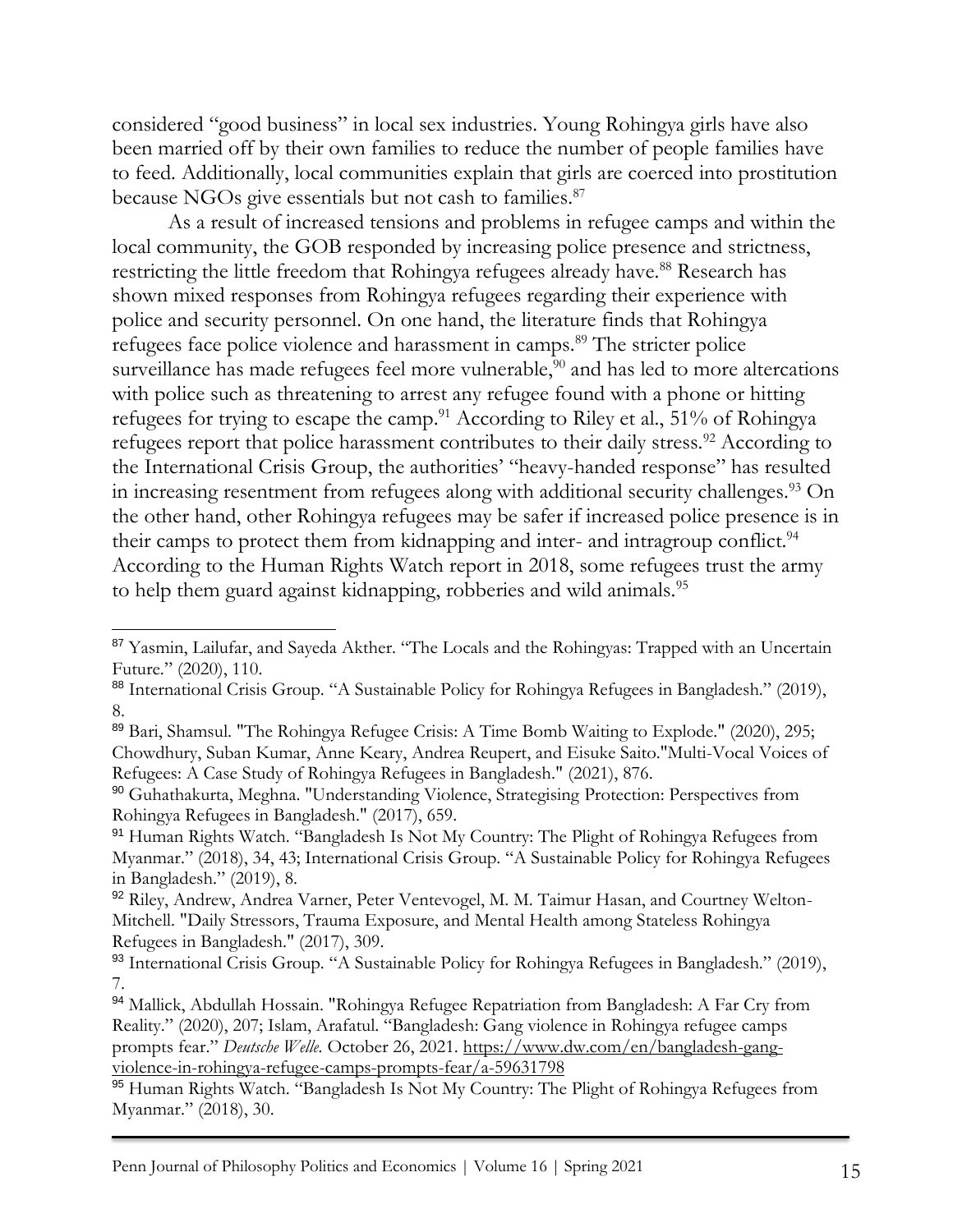Furthermore, the increasingly tight security policies have disrupted aid groups' operations. The government replaced local officials in the camp who were known to be sympathetic to refugees to increase vigilance. Security policies have resulted in longer delays in the processing of visa requests and other documents for NGOs to operate in Cox's Bazar.<sup>96</sup> This lengthened the amount of time for aid groups to get goods and services to refugees and contributed to the scarcity in basic provisions.

### **Malaysia**

I have chosen Malaysia as a case study because, despite the Malaysian government's anti-Rohingya refugee sentiment, Rohingya still consider Malaysia as a prime final destination. As of March 2020, 101, 580 refugees in Malaysia were identified as Rohingya.<sup>97</sup> Despite the government's apathy towards Rohingya refugees, Malaysia continues to be a pull factor for refugees due to the relative security it provides (as long as they are not detained or in human trafficking) compared to in Rakhine and in refugee camps elsewhere.<sup>98</sup> Rohingya refugees consider Malaysia ideal due to the better job opportunities in its strong economy and shared Islamic faith.<sup>99</sup> The advocacy and help from Rohingya refugee networks, refugee community organizations and NGOs have also made it easier for refugees to find protection and integrate into life in Malaysia.<sup>100</sup>

Rohingya refugees residing in Malaysia are categorized into three groups: refugees living in Malaysian communities, refugees in state detention and those living in human trafficking camps. In this section, I will first explain Malaysia's stance and overarching policy approach on Rohingya refugees, followed by showing how Malaysia's legal and policy stance affects each category of Rohingya refugees in practice.

Penn Journal of Philosophy Politics and Economics | Volume 16 | Spring 2021 16

<sup>96</sup> International Crisis Group. "A Sustainable Policy for Rohingya Refugees in Bangladesh." (2019), 8.

<sup>97</sup> UNHCR. "Figures at a glance in Malaysia." (2020).

<sup>98</sup> Munir-Asen, Katrina. "(Re)negotiating refugee protection in Malaysia: implications for future policy in refugee management. No. 29/2018." *German Development Institute/Deutsches Institut für Entwicklungspolitik (DIE)*, 2018, 2. [https://www.econstor.eu/bitstream/10419/199549/1/die-dp-](https://www.econstor.eu/bitstream/10419/199549/1/die-dp-2018-29.pdf)[2018-29.pdf](https://www.econstor.eu/bitstream/10419/199549/1/die-dp-2018-29.pdf)

<sup>99</sup> Ehmer, Emily, and Ammina Kothari. "Malaysia and the Rohingya: Media, Migration, and Politics." *Journal of Immigrant & Refugee Studies* 19 (2021) (4): 378.

[https://doi.org/10.1080/15562948.2020.1821274;](https://doi.org/10.1080/15562948.2020.1821274) Cheung, Samuel. "Migration Control and the Solutions Impasse in South and Southeast Asia: Implications from the Rohingya Experience." *Journal of Refugee Studies* 25 (2012) (1): 55.<https://doi-org.proxy.library.upenn.edu/10.1093/jrs/fer048> <sup>100</sup> Munir-Asen, Katrina. "(Re)negotiating refugee protection in Malaysia: implications for future policy in refugee management. No. 29/2018." (2018), 6.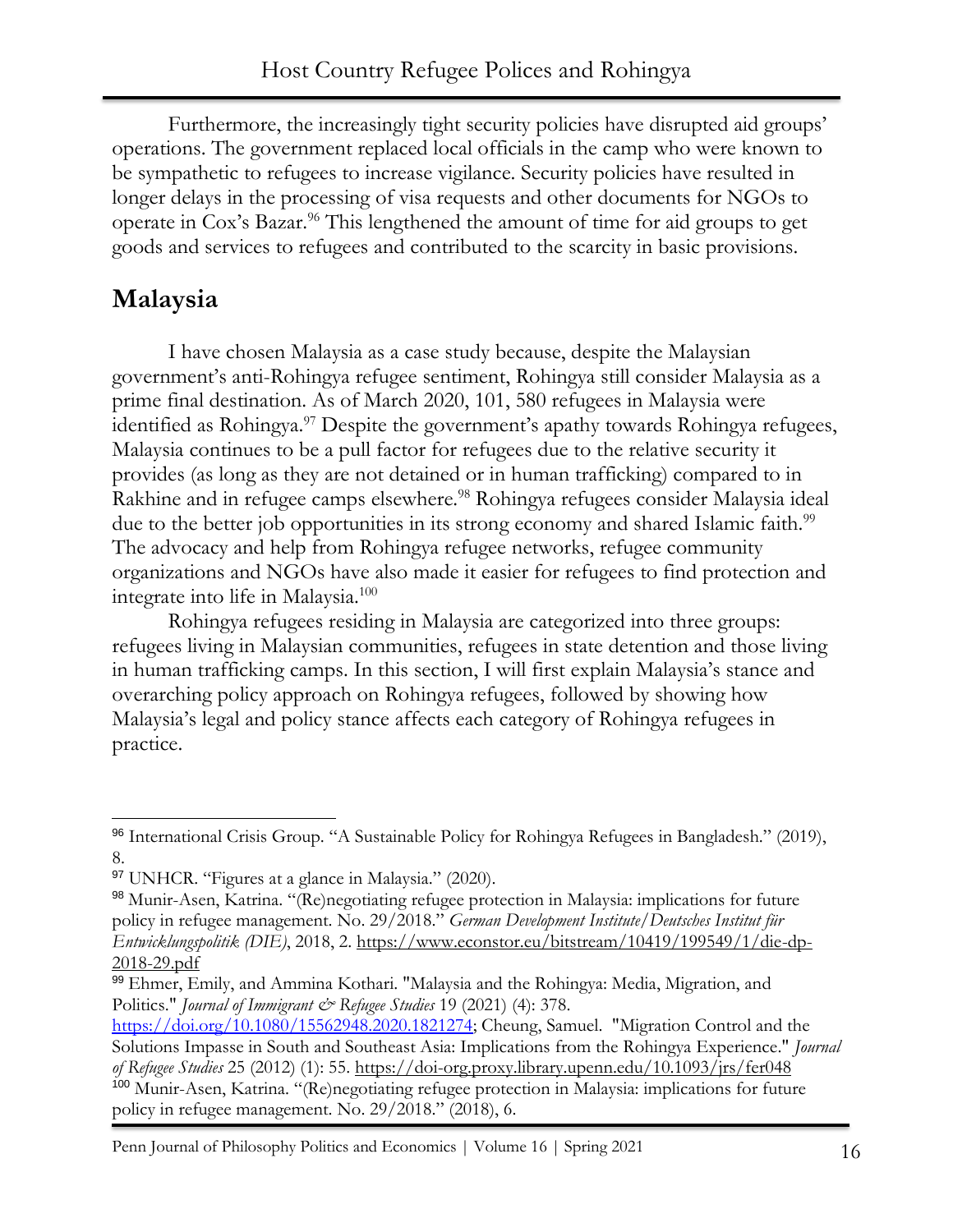#### Malaysia's Stance on Rohingya Refugees

While Malaysia positioned itself as compassionate towards the plight of refugees in 2012, it quickly changed its stance once the number of refugees started to increase.<sup>101</sup> Currently, the stance the Malaysian government has taken towards Rohingya refugees is that they do not want them in the country. Similar to other South and Southeast Asian countries, Malaysia has not ratified the 1951 Refugees Convention or the 1967 Protocol to Recognize the Status of Refugees.<sup>102</sup> Therefore, it regards Rohingya refugees as illegal immigrants.<sup>103</sup> Malaysia only provides minimal humanitarian support to refugees that are recognized by the UNHCR,<sup>104</sup> which amounts to 103,090 Rohingyas as of October 2021.<sup>105</sup> The Malaysian government also uses its government-controlled media to portray Rohingya refugees as violent and illegal outsiders, while portraying itself as "benevolent saviors offering humanitarian aid and refuge,"<sup>106</sup> in order to bolster support for the incumbent party.

#### Malaysia's Rohingya Refugee Policy in Practice

There is a gap in literature examining the experiences of Rohingya refugees in Malaysia past 2016, with most analysis coming from sources before the 2016 wave of refugees. However, several news articles and NGO reports suggest that the situation has not improved since 2016.<sup>107</sup>

<sup>105</sup> UNHCR. "Figures at a glance in Malaysia." (2020).

<sup>101</sup> Ehmer, Emily, and Ammina Kothari. "Malaysia and the Rohingya: Media, Migration, and Politics." (2021), 383.

<sup>102</sup> Ehmer, Emily, and Ammina Kothari. "Malaysia and the Rohingya: Media, Migration, and Politics." (2021), 379.

<sup>103</sup> Jeong, Yoojeong. "Diverging Response to the Rohingya Refugee Crisis since 2017 Military Crackdown: Comparative Analysis of Bangladesh and Malaysia." *The Korean Journal of International Studies* Vol 19 (2021), no. 1: 136.

[https://scholar.archive.org/work/qcjarrac4zgfzacjyw5oahsw3a/access/wayback/https://www.kjis.](https://scholar.archive.org/work/qcjarrac4zgfzacjyw5oahsw3a/access/wayback/https:/www.kjis.org/journal/download_pdf.php?doi=10.14731%2Fkjis.2021.04.19.1.133) [org/journal/download\\_pdf.php?doi=10.14731%2Fkjis.2021.04.19.1.133](https://scholar.archive.org/work/qcjarrac4zgfzacjyw5oahsw3a/access/wayback/https:/www.kjis.org/journal/download_pdf.php?doi=10.14731%2Fkjis.2021.04.19.1.133)

<sup>104</sup> Yesmin, Sultana. "Policy towards Rohingya refugees: a comparative analysis of Bangladesh, Malaysia and Thailand." *Journal of the Asiatic Society of Bangladesh (Hum.)* 61 (2016), no. 1: 87. [http://cgsdu.org/wp-content/uploads/2019/03/4-H\\_883.pdf](http://cgsdu.org/wp-content/uploads/2019/03/4-H_883.pdf)

<sup>106</sup> Ehmer, Emily, and Ammina Kothari. "Malaysia and the Rohingya: Media, Migration, and Politics." (2021), 387.

<sup>107</sup> Sukhani, Piya."The Shifting Politics of Rohingya Refugees in Malaysia." *The Diplomat*, July 10, 2020. [https://thediplomat.com/2020/07/the-shifting-politics-of-rohingya-refugees-in-malaysia/;](https://thediplomat.com/2020/07/the-shifting-politics-of-rohingya-refugees-in-malaysia/) Latiff, Rozanna. "Malaysia to hand 1,200 Myanmar detainees to country's navy." *Reuters*, February 11, 2021. [https://www.reuters.com/article/us-myanmar-politics-malaysia-idUSKBN2AB1T4;](https://www.reuters.com/article/us-myanmar-politics-malaysia-idUSKBN2AB1T4) Human Rights Watch. "Malaysia: Stop Treating Rohingya Refugees as Criminals." *Human Rights*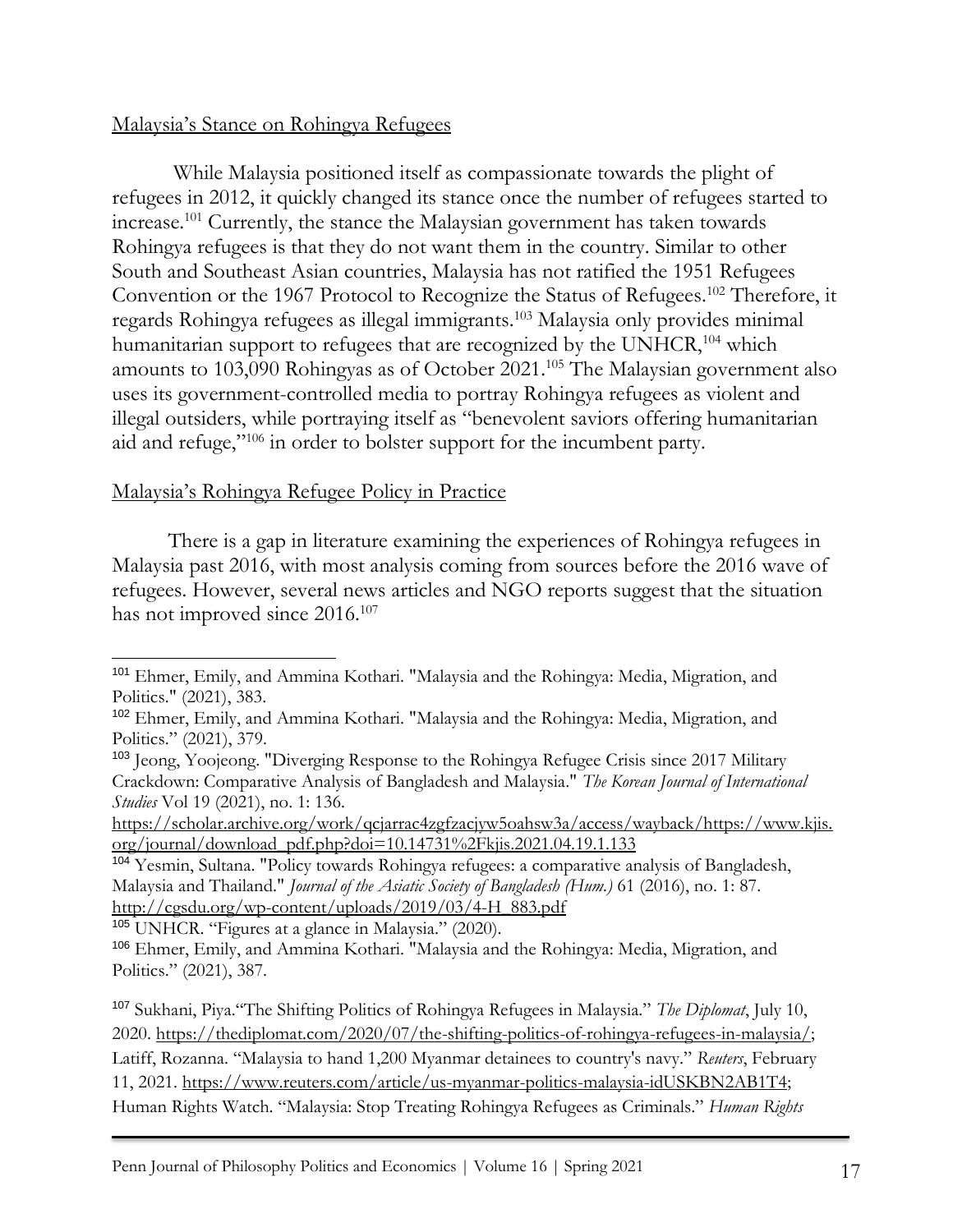The Malaysian government's stance on refugees have impacted Rohingya refugee's experience of violence in several ways: the inability to integrate and conduct a livelihood, the increase in detention of Rohingya, and increasing human trafficking.

Refugees staying in Malaysia have no legal access to employment, services, and education, which has been a main contributing factor to livelihood insecurity.<sup>108</sup> Scholars and NGOs find evidence that the biggest barrier to finding employment and access to services is the lack of a UNHCR card.<sup>109</sup> However, while a UNHCR card helps refugees to get employment, it is not sufficient for legal documentation and protection.<sup>110</sup> Therefore, Rohingya finding jobs are vulnerable to exploitation such as verbal, physical, sexual harassment, arbitrary dismissals and non-payment of wages.<sup>111</sup> Additionally, the low wages and shortage of cash affects Rohingya refugees' access to healthcare, food, water and other basic necessities.<sup>112</sup> The cost of healthcare, due to expensive foreigner fees and healthcare insurance, remains a large barrier for refugees to access healthcare services.<sup>113</sup>

The lack of recognition of the Rohingya's statelessness status in Malaysia has subjected those who have entered to arrest, detention, and deportation.<sup>114</sup> By 2011,

*Watch*, July 22, 2020. [https://www.hrw.org/news/2020/07/22/malaysia-stop-treating-rohingya](https://www.hrw.org/news/2020/07/22/malaysia-stop-treating-rohingya-refugees-criminals)[refugees-criminals](https://www.hrw.org/news/2020/07/22/malaysia-stop-treating-rohingya-refugees-criminals); UNHCR. "Rohingya Refugee Crisis Explained." *UNHCR*, August 25, 2021. <https://www.unrefugees.org/news/rohingya-refugee-crisis-explained/>

<sup>108</sup> Nursyazwani, Nursyazwani. "Mobile Refugee: Rohingya Refugees' Practices of Imaginary Citizenship in Klang Valley, Malaysia." *The American Behavioral Scientist* (Beverly Hills) 64 (2020) (10): 1447. [https://doi-org.proxy.library.upenn.edu/10.1177%2F0002764220947770;](https://doi-org.proxy.library.upenn.edu/10.1177%2F0002764220947770) Munir-Asen, Katrina. "(Re)negotiating refugee protection in Malaysia: implications for future policy in refugee management. No. 29/2018." (2018), 7.

<sup>109</sup> Wake, Caitlin, and Tania Cheung. "Livelihood strategies of Rohingya refugees in Malaysia. We want to live in dignity." *Overseas Development Institute* (2016): 26.

[https://www.refworld.org/pdfid/57922bbb4.pdf;](https://www.refworld.org/pdfid/57922bbb4.pdf) Nursyazwani, Nursyazwani. "Mobile Refugee: Rohingya Refugees' Practices of Imaginary Citizenship in Klang Valley, Malaysia." (2020), 1445. <sup>110</sup> Wake, Caitlin, and Tania Cheung. "Livelihood strategies of Rohingya refugees in Malaysia. We want to live in dignity." (2016): 26.

<sup>111</sup> Wake, Caitlin, and Tania Cheung. "Livelihood strategies of Rohingya refugees in Malaysia. We want to live in dignity." (2016): 7.

<sup>112</sup> Chuah, Fiona Leh Hoon, Sok Teng Tan, Jason Yeo, and Helena Legido-Quigley. "The Health Needs and Access Barriers among Refugees and Asylum-Seekers in Malaysia: A Qualitative Study." *International Journal for Equity in Health* 17 (2018) (1): 9-10. [https://doi.org/10.1186/s12939-018-](https://doi.org/10.1186/s12939-018-0833-x) [0833-x;](https://doi.org/10.1186/s12939-018-0833-x) Shaw, Stacey, Hamid Karim, Noelle Bellows, and Veena Pillai. "Emotional Distress among Rohingya Refugees in Malaysia." *Intervention* (Amstelveen, Netherlands) 17 (2019) (2): 178. [http://dx.doi.org/10.4103/INTV.INTV\\_8\\_19](http://dx.doi.org/10.4103/INTV.INTV_8_19)

<sup>113</sup> Chuah, Fiona Leh Hoon, Sok Teng Tan, Jason Yeo, and Helena Legido-Quigley. "The Health Needs and Access Barriers among Refugees and Asylum-Seekers in Malaysia: A Qualitative Study." (2018), 2.

<sup>114</sup> Sullivan, Daniel. "Still Adrift: Failure to Protect Rohingya In Malaysia and Thailand." *Refugees International*, November 16, 2016. [https://www.refugeesinternational.org/reports/2016/rohingya;](https://www.refugeesinternational.org/reports/2016/rohingya)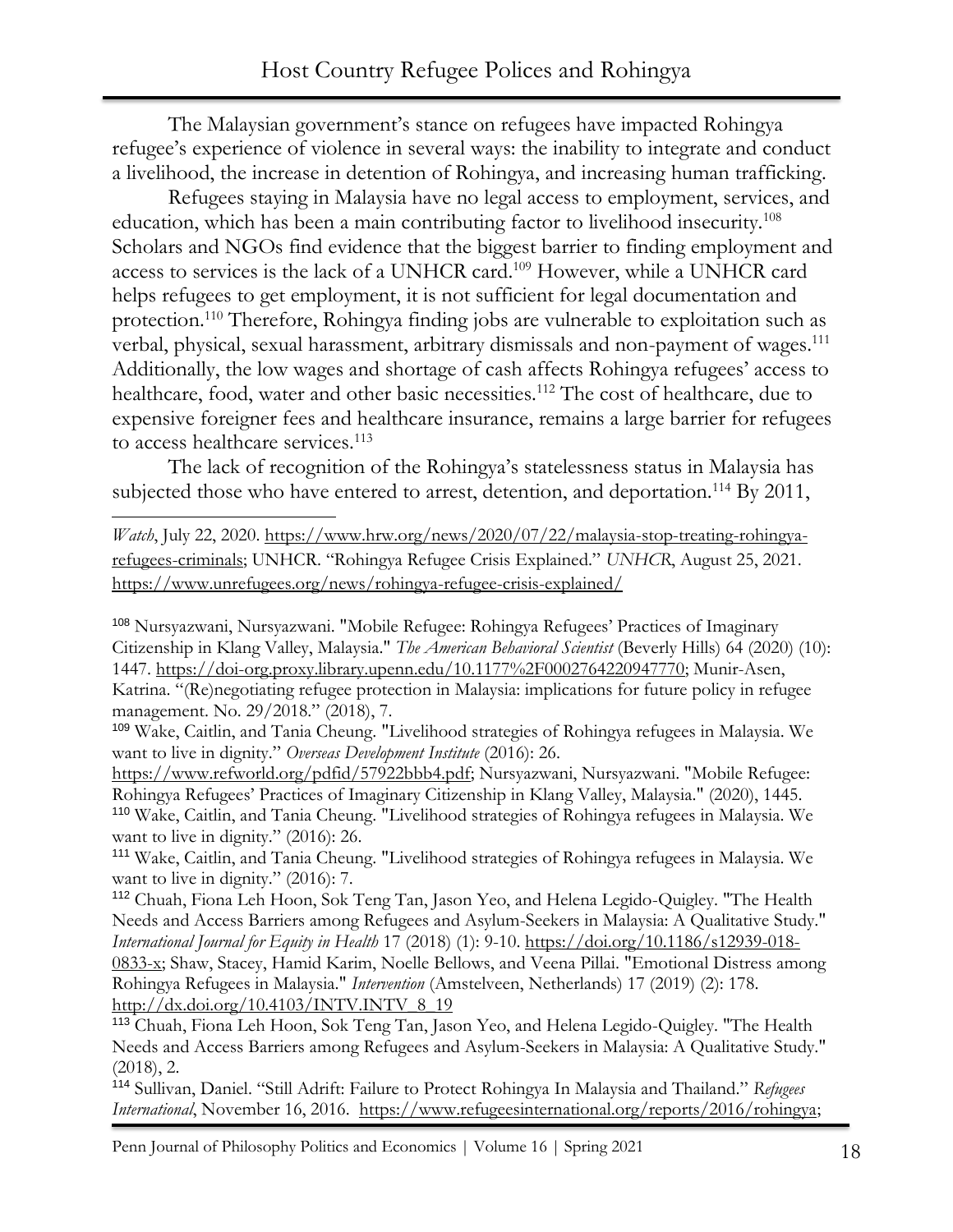arrests and deportation rates remained high, with almost half of all Rohingya refugees reported to have experienced arrest and multiple deportations.<sup>115</sup> While risk of deportation and refoulement has decreased significantly since 2009, risk of detention has increased.<sup>116</sup> Many times, new Rohingya asylum-seekers are undocumented, having to wait to be given an appointment to obtain a UNHCR card.<sup>117</sup> This puts a bulk of the newly arrived refugees in a vulnerable position, as the documentation process can take years.<sup>118</sup> According to a Refugees International field report, between 7,000 and 9,000 Rohingya are detained annually in Malaysia.<sup>119</sup> News sources suggest the detention of Rohingya has increased during COVID, with the government using the prevention of COVID spread as an excuse for increased surveillance.<sup>120</sup> In addition to arbitrary arrest being an inherent violation of rights, arrested refugees are also sent to detention centers with inhumane living conditions. Detention facilities in Malaysia are unsafe environments for refugees, with issues of overcrowding, lack of provision of healthcare, food and water, and reports of abuse within centers.<sup>121</sup>

Malaysia's lack of investigation into human trafficking issues enables Rohingya refugees to continue to be vulnerable to human trafficking. According to a joint analysis of The Human Rights Commission of Malaysia and Fortify Rights, several thousand Rohingya were trafficked from Myanmar and Bangladesh to Malaysia between 2012 and 2015.<sup>122</sup> Despite the prevalence of human trafficking, the Malaysian

Munir-Asen, Katrina. "(Re)negotiating refugee protection in Malaysia: implications for future policy in refugee management. No. 29/2018." (2018), 2; Yesmin, Sultana. "Policy towards Rohingya refugees: a comparative analysis of Bangladesh, Malaysia and Thailand." (2016), 85.

<sup>115</sup> Cheung, Samuel. "Migration Control and the Solutions Impasse in South and Southeast Asia: Implications from the Rohingya Experience." (2012), 61.

<sup>116</sup> Wake, Caitlin, and Tania Cheung. "Livelihood strategies of Rohingya refugees in Malaysia. We want to live in dignity." (2016): 7.

<sup>117</sup> Ibid., 10.

<sup>118</sup> Ibid., 7.

<sup>119</sup> Sullivan, Daniel. "Still Adrift: Failure to Protect Rohingya In Malaysia and Thailand." *Refugees International:* 7, November 16, 2016.<https://www.refugeesinternational.org/reports/2016/rohingya> <sup>120</sup> Ahmed, Kaamil. "Malaysia cites Covid-19 for rounding up hundreds of migrants." *The Guardian*, May 2, 2020. [https://www.theguardian.com/global-development/2020/may/02/malaysia-cites](https://www.theguardian.com/global-development/2020/may/02/malaysia-cites-covid-19-for-rounding-up-hundreds-of-migrants)[covid-19-for-rounding-up-hundreds-of-migrants;](https://www.theguardian.com/global-development/2020/may/02/malaysia-cites-covid-19-for-rounding-up-hundreds-of-migrants) [Ananthalakshmi,](https://www.reuters.com/journalists/a-ananthalakshmi) A and [Rozanna Latiff](https://www.reuters.com/journalists/rozanna-latiff). "Rohingya targeted in Malaysia as coronavirus stokes xenophobia." *Reuters,* May 22, 2020. <https://www.reuters.com/article/uk-health-coronavirus-malaysia-rohingya-idUKKBN22Z00Q>

<sup>121</sup> Munir-Asen, Katrina. "(Re)negotiating refugee protection in Malaysia: implications for future policy in refugee management. No. 29/2018." (2018), 10; Chuah, Fiona Leh Hoon, Sok Teng Tan, Jason Yeo, and Helena Legido-Quigley. "The Health Needs and Access Barriers among Refugees and Asylum-Seekers in Malaysia: A Qualitative Study." (2018), 6.

<sup>122</sup> The Human Rights Commission of Malaysia (SUHAKAM) and Fortify Rights. "Sold like fish: Crimes against humanity, mass graves, and human trafficking from Myanmar and Bangladesh to Malaysia from 2012 to 2015." *Fortify Rights*, March, 2019, 110.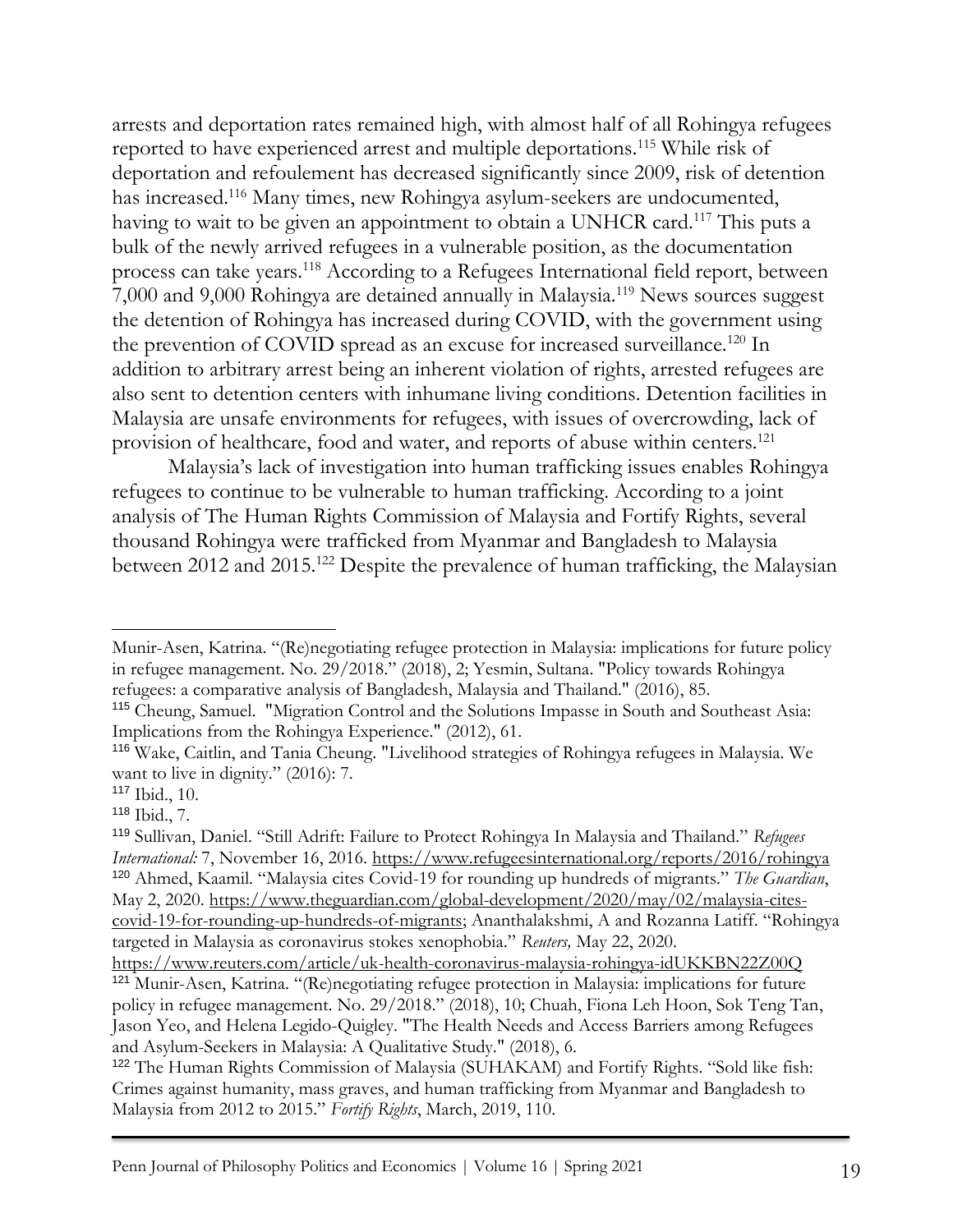government often treats cases that are speculated to be human trafficking as immigration offenses, ignoring information that could help to identify and prosecute all those responsible for crimes against humanity in the human trafficking of Rohingya and Bangladeshis from Myanmar and Bangladesh to Malaysia.<sup>123</sup> For example, approximately 750 Rohingya refugees were arrested for illegal entry into Wang Kelian in 2013 and 2014, rather than investigated for human trafficking, despite the police's knowledge that the campsite at Wang Kelian is used for human trafficking.<sup>124</sup> In some cases, the Malaysian police actively tamper with investigation procedures. In the infamous case of the reported mass grave site in Wang Kelian in January 2015, the police only started investigating the site in March which, in turn, hampered forensic specialists from identifying the causes of their death.<sup>125</sup> The 38 "undocumented foreign migrants" found at the site were detained, tried for immigration offenses, and not screened as survivors of human trafficking.<sup>126</sup>

The negligence of human trafficking enabled Rohingya refugees to continue to be abused in human trafficking situations. Many Rohingya refugees fall prey to traffickers who arrange for refugees to escape to Malaysia, who trick them into forced labor in camps.<sup>127</sup> Human trafficking camps, often found at the borders of Thailand and Malaysia provides inhumane living conditions, where captives are not given sufficient food, water, space and shelter from extreme weather conditions.<sup>128</sup> Fortify Rights and the Commission also obtained evidence of rape and sexual exploitation of Rohingya women in human trafficking camps.<sup>129</sup> Harsh working conditions, severe nutritional deficiencies and lack of space often lead to paralysis and death of refugees.<sup>130</sup>

[SUHAKAM%20-%20Sold%20Like%20Fish.pdf](https://www.fortifyrights.org/downloads/Fortify%20Rights-SUHAKAM%20-%20Sold%20Like%20Fish.pdf)

[https://www.fortifyrights.org/downloads/Fortify%20Rights-](https://www.fortifyrights.org/downloads/Fortify%20Rights-SUHAKAM%20-%20Sold%20Like%20Fish.pdf)

<sup>123</sup> Ehmer, Emily, and Ammina Kothari. "Malaysia and the Rohingya: Media, Migration, and Politics." (2021), 382; The Human Rights Commission of Malaysia (SUHAKAM) and Fortify Rights. "Sold like fish: Crimes against humanity, mass graves, and human trafficking from Myanmar and Bangladesh to Malaysia from 2012 to 2015." (2019), 76.

<sup>124</sup> The Human Rights Commission of Malaysia (SUHAKAM) and Fortify Rights. "Sold like fish: Crimes against humanity, mass graves, and human trafficking from Myanmar and Bangladesh to Malaysia from 2012 to 2015." (2019), 76.

<sup>125</sup> Ibid.

<sup>126</sup> Ibid., 71.

<sup>&</sup>lt;sup>127</sup> UNHCR. "Left Adrift At Sea: Dangerous Journeys of Refugees Across the Bay of Bengal and Andaman Sea. January 2020 - June 2021." *UNHCR:* 7, August 19, 2021.

[https://reliefweb.int/report/myanmar/left-adrift-sea-dangerous-journeys-refugees-across-bay](https://reliefweb.int/report/myanmar/left-adrift-sea-dangerous-journeys-refugees-across-bay-bengal-and-andaman-sea-january)[bengal-and-andaman-sea-january](https://reliefweb.int/report/myanmar/left-adrift-sea-dangerous-journeys-refugees-across-bay-bengal-and-andaman-sea-january)

<sup>128</sup> The Human Rights Commission of Malaysia (SUHAKAM) and Fortify Rights. "Sold like fish: Crimes against humanity, mass graves, and human trafficking from Myanmar and Bangladesh to Malaysia from 2012 to 2015." (2019), 42-46.

<sup>129</sup> Ibid., 49.

<sup>130</sup> Ibid., 53.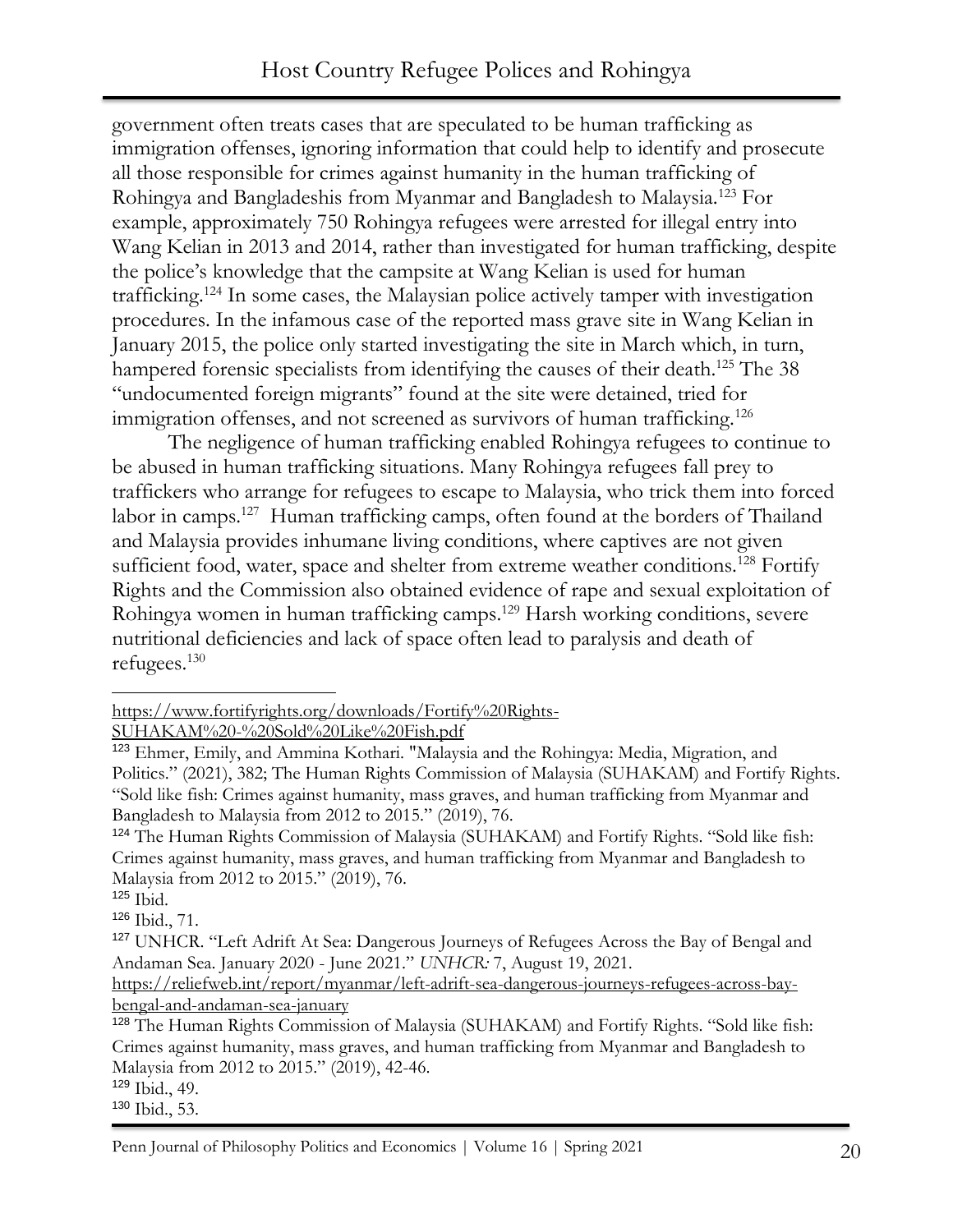### **India**

Since the 1970s, Rohingya refugees have been arriving in India through Bangladesh, settling mainly in Jammu, Mewat, Delhi and Jaipur. The only official UNHCR camp for Rohingya refugees is in Jammu where most Rohingya people settle, while others are spread out in unofficial settlements.<sup>131</sup> Prior to the 2016 wave of refugees, an estimated 25,000 Rohingya refugees were in.<sup>132</sup> As of 2021, an estimated 40,000 Rohingya refugees are believed to reside in India, with about 16,500 registered with the UNHCR.<sup>133</sup>

I have chosen India as a case study because of its unique position as a country that has been supportive of other nation's refugees, but not supportive of Rohingya. However, as a result of its reluctance to acknowledge Rohingya and cooperate with NGOs to track and help Rohingya refugees, there is a significant gap in the literature of India's policy and its effect on Rohingya lives compared to other nations.

#### India's Stance on Rohingya Refugees

India's stance on Rohingya refugees has been the most negative out of all three countries discussed in this paper. India has not ratified the 1951 Refugees Convention or the 1967 Protocol,<sup>134</sup> therefore all refugees are technically defined as foreigners under the Foreigners Act 1946.<sup>135</sup> In the absence of a standardized refugee policy, India can flexibly treat some groups in accordance with international refugee laws while treating others like illegal immigrants, with the decision heavily subjected to political interest.<sup>136</sup> India has been quite supportive of refugees from groups such as Tamil, Tibetans and Sri Lankans.<sup>137</sup> However, the Rohingya fall under the latter group who are treated with hostility.<sup>138</sup> The hostility towards Rohingya has to do with three main political interests. First, India is interested in maintaining good ties with the

<sup>131</sup> Basavapatna, Sahana. "Where Do# IBelong?: The Stateless Rohingya in India." In *The Rohingya in South Asia* (2018): 47. Routledge India.

<sup>132</sup> Velath, Priyanca Mathur, and Kriti Chopra. "The Stateless People: Rohingya in Hyderabad." In *The Rohingya in South Asia* (2018): 76. Routledge India.

<sup>133</sup> Human Rights Watch. "India: Halt All Forced Returns to Myanmar." (2021).

<sup>134</sup> Velath, Priyanca Mathur, and Kriti Chopra. "The Stateless People: Rohingya in Hyderabad." (2018), 76.

<sup>135</sup> Basavapatna, Sahana. "Where Do# IBelong?: The Stateless Rohingya in India." (2018), 53. <sup>136</sup> Amin, Mudasir. "'Nobody's Children, Owners of Nothing': Analysing the Indian State's Policy Response to the Rohingya Refugee Crisis." *The Hindu Centre for Politics and Public Policy* (2018): 43. [https://www.thehinducentre.com/incoming/article24811444.ece/BINARY/Policy%20Report%20](https://www.thehinducentre.com/incoming/article24811444.ece/BINARY/Policy%20Report%2024%20Mudasir_a5.pdf) [24%20Mudasir\\_a5.pdf](https://www.thehinducentre.com/incoming/article24811444.ece/BINARY/Policy%20Report%2024%20Mudasir_a5.pdf)

<sup>137</sup> Ibid., 37.

<sup>138</sup> Ibid., 44-46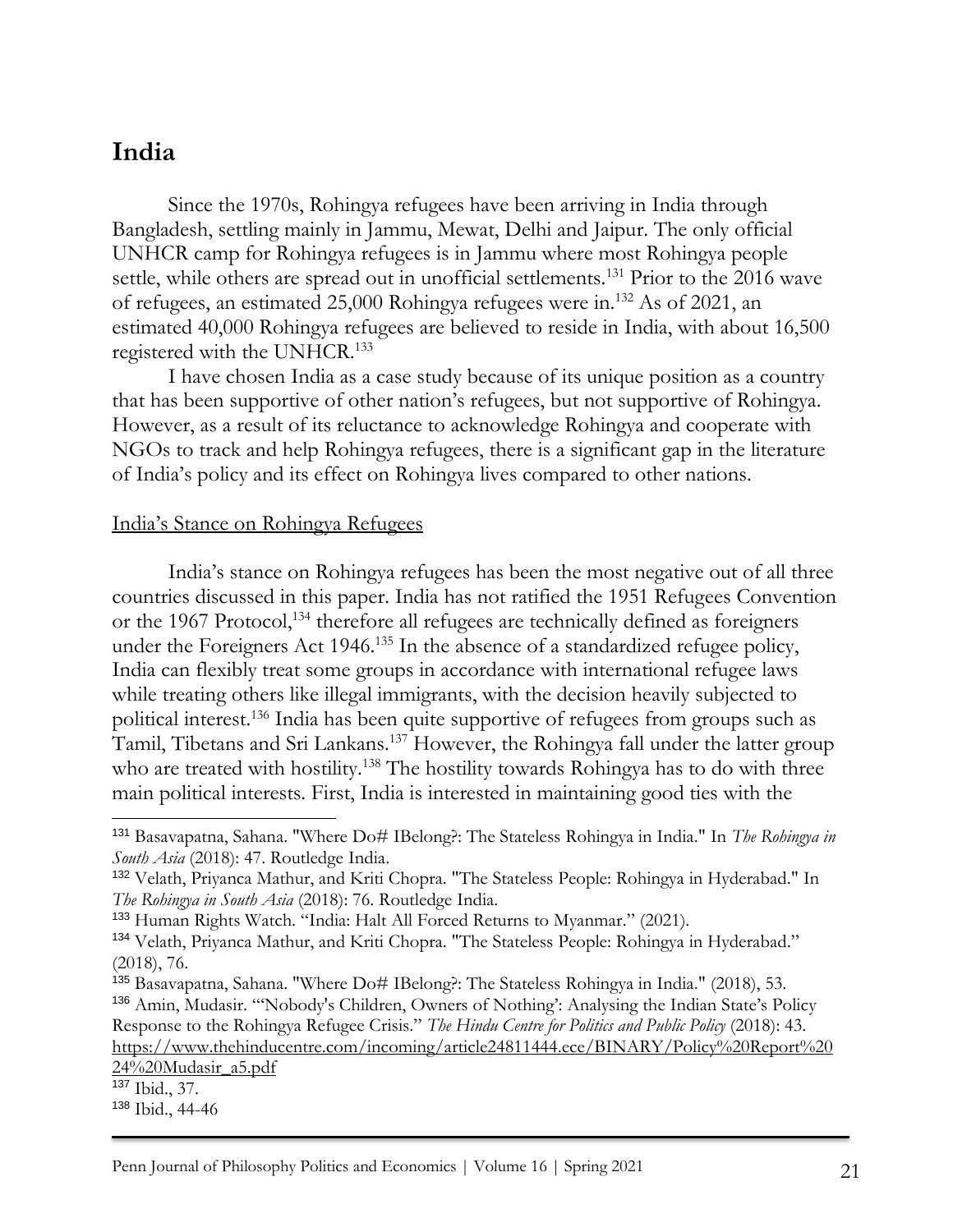Myanmar government to forward the Rakhine Development Program, which is their key to counter China's growing influence in Southeast Asia.<sup>139</sup> Second, India sees its partnership with Myanmar as key towards maintaining security in Northeast India, which borders the Rakhine state.<sup>140</sup> Third, the Indian government views the presence of Rohingya refugees as national security threats, using their Muslim identity to frame them as terrorists.<sup>141</sup>

#### India's Rohingya Refugee Policy in Practice

The Indian government's political interests in Myanmar have colored their anti-Rohingya refugee stance, which has translated into violence against Rohingya. India's policy has resulted in multiple forms of violence faced by Rohingya refugees: bad living conditions, police persecution, detainment, and deportation.

The Rohingya refugees in India struggle to access basic supplies and services, such as sturdy shelters, electricity, food, water and sanitation, healthcare, and education.<sup>142</sup> According to researchers and news reports from Jammu and Delhi, living conditions in settlements are "sub-human".<sup>143</sup> Children are the worst affected, as lack of nutrition and medicine has resulted in many falling ill.<sup>144</sup> UNHCR and other international NGOs have found it difficult to access Rohingyas living in India, due to the lack of cooperation from the Indian government to identify refugees in need and because Rohingya refugees are scattered in different states, therefore unable to provide adequate aid and protection for many Rohingya.<sup>145</sup>

<sup>139</sup> Amin, Mudasir. "'Nobody's Children, Owners of Nothing': Analysing the Indian State's Policy Response to the Rohingya Refugee Crisis." (2018), 98-99; Taufiq, Hossain Ahmed. "China, India, and Myanmar: playing Rohingya roulette?." In *South Asia in global power rivalry* (2019): 90. Palgrave Macmillan, Singapore. [https://doi-org.proxy.library.upenn.edu/10.1007/978-981-13-7240-7\\_4](https://doi-org.proxy.library.upenn.edu/10.1007/978-981-13-7240-7_4) <sup>140</sup> Taufiq, Hossain Ahmed. "China, India, and Myanmar: playing Rohingya roulette?." (2019), 86. <sup>141</sup> Ghoshal, Anushree. "Refugees and Human Security - A Study of the Rohingya Refugee Crisis." *IMPACT: International Journal of Research in Humanities, Arts and Literature (IMPACT: IJRHAL)* 8 (2020): 5. [http://www.impactjournals.us/index.php/download/archives/17-03-2020-1584443121-6-](http://www.impactjournals.us/index.php/download/archives/17-03-2020-1584443121-6-IMPACT%20:%20IJRHAL-1.%20IJRHAL-%20Refugees%20and%20human%20security-A%20Study%20Of%20The%20Rohingya%20Refugee%20Crisis%20-%20Copy.pdf) [IMPACT%20:%20IJRHAL-1.%20IJRHAL-%20Refugees%20and%20human%20security-](http://www.impactjournals.us/index.php/download/archives/17-03-2020-1584443121-6-IMPACT%20:%20IJRHAL-1.%20IJRHAL-%20Refugees%20and%20human%20security-A%20Study%20Of%20The%20Rohingya%20Refugee%20Crisis%20-%20Copy.pdf)[A%20Study%20Of%20The%20Rohingya%20Refugee%20Crisis%20-%20Copy.pdf;](http://www.impactjournals.us/index.php/download/archives/17-03-2020-1584443121-6-IMPACT%20:%20IJRHAL-1.%20IJRHAL-%20Refugees%20and%20human%20security-A%20Study%20Of%20The%20Rohingya%20Refugee%20Crisis%20-%20Copy.pdf) Amin, Mudasir. "'Nobody's Children, Owners of Nothing': Analysing the Indian State's Policy Response to the Rohingya Refugee Crisis." (2018), 58.

<sup>142</sup> Amin, Mudasir. "'Nobody's Children, Owners of Nothing': Analysing the Indian State's Policy Response to the Rohingya Refugee Crisis." (2018), 49-50; Velath, Priyanca Mathur, and Kriti Chopra. "The Stateless People: Rohingya in Hyderabad." (2018), 76, 80-81.

<sup>143</sup> Amin, Mudasir. "'Nobody's Children, Owners of Nothing': Analysing the Indian State's Policy Response to the Rohingya Refugee Crisis." (2018), 69.

<sup>144</sup> Velath, Priyanca Mathur, and Kriti Chopra. "The Stateless People: Rohingya in Hyderabad." (2018), 81.

<sup>145</sup> Amin, Mudasir. "'Nobody's Children, Owners of Nothing': Analysing the Indian State's Policy Response to the Rohingya Refugee Crisis." (2018), 77.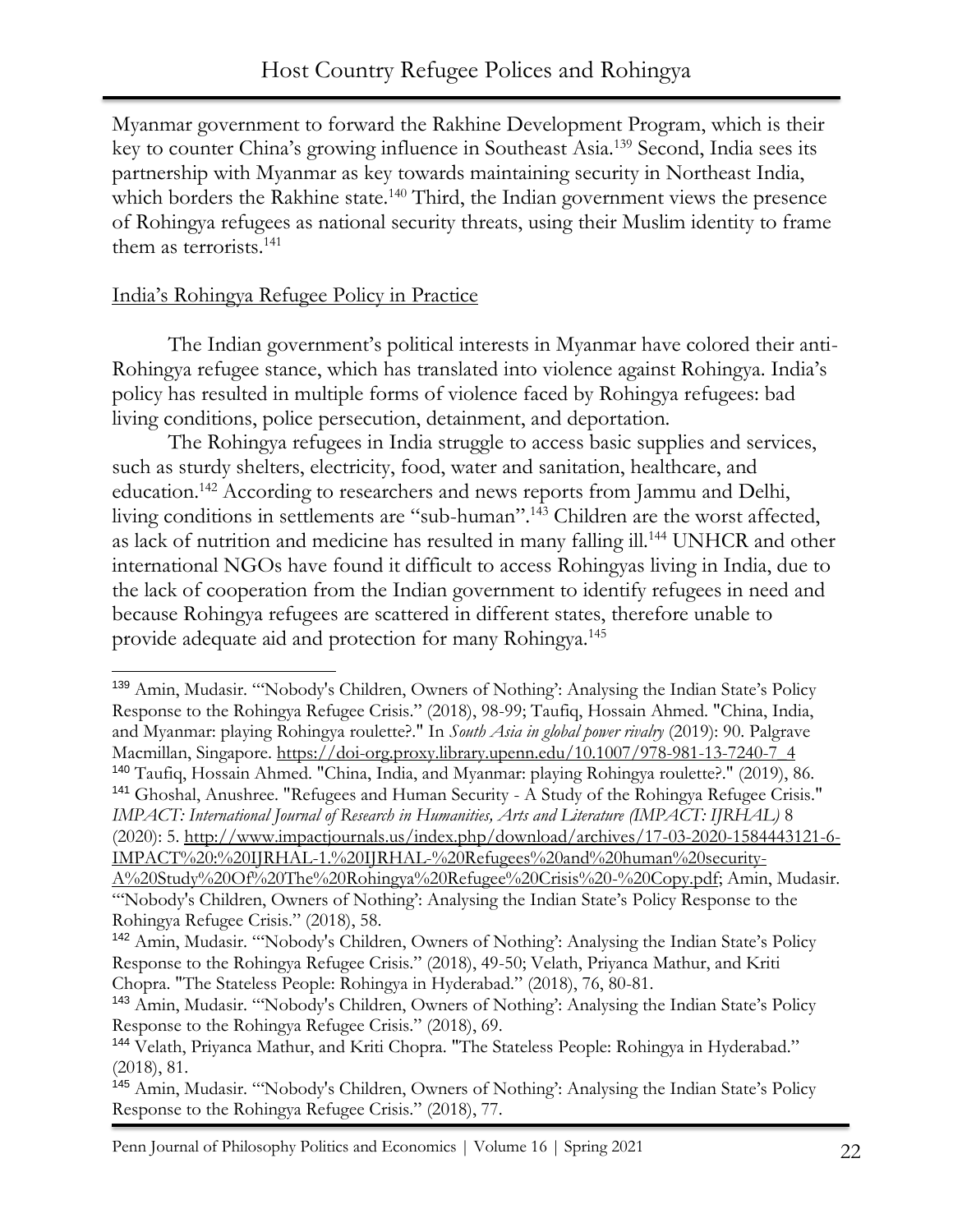Police persecution of Rohingya refugees is widespread. Rohingya refugees are targeted by police as suspects every time a Hindu or Buddhist structure comes under attack, subjected to interrogation and harassment on their documentation.<sup>146</sup> In many cases, the refugees are arbitrarily arrested and detained, even when they carry refugee cards.<sup>147</sup> The hostile policy and stance towards Rohingya refugees was further entrenched and confirmed in the Supreme Court case, *Mohammad Salimullah v. Union of India*, on 8 April 2021.<sup>148</sup> In the decision, the court permitted the deportation of 40,000 Rohingya refugees who were rounded up by the police and put in detention, arguing that the principle of non-refoulement does not apply to India as they are not a signatory of the 1951 Refugees Convention.<sup>149</sup> That is, the court does not believe it is India's responsibility to ensure that Rohingya refugees are not returning to Myanmar where they are at risk of death.

### **Implications**

The fate of Rohingya refugees is characterized by the lack of sustainable solutions and protection given by host countries. The literature exposes how the international community and host countries' soft stance towards supporting Rohingya refugees and lack of harsh condemnation towards Myanmar has trickled down into violence against Rohingya refugees.

South and Southeast Asian nations hosting Rohingya refugees commonly lack the legal frameworks to deal with refugees, often displaying "ad hoc institutional practices."<sup>150</sup> Therefore, Rohingya refugees are subjected to violence because they are used as pawns in political interest, rather than treated as a humanitarian case. India refuses to acknowledge and provide Rohingya refugees protection that should be afforded by refugees in order to protect its interest in Myanmar. Bangladesh, while sympathetic to the plight of Rohingya, does not provide adequate sustainable support because it fears Rohingya refugees will remain in their country and that Myanmar will not take responsibility for the Rohingya. Malaysia (and many countries in ASEAN) refuse to accommodate Rohingya refugees despite the strong advocacy of NGOs within its country as it is afraid of attracting more refugees into its country. In many

<sup>146</sup> Velath, Priyanca Mathur, and Kriti Chopra. "The Stateless People: Rohingya in Hyderabad." (2018), 82-83.

<sup>147</sup> Majumder, Suchismita. "The Jailed Rohingya in West Bengal." In *The Rohingya in South Asia*  (2018): 100-103. Routledge India.

<sup>148</sup> Katrak, Malcolm, and Shardool Kulkarni. "Refouling Rohingyas: The Supreme Court of India's Uneasy Engagement with International Law." *Journal of Liberty and International Affairs* 7 (2021) (2): 116-127.<https://doi.org/10.47305/JLIA21720116k>

<sup>149</sup> Ibid., 123.

<sup>150</sup> Cheung, Samuel. "Migration Control and the Solutions Impasse in South and Southeast Asia: Implications from the Rohingya Experience." (2012), 55.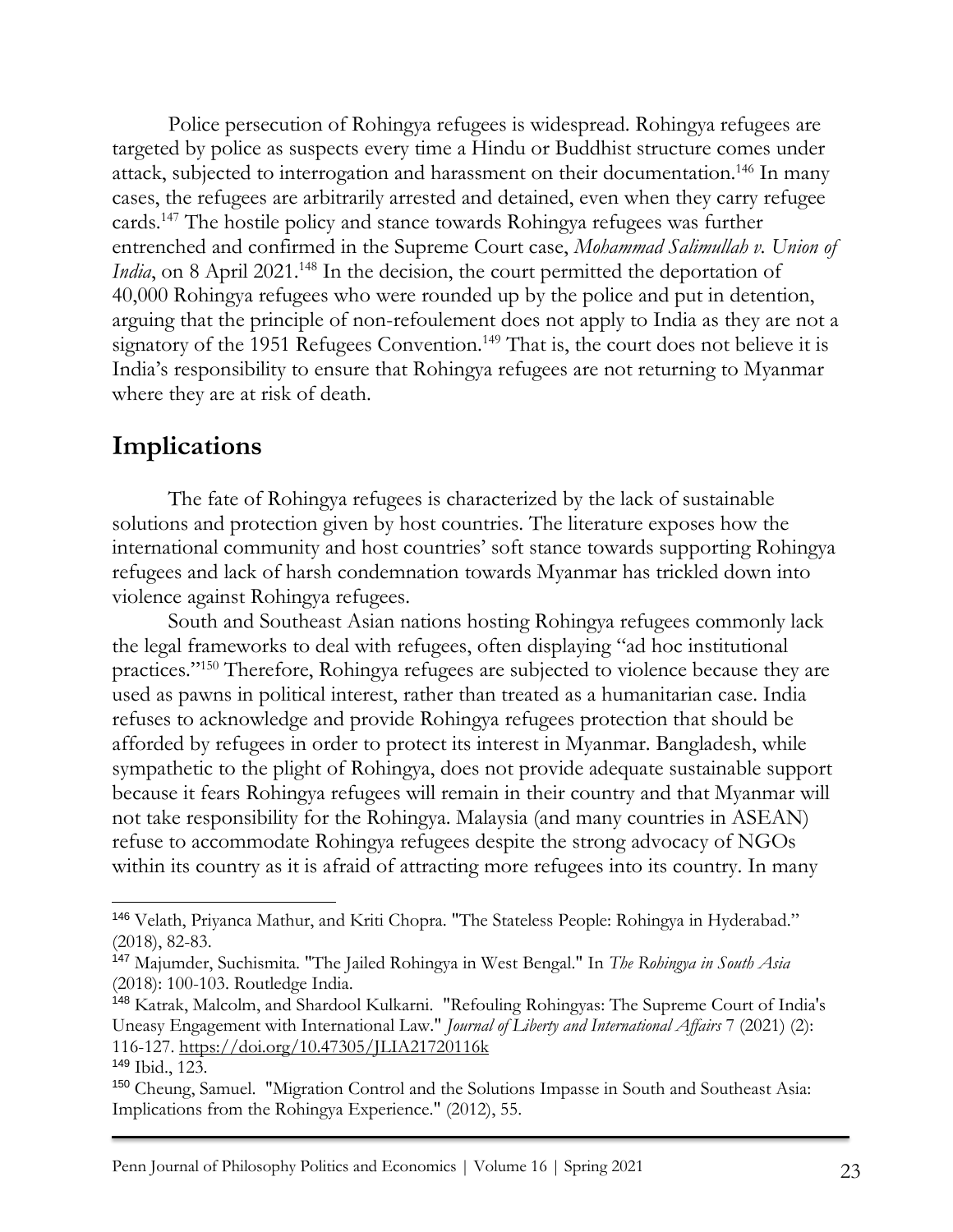South and Southeast Asian countries, the perception that repatriation is feasible has led to the withdrawal of funding, services and attention given to Rohingya refugees.<sup>151</sup>

Understanding South and Southeast Asian countries' role as host communities adds to the literature studying what factors influence a host countries' acceptance of refugees. Firstly, it adds to the theory that cultural factors affect anti-immigrant sentiments.<sup>152</sup> In the example of Malaysia, it was shown that for refugees to be considered one in the same as locals, it requires more than to have the same religion, but also language, shared origin, shared religious practices and more. Media can also play a role in making cultural differences more or less salient.<sup>153</sup> Secondly, the literature shows that in order for the country to sustain the acceptance of refugees, it needs to have policies that allow for locals to benefit from the presence of refugees and humanitarian aid. If these conditions are not met, refugees will face backlash.<sup>154</sup>

#### **Limitations**

Among the most notable limitations is the lack of access for scholars to conduct research directly with Rohingya refugees, which limits scholars' ability to collect high-quality information on the lived experiences of refugees in different host countries. In many studies, researchers are only able to collect information from humanitarian workers, government officials and news reports, rather than the refugees themselves. This is due to the restrictions host countries may impose on research. This has made it difficult for scholars to study the relationship between host country policies and the lived experiences of refugees. NGOs, on the other hand, have more access to interview Rohingya refugees to collect qualitative information. However, it is still difficult for both researchers and NGOS to access the most marginalized refugees, such as those in human trafficking camps and those who are undocumented and running away from police persecution. The inability to study the most marginalized prevents researchers and NGOs from understanding the full scope of the effects of policies on Rohingya refugees.

NGOs have more access to conduct qualitative and quantitative studies on refugees in Bangladesh, compared to other countries like Malaysia and India. This

Penn Journal of Philosophy Politics and Economics | Volume 16 | Spring 2021 24

<sup>151</sup> McConnachie, Kirsten. "Refugee Policy as Border Governance: Refugee Return, Peacebuilding, and Myanmar's Politics of Transition." (2021), 24.

<sup>152</sup> Ellermann, Antje. The Comparative Politics of Immigration: Policy Choices in Germany, Canada, Switzerland, and the United States. Cambridge Studies in Comparative Politics. Cambridge: Cambridge University Press, 2021, 57. doi:10.1017/9781316551103.

<sup>153</sup> Ehmer, Emily, and Ammina Kothari. "Malaysia and the Rohingya: Media, Migration, and Politics." (2021).

<sup>154</sup> Bansak, Kirk, Jens Hainmueller, and Dominik Hangartner. "How Economic, Humanitarian, and Religious Concerns Shape European Attitudes toward Asylum Seekers." Science 354 (2016) (6309): 217–222.<https://doi-org.proxy.library.upenn.edu/10.1126/science.aag2147>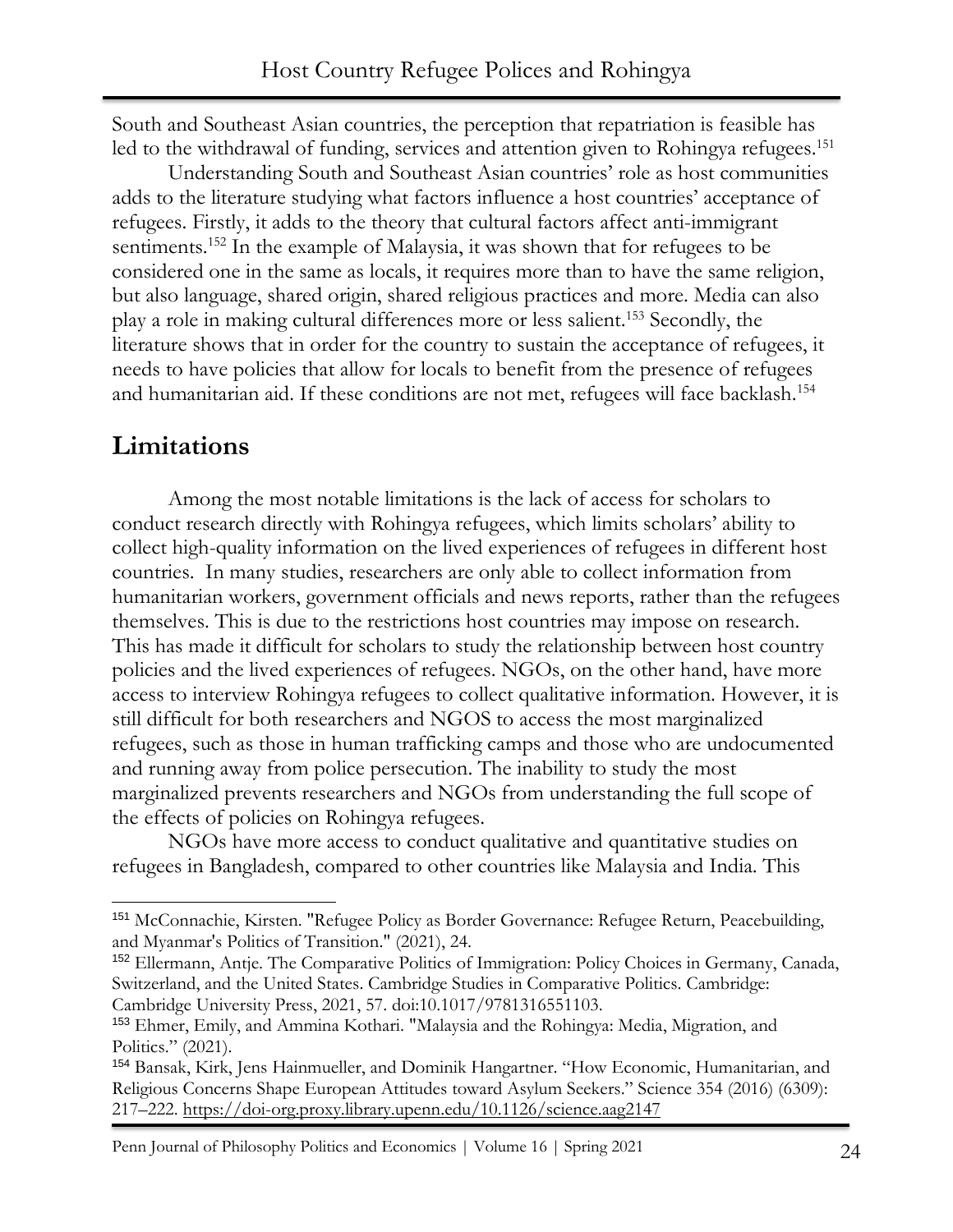may be because Malaysia and India are less cooperative with NGOs and international organizations compared to Bangladesh, inferring from the negative attitude they have towards NGOs and Rohingya refugees. This may also be because Rohingya refugees are more scattered in India and Malaysia,<sup>155</sup> compared to Bangladesh where most Rohingya refugees live in official camps.<sup>156</sup>

Second, even when researchers and NGOs can access refugees, Rohingya refugees in camps face a barrier to freely express their opinions on their experience in host countries. According to Guhathakurta, camp authorities and agencies censor refugees through surveillance, making refugees uncomfortable in talking about how refugee policies affected their families and their own lives to researchers.<sup>157</sup> Camp authorities and agencies hinted that they should focus on the violence that is perpetuated by their own people instead, such as domestic violence in camps and early childhood marriage.<sup>158</sup> Even without explicit censorship, refugees may be discouraged from speaking freely as they are not legally protected.<sup>159</sup> Censorship may explain why in many studies of refugees, most demonstrate being grateful towards host countries no matter how bad their situation is because it is better than how they are treated in Myanmar. While there may be some truth in that, it also prevents researchers from being able to gain a more accurate perspective of the plight of refugees.

Third, many studies are limited to collecting information from English newspapers and sources. This may limit the amount of information and perspectives that researchers may be able to collect for two reasons. Firstly, English news sources in many South and Southeast Asian countries are written for the elite and educated class and may adopt a perspective that is more "western," skewing the framing of information. Secondly, only accessing English news sources cuts us off from information that is available in local languages, which may provide researchers with even more information about Rohingya refugees and the government's treatment of them. Even in cases where sources are translated, the meaning and accuracy of translation may affect the final outcome.

Lastly, the research done on the plight of refugees has been scattered in different academic fields. For example, I have found information on sexual and physical violence in medical and psychological journals, and I have found information on detention cases in law journals. The lack of research that considers all different

<sup>155</sup> Amin, Mudasir. "'Nobody's Children, Owners of Nothing': Analysing the Indian State's Policy Response to the Rohingya Refugee Crisis." (2018), 77.

<sup>156</sup> ISCG. "Humanitarian Response Plan [September 2017 - February 2018] Final Report." (2018), 6. <sup>157</sup> Guhathakurta, Meghna. "Understanding Violence, Strategising Protection: Perspectives from Rohingya Refugees in Bangladesh." (2017), 659.

<sup>158</sup> Ibid., 660.

<sup>159</sup> Human Rights Watch. "Bangladesh Is Not My Country: The Plight of Rohingya Refugees from Myanmar." (2018), 12.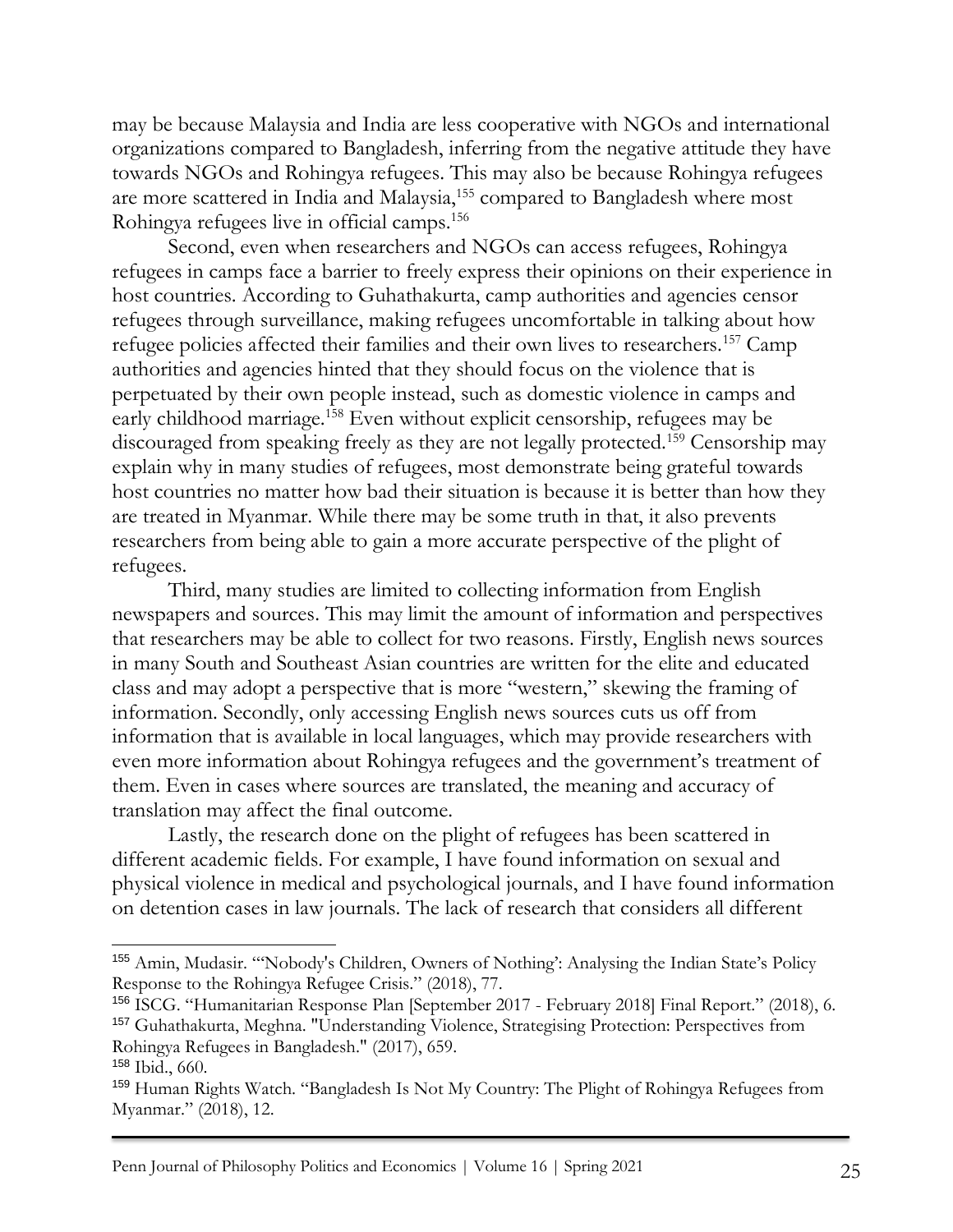types of violences and deprivations together limits us from being able to make deeper connections. For example, while I learn from medical journals that refugees face violence inflicted by security guards, I do not know if this harm is due to the lack of policy protecting the right to life of refugees or if it is due to the lack of accountability measures to prevent security guards from harming refugees. Many researchers investigating Rohingya refugees are not framing their methodology and analysis to directly study the effect of host country policies on Rohingya refugees. Therefore, I had to connect pieces of information from various fields to develop a holistic view of the link between policy and lived experiences, which at times required drawing inferences from studies.

### **Future Direction**

Moving forward, future research should focus on integrating the different types of violence experienced by Rohingya refugees as a consequence of host country policy and stance. Researchers could also choose to investigate one type of policy, such as humanitarian aid strategy or immigration detention center practices, and look at all the dimensions of violence these policies cause. This is important as it allows researchers to fully capture the vulnerability of the Rohingya and for the international community, NGOs and other relevant officials to find comprehensive solutions.

The literature would also benefit from researchers comparing findings between case studies. For example, researchers could pick a few refugee camps in different municipalities to compare the difference between the policy and cooperativeness with aid organizations of each municipality leader and how that affects refugees' lives. Researchers could also do more analysis that compares different South and Southeast Asian countries. By being more comparative, researchers may be able to identify a specific policy that may hurt or improve Rohingya refugees' experience.

As the Rohingya refugee crisis is a current, ongoing event, future research has to continue to investigate how time and trigger events can influence host country policies and stance, and how this in turn affects refugees. For example, COVID-19 has made South and Southeast Asian countries restrict the rights of refugees even further. Future research could analyze what types of policies changed as a consequence of COVID-19 and if these policies resulted in the intended effect.

# **References**

Ahmed, Kaamil. "Malaysia cites Covid-19 for rounding up hundreds of migrants." *The Guardian*, May 2, 2020. [https://www.theguardian.com/global-development/2020/may/02/malaysia](https://www.theguardian.com/global-development/2020/may/02/malaysia-cites-covid-19-for-rounding-up-hundreds-of-migrants)[cites-covid-19-for-rounding-up-hundreds-of-migrants](https://www.theguardian.com/global-development/2020/may/02/malaysia-cites-covid-19-for-rounding-up-hundreds-of-migrants)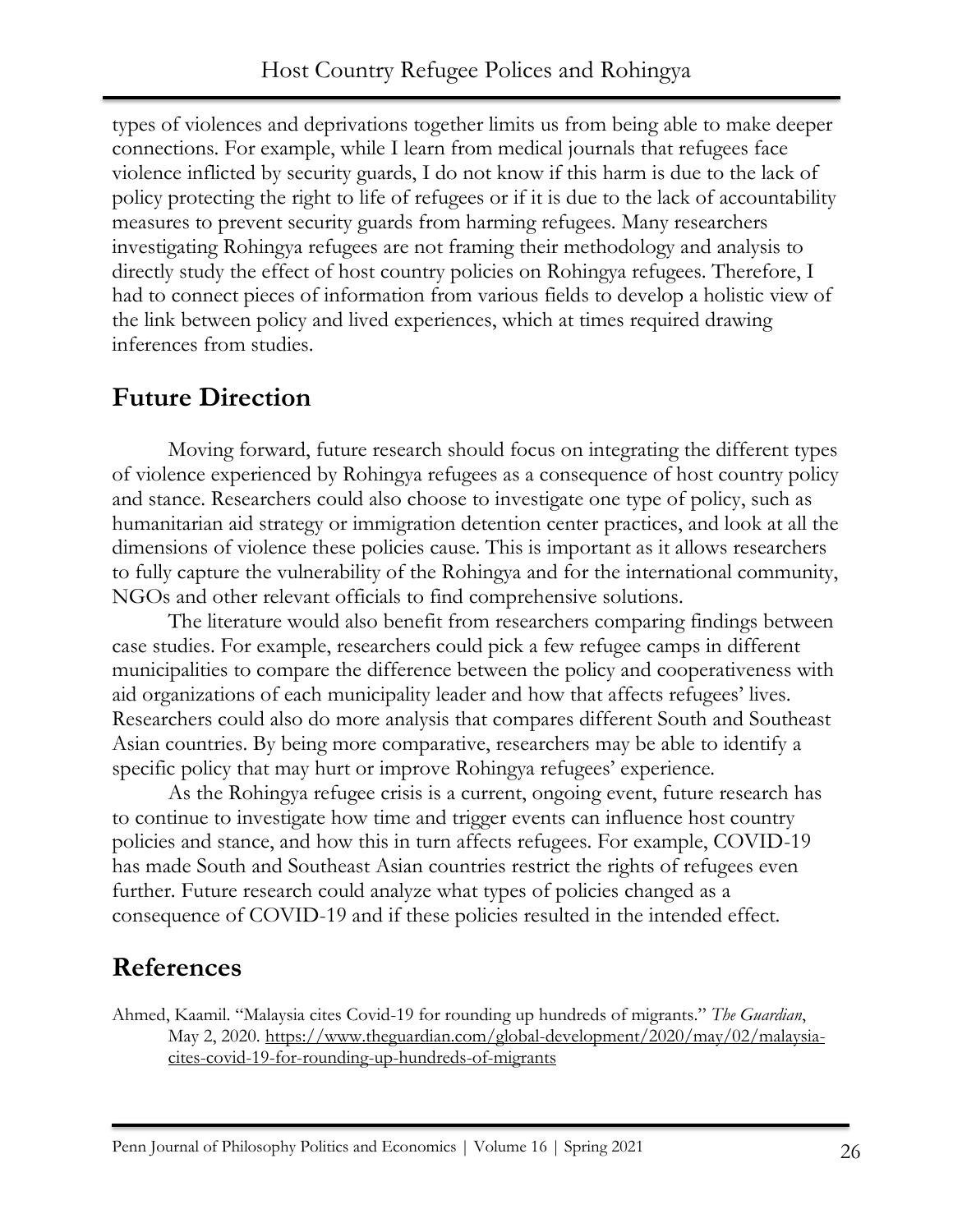- Akbar, Ahmed. "The Rohingya: Myanmar's outcasts." *Al Jazeera*, January 30, 2012. <https://www.aljazeera.com/opinions/2012/1/30/the-rohingya-myanmars-outcasts>
- Amin, Mudasir. " 'Nobody's Children, Owners of Nothing': Analysing the Indian State's Policy Response to the Rohingya Refugee Crisis." *The Hindu Centre for Politics and Public Policy* (2018). [https://www.thehinducentre.com/incoming/article24811444.ece/BINARY/Policy%20Rep](https://www.thehinducentre.com/incoming/article24811444.ece/BINARY/Policy%20Report%2024%20Mudasir_a5.pdf) [ort%2024%20Mudasir\\_a5.pdf](https://www.thehinducentre.com/incoming/article24811444.ece/BINARY/Policy%20Report%2024%20Mudasir_a5.pdf)
- [Ananthalakshmi,](https://www.reuters.com/journalists/a-ananthalakshmi) A and [Rozanna Latiff](https://www.reuters.com/journalists/rozanna-latiff). "Rohingya targeted in Malaysia as coronavirus stokes xenophobia." *Reuters,* May 22, 2020. [https://www.reuters.com/article/uk-health](https://www.reuters.com/article/uk-health-coronavirus-malaysia-rohingya-idUKKBN22Z00Q)[coronavirus-malaysia-rohingya-idUKKBN22Z00Q](https://www.reuters.com/article/uk-health-coronavirus-malaysia-rohingya-idUKKBN22Z00Q)
- Ansar, Anas, and Abu Faisal Md. Khaled. "From Solidarity to Resistance: Host Communities' Evolving Response to the Rohingya Refugees in Bangladesh." *Journal of International Humanitarian Action* 6 (2021) (1): 1-14. [https://doi](https://doi-org.proxy.library.upenn.edu/10.1080/01436597.2019.1652897)[org.proxy.library.upenn.edu/10.1080/01436597.2019.1652897](https://doi-org.proxy.library.upenn.edu/10.1080/01436597.2019.1652897)
- Bansak, Kirk, Jens Hainmueller, and Dominik Hangartner. "How Economic, Humanitarian, and Religious Concerns Shape European Attitudes toward Asylum Seekers." *Science* 354 (2016) (6309): 217–22.<https://doi-org.proxy.library.upenn.edu/10.1126/science.aag2147>
- Bari, Shamsul. "The Rohingya Refugee Crisis: A Time Bomb Waiting to Explode." *Social Change* (New Delhi) 50 (2020) (2): 285-299. [https://doi](https://doi-org.proxy.library.upenn.edu/10.1177%2F0049085719901038)[org.proxy.library.upenn.edu/10.1177/0049085719901038](https://doi-org.proxy.library.upenn.edu/10.1177%2F0049085719901038)
- Barua, Amit and Rutu Hitesh Karia. "Challenges Faced by Rohingya Refugees in the Covid-19 Pandemic." *Annals of Global Health* 86 (2020) (1): 1-3. DOI: <https://doi.org/10.5334/aogh.3052>
- Basavapatna, Sahana. "Where Do# IBelong?: The Stateless Rohingya in India." In *The Rohingya in South Asia* (2018)*:* 43-73. Routledge India.
- BBC. "Myanmar Rohingya: What you need to know about the crisis." *BBC*, January 23 2020. <https://www.bbc.com/news/world-asia-41566561>
- Becker, Michael A. "The Plight of the Rohingya: Genocide Allegations and Provisional Measures in The Gambia v Myanmar at the International Court of Justice." *Melbourne Journal of International Law* 21 (2020), no. 2. [http://dx.doi.org/10.2139/ssrn.3688935](https://dx.doi.org/10.2139/ssrn.3688935)
- Burmese Rohingya Organisation UK. "Myanmar's 1982 Citizenship Law and Rohingya." *Burmese Rohingya Organisation UK*, December 2014. [https://burmacampaign.org.uk/media/Myanmar%E2%80%99s-1982-Citizenship-Law-and-](https://burmacampaign.org.uk/media/Myanmar%E2%80%99s-1982-Citizenship-Law-and-Rohingya.pdf)[Rohingya.pdf.](https://burmacampaign.org.uk/media/Myanmar%E2%80%99s-1982-Citizenship-Law-and-Rohingya.pdf)
- Cheung, Samuel. "Migration Control and the Solutions Impasse in South and Southeast Asia: Implications from the Rohingya Experience." *Journal of Refugee Studies* 25 (2012) (1): 50-70. <https://doi-org.proxy.library.upenn.edu/10.1093/jrs/fer048>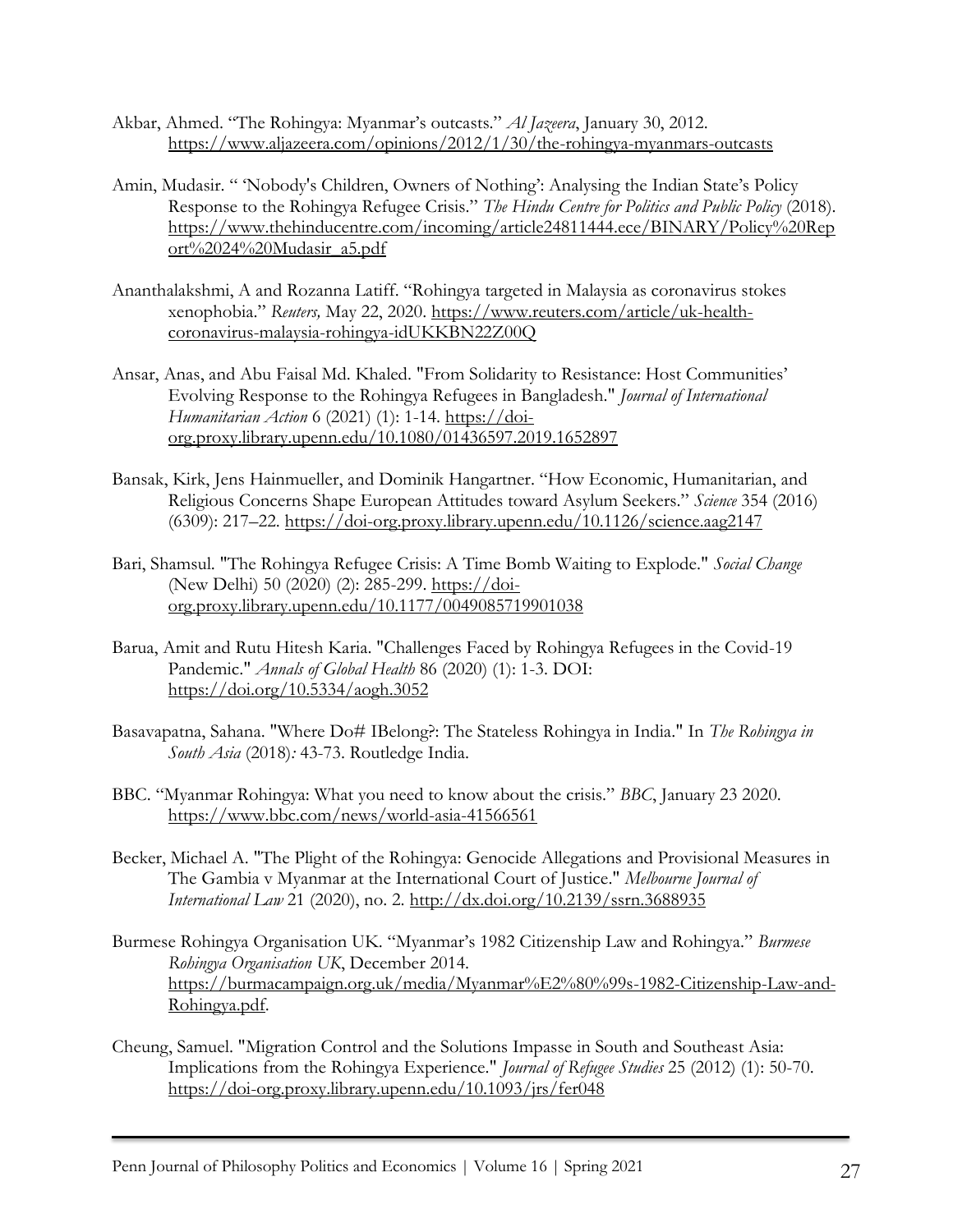- Chowdhury, Suban Kumar, Anne Keary, Andrea Reupert, and Eisuke Saito. "Multi-Vocal Voices of Refugees: A Case Study of Rohingya Refugees in Bangladesh." *International Sociology* 36 (2021) (6): 868-886.<https://doi.org/10.1177/0268580921993328>
- Chuah, Fiona Leh Hoon, Sok Teng Tan, Jason Yeo, and Helena Legido-Quigley. "The Health Needs and Access Barriers among Refugees and Asylum-Seekers in Malaysia: A Qualitative Study." *International Journal for Equity in Health* 17 (2018) (1): 120. <https://doi.org/10.1186/s12939-018-0833-x>
- Ehmer, Emily, and Ammina Kothari. "Malaysia and the Rohingya: Media, Migration, and Politics." *Journal of Immigrant & Refugee Studies* 19 (2021) (4): 378-392. <https://doi.org/10.1080/15562948.2020.1821274>
- Ellermann, Antje. The Comparative Politics of Immigration: Policy Choices in Germany, Canada, Switzerland, and the United States. Cambridge Studies in Comparative Politics. Cambridge: Cambridge University Press (2021). doi:10.1017/9781316551103.
- Ghoshal, Anushree. "Refugees and Human Security A Study of the Rohingya Refugee Crisis." *IMPACT: International Journal of Research in Humanities, Arts and Literature (IMPACT: IJRHAL)* 8 (2020): 1-8. [http://www.impactjournals.us/index.php/download/archives/17-03-2020-](http://www.impactjournals.us/index.php/download/archives/17-03-2020-1584443121-6-IMPACT%20:%20IJRHAL-1.%20IJRHAL-%20Refugees%20and%20human%20security-A%20Study%20Of%20The%20Rohingya%20Refugee%20Crisis%20-%20Copy.pdf) [1584443121-6-IMPACT%20:%20IJRHAL-](http://www.impactjournals.us/index.php/download/archives/17-03-2020-1584443121-6-IMPACT%20:%20IJRHAL-1.%20IJRHAL-%20Refugees%20and%20human%20security-A%20Study%20Of%20The%20Rohingya%20Refugee%20Crisis%20-%20Copy.pdf)[1.%20IJRHAL-%20Refugees%20and%20human%20security-](http://www.impactjournals.us/index.php/download/archives/17-03-2020-1584443121-6-IMPACT%20:%20IJRHAL-1.%20IJRHAL-%20Refugees%20and%20human%20security-A%20Study%20Of%20The%20Rohingya%20Refugee%20Crisis%20-%20Copy.pdf)[A%20Study%20Of%20The%20Rohingya%20Refugee%20Crisis%20-%20Copy.pdf](http://www.impactjournals.us/index.php/download/archives/17-03-2020-1584443121-6-IMPACT%20:%20IJRHAL-1.%20IJRHAL-%20Refugees%20and%20human%20security-A%20Study%20Of%20The%20Rohingya%20Refugee%20Crisis%20-%20Copy.pdf)
- Guhathakurta, Meghna. "Understanding Violence, Strategising Protection: Perspectives from Rohingya Refugees in Bangladesh." *Asian Journal of Social Science* 45 (2017) (6): 639-665. <https://www.jstor.org/stable/10.2307/26567209>
- Habib, Md Reza. "The "stateless" Rohingya in Bangladesh: Crisis Management and Policy Responses." *Asian Politics & Policy* 13 (2021) (4): 577-596. [https://doi](https://doi-org.proxy.library.upenn.edu/10.1111/aspp.12611)[org.proxy.library.upenn.edu/10.1111/aspp.12611](https://doi-org.proxy.library.upenn.edu/10.1111/aspp.12611)
- Hasnat, Saif and Sameer Yasir. "They Were Promised a New Home. Then They Tried to Escape It." *New York Times,* October 10, 2021. [https://www.nytimes.com/2021/10/10/world/asia/bangladesh-rohingya-bhashan](https://www.nytimes.com/2021/10/10/world/asia/bangladesh-rohingya-bhashan-char.html)[char.html](https://www.nytimes.com/2021/10/10/world/asia/bangladesh-rohingya-bhashan-char.html)
- Human Rights Council. "Detailed Findings of the Independent International Fact-Finding Mission on Myanmar." *United Nations Human Rights Office of the High Commissioner*, September 16, 2019. [https://www.ohchr.org/Documents/HRBodies/HRCouncil/FFM-](https://www.ohchr.org/Documents/HRBodies/HRCouncil/FFM-Myanmar/20190916/A_HRC_42_CRP.5.pdf)[Myanmar/20190916/A\\_HRC\\_42\\_CRP.5.pdf.](https://www.ohchr.org/Documents/HRBodies/HRCouncil/FFM-Myanmar/20190916/A_HRC_42_CRP.5.pdf)
- Human Rights Watch. "Burma: The Rohingya Muslims: Ending a Cycle of Exodus?" *Human Rights Watch*, September 1, 1996.<https://www.refworld.org/docid/3ae6a84a2.html>
- Human Rights Watch. "Burma Military Touches Homes Near Border." *Human Rights Watch*, September 15, 2017. [https://www.hrw.org/news/2017/09/15/burma-military-torches](https://www.hrw.org/news/2017/09/15/burma-military-torches-homes-near-border)[homes-near-border](https://www.hrw.org/news/2017/09/15/burma-military-torches-homes-near-border)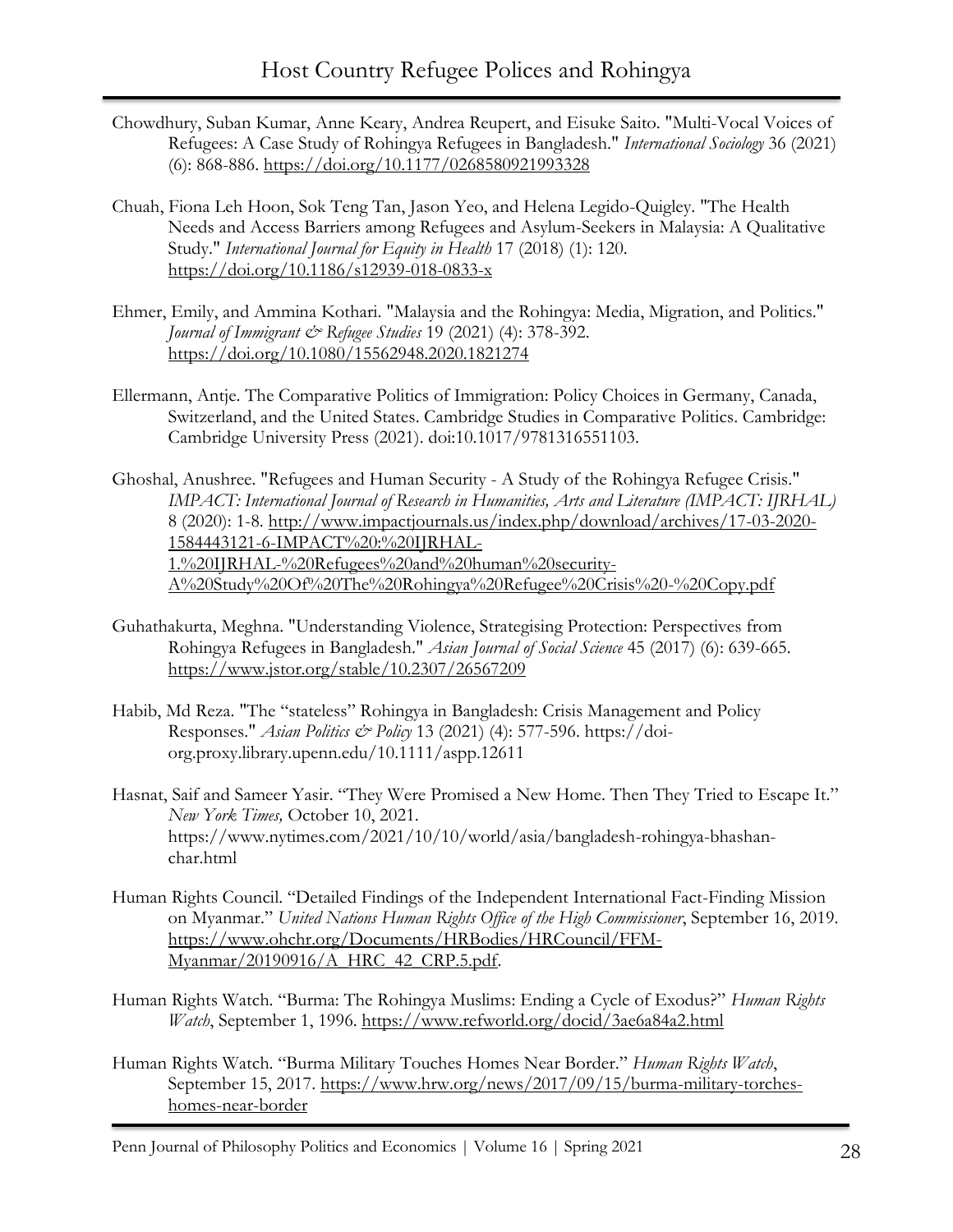- Human Rights Watch. "Bangladesh Is Not My Country: The Plight of Rohingya Refugees from Myanmar." *Human Rights Watch*, August, 2018. [https://reliefweb.int/sites/reliefweb.int/files/resources/bangladesh0818\\_web2.pdf](https://reliefweb.int/sites/reliefweb.int/files/resources/bangladesh0818_web2.pdf)
- Human Rights Watch. "Malaysia: Stop Treating Rohingya Refugees as Criminals." *Human Rights Watch*, July 22, 2020. [https://www.hrw.org/news/2020/07/22/malaysia-stop-treating](https://www.hrw.org/news/2020/07/22/malaysia-stop-treating-rohingya-refugees-criminals)[rohingya-refugees-criminals](https://www.hrw.org/news/2020/07/22/malaysia-stop-treating-rohingya-refugees-criminals)
- Human Rights Watch. "India: Halt All Forced Returns to Myanmar." *Human Rights Watch*, March 10, 2021.<https://www.hrw.org/news/2021/03/10/india-halt-all-forced-returns-myanmar>
- International Crisis Group. "A Sustainable Policy for Rohingya Refugees in Bangladesh." *International Crisis Group,* December 27, 2019. [https://d2071andvip0wj.cloudfront.net/303-a](https://d2071andvip0wj.cloudfront.net/303-a-sustainable-policy-for-rohingya.pdf)[sustainable-policy-for-rohingya.pdf](https://d2071andvip0wj.cloudfront.net/303-a-sustainable-policy-for-rohingya.pdf)
- Inter Sector Coordination Group (ISCG). " Situation Report: Rohingya Refugee Crisis. Cox's Bazar" ISCG, February 25, 2018. [https://www.humanitarianresponse.info/sites/www.humanitarianresponse.info/files/docu](https://www.humanitarianresponse.info/sites/www.humanitarianresponse.info/files/documents/files/180225_weeklyiscg_sitrep_final_2.pdf) [ments/files/180225\\_weeklyiscg\\_sitrep\\_final\\_2.pdf](https://www.humanitarianresponse.info/sites/www.humanitarianresponse.info/files/documents/files/180225_weeklyiscg_sitrep_final_2.pdf)
- ISCG. "Humanitarian Response Plan [September 2017 February 2018] Final Report." *Inter Sector Coordination Group Bangladesh*, May 1, 2018. [https://www.humanitarianresponse.info/sites/www.humanitarianresponse.info/files/docu](https://www.humanitarianresponse.info/sites/www.humanitarianresponse.info/files/documents/files/bangladesh_-_humanitarian_response_plan_-_final_report_may_2018.pdf) ments/files/bangladesh - humanitarian response plan - final report may 2018.pdf.
- ISCG. "Joint Response Plan for Rohingya Humanitarian Crisis Mid Term Review March to December 2018." *Inter Sector Coordination Group Bangladesh*, October 7, 2018. [https://www.humanitarianresponse.info/en/operations/bangladesh/document/mid-term](https://www.humanitarianresponse.info/en/operations/bangladesh/document/mid-term-review-joint-response-plan-rohingya-humanitarian-crisis-2018)[review-joint-response-plan-rohingya-humanitarian-crisis-2018](https://www.humanitarianresponse.info/en/operations/bangladesh/document/mid-term-review-joint-response-plan-rohingya-humanitarian-crisis-2018)
- ISCG. "2020 Joint Response Plan. Rohingya Humanitarian Crisis. January December 2020." *Inter Sector Coordination Group Bangladesh* (2020). [https://www.humanitarianresponse.info/sites/www.humanitarianresponse.info/files/docu](https://www.humanitarianresponse.info/sites/www.humanitarianresponse.info/files/documents/files/jrp_2020_final_in-design_200422_12.2mb.pdf) [ments/files/jrp\\_2020\\_final\\_in-design\\_200422\\_12.2mb.pdf](https://www.humanitarianresponse.info/sites/www.humanitarianresponse.info/files/documents/files/jrp_2020_final_in-design_200422_12.2mb.pdf)
- Islam, Arafatul. "Bangladesh: Gang violence in Rohingya refugee camps prompts fear." *Deutsche Welle,* October 26, 2021. [https://www.dw.com/en/bangladesh-gang-violence-in-rohingya](https://www.dw.com/en/bangladesh-gang-violence-in-rohingya-refugee-camps-prompts-fear/a-59631798)[refugee-camps-prompts-fear/a-59631798](https://www.dw.com/en/bangladesh-gang-violence-in-rohingya-refugee-camps-prompts-fear/a-59631798)
- Jeong, Yoojeong. "Diverging Response to the Rohingya Refugee Crisis since 2017 Military Crackdown: Comparative Analysis of Bangladesh and Malaysia." *The Korean Journal of International Studies* Vol. 19 (2021), no. 1: 133-165. [https://scholar.archive.org/work/qcjarrac4zgfzacjyw5oahsw3a/access/wayback/https://w](https://scholar.archive.org/work/qcjarrac4zgfzacjyw5oahsw3a/access/wayback/https:/www.kjis.org/journal/download_pdf.php?doi=10.14731%2Fkjis.2021.04.19.1.133) [ww.kjis.org/journal/download\\_pdf.php?doi=10.14731%2Fkjis.2021.04.19.1.133](https://scholar.archive.org/work/qcjarrac4zgfzacjyw5oahsw3a/access/wayback/https:/www.kjis.org/journal/download_pdf.php?doi=10.14731%2Fkjis.2021.04.19.1.133)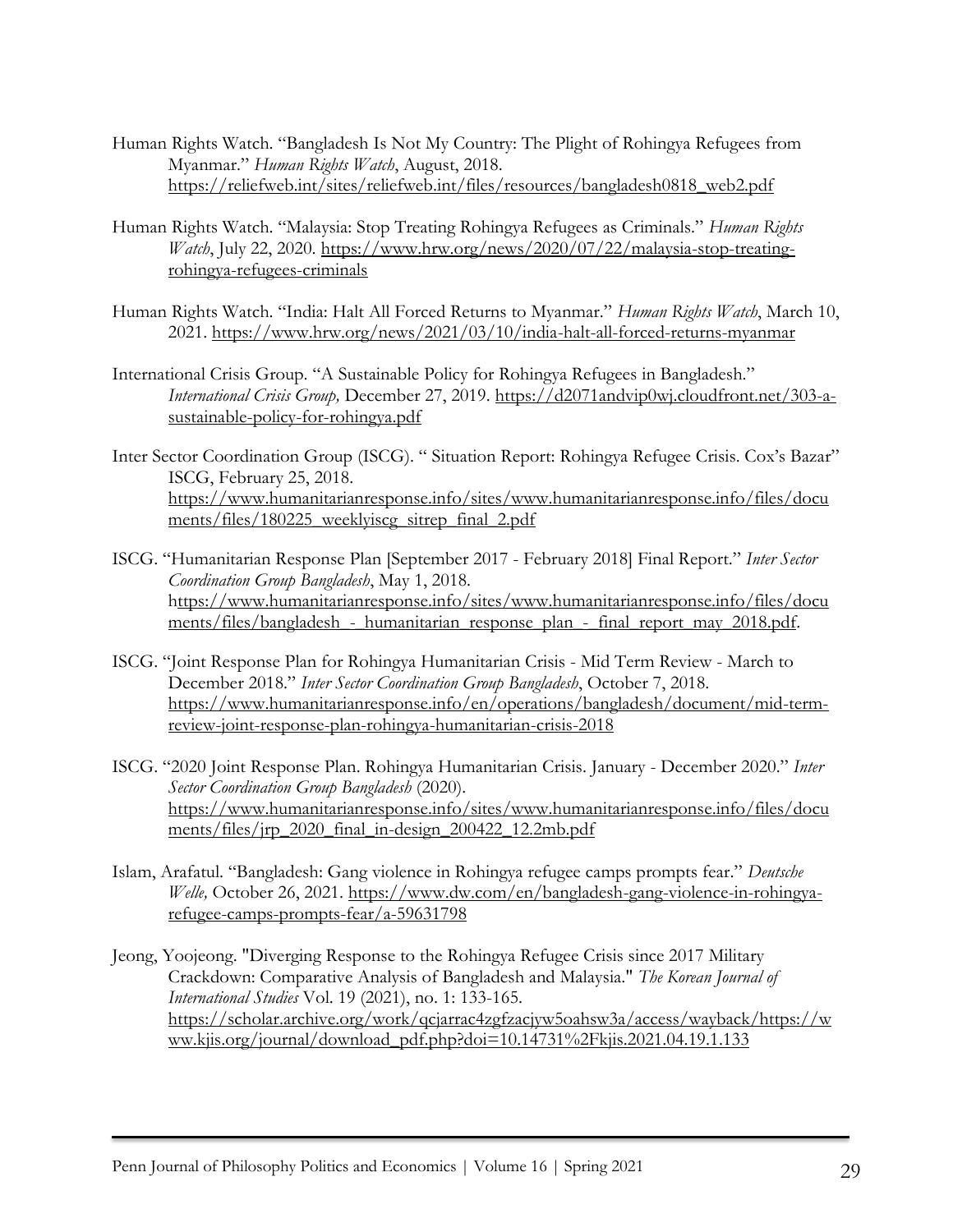- Katrak, Malcolm, and Shardool Kulkarni. "Refouling Rohingyas: The Supreme Court of India's Uneasy Engagement with International Law." *Journal of Liberty and International Affairs* 7 (2021) (2): 116-127.<https://doi.org/10.47305/JLIA21720116k>
- Khan, Aaquib. "In Cox's Bazar, A Rising Bangladeshi Resentment Against Rohingyas, As The Refugees Live In Fear of Forced Repatriation." *Caravan Magazine*, April 10, 2018. [https://caravanmagazine.in/vantage/coxs-bazar-rising-resentment-rohingyas-fear-forced](https://caravanmagazine.in/vantage/coxs-bazar-rising-resentment-rohingyas-fear-forced-repatriation)[repatriation](https://caravanmagazine.in/vantage/coxs-bazar-rising-resentment-rohingyas-fear-forced-repatriation)
- Khan, Afsana Iffat, Mahathir Sarker, Geophrey Sikeiand, and Susana Moreno. "Refugee influx Emergency Vulnerability Assessment (REVA-4) Summary Report April 2021." *World Food Programme*, April 4, 2021. [https://www.wfp.org/publications/bangladesh-rohingya](https://www.wfp.org/publications/bangladesh-rohingya-emergency-vulnerability-assessment-reva-4-april-2021)[emergency-vulnerability-assessment-reva-4-april-2021](https://www.wfp.org/publications/bangladesh-rohingya-emergency-vulnerability-assessment-reva-4-april-2021)
- Kiragu, Esther, Angela Li Rosi, and Tim Morris. "States of denial. A review of UNHCR's response to the protracted situation of stateless Rohingya refugees in Bangladesh." *UNHCR's Policy Development and Evaluation Service*, December 2011. [https://www.unhcr.org/4ee754c19.pdf%20\(accessed%20June%205,%202018\)](https://www.unhcr.org/4ee754c19.pdf%20(accessed%20June%205,%202018))
- Latiff, Rozanna. "Malaysia to hand 1,200 Myanmar detainees to country's navy." *Reuters*, February 11, 2021. [https://www.reuters.com/article/us-myanmar-politics-malaysia](https://www.reuters.com/article/us-myanmar-politics-malaysia-idUSKBN2AB1T4)[idUSKBN2AB1T4](https://www.reuters.com/article/us-myanmar-politics-malaysia-idUSKBN2AB1T4)
- Learson, Carly. "One year on, Rohingya women and girls seek safety and a chance to heal." *UNFPA*, August 24, 2018. [https://www.unfpa.org/news/one-year-rohingya-women-and](https://www.unfpa.org/news/one-year-rohingya-women-and-girls-seek-safety-%E2%80%93-and-chance-heal)[girls-seek-safety-%E2%80%93-and-chance-heal](https://www.unfpa.org/news/one-year-rohingya-women-and-girls-seek-safety-%E2%80%93-and-chance-heal)
- Leider, Jacques. "Rohingya: The history of a Muslim identity in Myanmar." In *Oxford research encyclopedia of Asian history* (2018).<https://doi.org/10.1093/acrefore/9780190277727.013.115>
- Lewis, David. "Humanitarianism, Civil Society and the Rohingya Refugee Crisis in Bangladesh." *Third World Quarterly* 40 (2019) (10): 1884-1902. [https://doi](https://doi-org.proxy.library.upenn.edu/10.1080/01436597.2019.1652897)[org.proxy.library.upenn.edu/10.1080/01436597.2019.1652897](https://doi-org.proxy.library.upenn.edu/10.1080/01436597.2019.1652897)
- Majumder, Suchismita. "The Jailed Rohingya in West Bengal." In *The Rohingya in South Asia* (2018): 91-108. Routledge India.
- Mallick, Abdullah Hossain. "Rohingya Refugee Repatriation from Bangladesh: A Far Cry from Reality." *Journal of Asian Security and International Affairs* 7 (2020) (2): 202-226. [https://doi](https://doi-org.proxy.library.upenn.edu/10.1177%2F2347797020938983)[org.proxy.library.upenn.edu/10.1177%2F2347797020938983](https://doi-org.proxy.library.upenn.edu/10.1177%2F2347797020938983)
- McConnachie, Kirsten. "Refugee Policy as Border Governance: Refugee Return, Peacebuilding, and Myanmar's Politics of Transition." *Modern Asian Studies* (2021): 1-30. DOI: 10.1017/S0026749X20000189
- Milton, Abul H., Mijanur Rahman, Sumaira Hussain, Charulata Jindal, Sushmita Choudhury, Shahnaz Akter, Shahana Ferdousi, Tafzila A. Mouly, John Hall, and Jimmy T. Efird. "Trapped in Statelessness: Rohingya Refugees in Bangladesh." *International Journal of*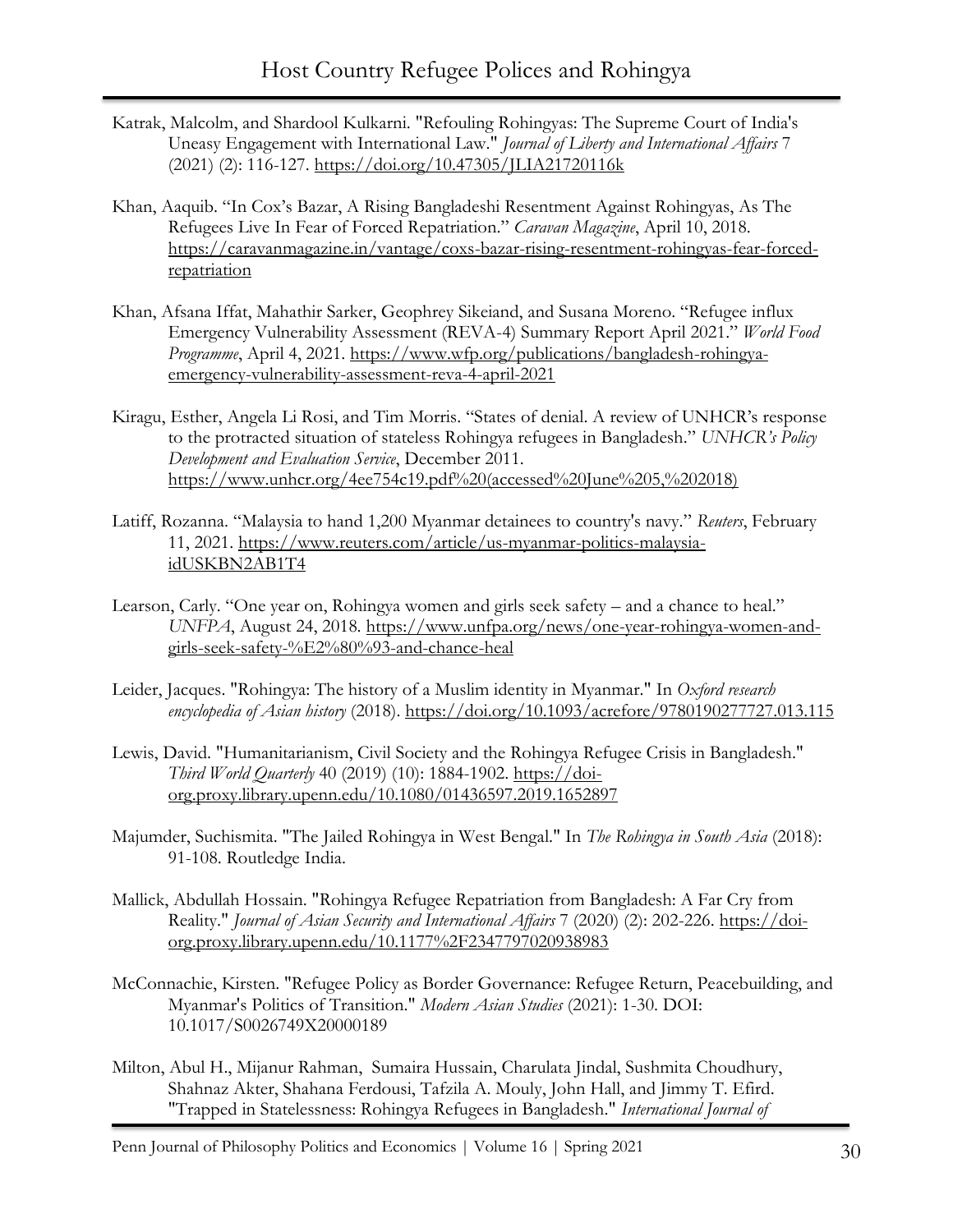*Environmental Research and Public Health* 14 (2017), no. 8: 942. <https://doi.org/10.3390/ijerph14080942>

- Katrina, Munir-Asen. "(Re)negotiating refugee protection in Malaysia: implications for future policy in refugee management. No. 29/2018." *German Development Institute/Deutsches Institut für Entwicklungspolitik (DIE)*, 2018. [https://www.econstor.eu/bitstream/10419/199549/1/die](https://www.econstor.eu/bitstream/10419/199549/1/die-dp-2018-29.pdf)[dp-2018-29.pdf](https://www.econstor.eu/bitstream/10419/199549/1/die-dp-2018-29.pdf)
- Nursyazwani, Nursyazwani. "Mobile Refugee: Rohingya Refugees' Practices of Imaginary Citizenship in Klang Valley, Malaysia." *The American Behavioral Scientist* (Beverly Hills) 64 (2020) (10): 1444-1457. [https://doi](https://doi-org.proxy.library.upenn.edu/10.1177%2F0002764220947770)[org.proxy.library.upenn.edu/10.1177%2F0002764220947770](https://doi-org.proxy.library.upenn.edu/10.1177%2F0002764220947770)
- Phillips, Nicole and [Sonam Sheth](https://www.businessinsider.com/author/sonam-sheth). "The Most Persecuted Minority in the World': Here's What You Need to Know about the Rohingya Crisis." *Business Insider*, September 20, 2017. [https://www.businessinsider.com/rohingya-crisis-conflict-explained-myanmar-what-you](https://www.businessinsider.com/rohingya-crisis-conflict-explained-myanmar-what-you-need-to-know-20)[need-to-know-20](https://www.businessinsider.com/rohingya-crisis-conflict-explained-myanmar-what-you-need-to-know-20)
- Pittaway, Eileen. "The Rohingya refugees in Bangladesh: A failure of the international protection regime." *Protracted displacement in Asia: No place to call home* (2008): 83-104.
- Riley, Andrew, Andrea Varner, Peter Ventevogel, M. M. Taimur Hasan, and Courtney Welton-Mitchell. "Daily Stressors, Trauma Exposure, and Mental Health among Stateless Rohingya Refugees in Bangladesh." *Transcultural Psychiatry* 54 (2017) (3): 304-331. DOI: 10.1177/1363461517705571
- Roy Chowdhury, Arnab. "International-domestic linkages in a developing-country context: the case of the Rohingyas in Bangladesh." *Policy Studies* 40 (2019), no. 3-4: 303-319. <https://doi.org/10.1080/01442872.2018.1557623>
- Sarmin, Arifa. "Ongoing Persecution of the Rohingya: A History of Periodic Ethnic Cleansings and Genocides." *Intellectual Discourse* 28, no. 2 (2020): 675-696. <https://journals.iium.edu.my/intdiscourse/index.php/id/article/download/1665/947>
- Shaw, Stacey, Hamid Karim, Noelle Bellows, and Veena Pillai. "Emotional Distress among Rohingya Refugees in Malaysia." *Intervention* (Amstelveen, Netherlands) 17 (2019) (2): 174- 180. [http://dx.doi.org/10.4103/INTV.INTV\\_8\\_19](http://dx.doi.org/10.4103/INTV.INTV_8_19)
- Sukhani, Piya. "The Shifting Politics of Rohingya Refugees in Malaysia." *The Diplomat*, July 10, 2020. <https://thediplomat.com/2020/07/the-shifting-politics-of-rohingya-refugees-in-malaysia/>
- Sullivan, Daniel. "Still Adrift: Failure to Protect Rohingya In Malaysia and Thailand." *Refugees International*, November 16, 2016. <https://www.refugeesinternational.org/reports/2016/rohingya>
- Taufiq, Hossain Ahmed. "China, India, and Myanmar: playing rohingya roulette?." In *South Asia in global power rivalry* (2019): 81-99. Palgrave Macmillan, Singapore. [https://doi](https://doi-org.proxy.library.upenn.edu/10.1007/978-981-13-7240-7_4)[org.proxy.library.upenn.edu/10.1007/978-981-13-7240-7\\_4](https://doi-org.proxy.library.upenn.edu/10.1007/978-981-13-7240-7_4)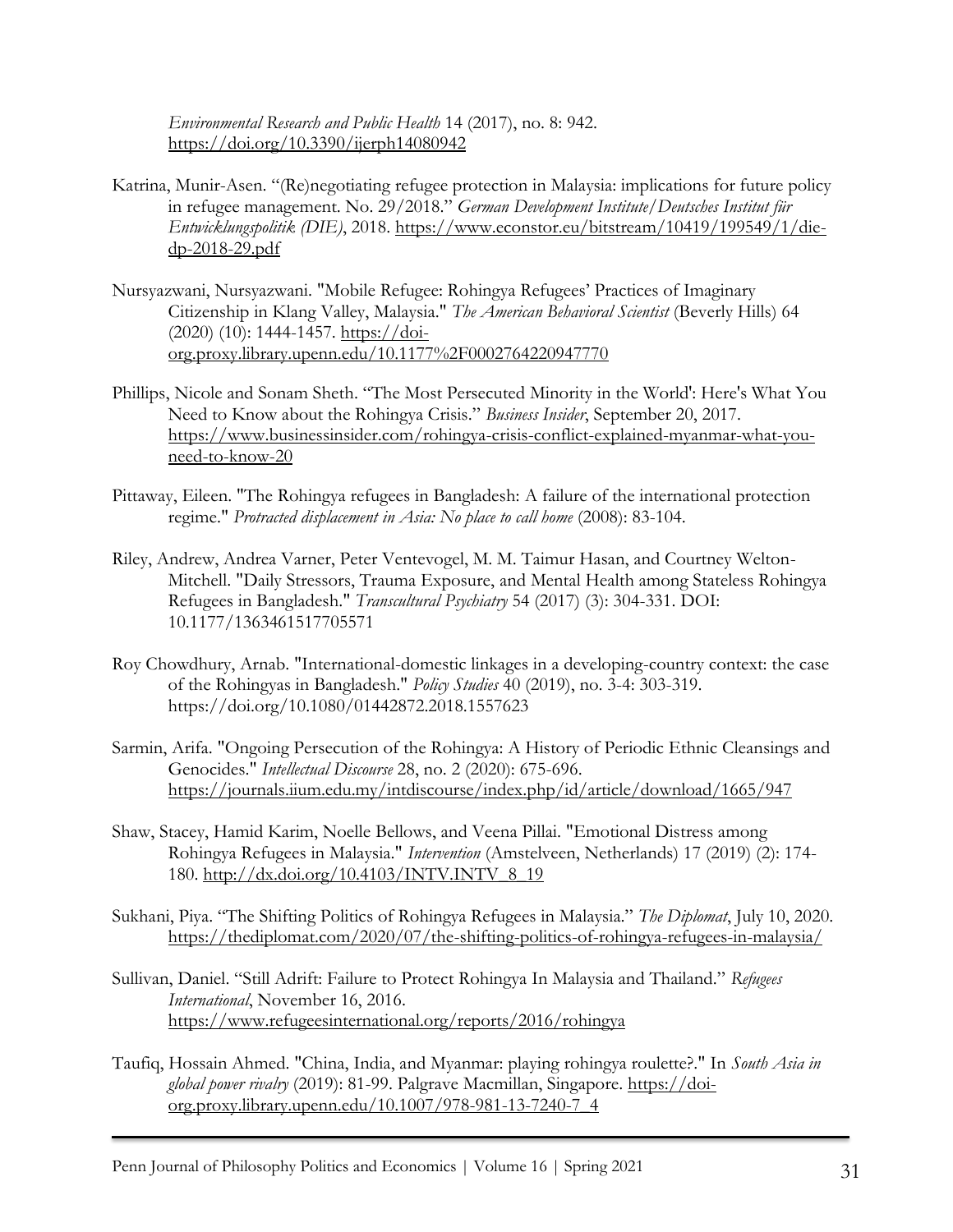- The Human Rights Commission of Malaysia (SUHAKAM) and Fortify Rights. "Sold like fish: Crimes against humanity, mass graves, and human trafficking from Myanmar and Bangladesh to Malaysia from 2012 to 2015." *Fortify Rights*, March, 2019. [https://www.fortifyrights.org/downloads/Fortify%20Rights-](https://www.fortifyrights.org/downloads/Fortify%20Rights-SUHAKAM%20-%20Sold%20Like%20Fish.pdf)[SUHAKAM%20-%20Sold%20Like%20Fish.pdf](https://www.fortifyrights.org/downloads/Fortify%20Rights-SUHAKAM%20-%20Sold%20Like%20Fish.pdf)
- UNHCR. "Convention and Protocol Relating to the Status of Refugees." *UNHCR Communications and Public Information Service* (2010)*.* <https://www.unhcr.org/en-us/3b66c2aa10>
- UNHCR. "Figures at a glance in Malaysia." Accessed December 11, 2020. <https://www.unhcr.org/en-us/figures-at-a-glance-in-malaysia.html>
- UNHCR. "Left Adrift At Sea: Dangerous Journeys of Refugees Across the Bay of Bengal and Andaman Sea. January 2020 - June 2021." *UNHCR*, August 19, 2021. [https://reliefweb.int/report/myanmar/left-adrift-sea-dangerous-journeys-refugees-across](https://reliefweb.int/report/myanmar/left-adrift-sea-dangerous-journeys-refugees-across-bay-bengal-and-andaman-sea-january)[bay-bengal-and-andaman-sea-january](https://reliefweb.int/report/myanmar/left-adrift-sea-dangerous-journeys-refugees-across-bay-bengal-and-andaman-sea-january)
- UNHCR. "Rohingya Refugee Crisis Explained." *UNHCR*, August 25, 2021. <https://www.unrefugees.org/news/rohingya-refugee-crisis-explained/>
- United States Holocaust Memorial Museum. n.d. "Burma's Path To Genocide." *United States Holocaust Memorial Museum.* Accessed December 9, 2021. https://exhibitions.ushmm.org/burmas-path-to-genocide/chapter-2/driving-outforeigners.17-9.
- Velath, Priyanca Mathur, and Kriti Chopra. "The Stateless People: Rohingya in Hyderabad." In *The Rohingya in South Asia* (2018): 74-90. Routledge India.
- Wake, Caitlin, and Tania Cheung. "Livelihood strategies of Rohingya refugees in Malaysia. We want to live in dignity." *Overseas Development Institute* (2016): 1-43. <https://www.refworld.org/pdfid/57922bbb4.pdf>
- Papasilekas, Ioannis, Maria Fatas Ortego, and Kate Hughes. "Rohingya Repatriation Survey." *XChange Foundation*, March, 2019. [http://xchange.org/wp-content/uploads/Repatriation-](http://xchange.org/wp-content/uploads/Repatriation-Survey-04.pdf)[Survey-04.pdf](http://xchange.org/wp-content/uploads/Repatriation-Survey-04.pdf)
- Yasmin, Lailufar, and Sayeda Akther. "The Locals and the Rohingyas: Trapped with an Uncertain Future." *Asian Journal of Comparative Politics* 5 (2020), no. 2: 104–20. <https://doi.org/10.1177/2057891119865021> .
- Yesmin, Sultana. "Policy towards Rohingya refugees: a comparative analysis of Bangladesh, Malaysia and Thailand." *Journal of the Asiatic Society of Bangladesh (Hum.)* 61 (2016), no. 1: 71-100. [http://cgsdu.org/wp-content/uploads/2019/03/4-H\\_883.pdf](http://cgsdu.org/wp-content/uploads/2019/03/4-H_883.pdf)
- Yousuf, Rabeya, Md Mushtahid Salam, Shaima Akter, and Abdus Salam. "Safety and Security of Sexual-Reproductive Health and Gender-Based Violence among Rohingya Refugee Women